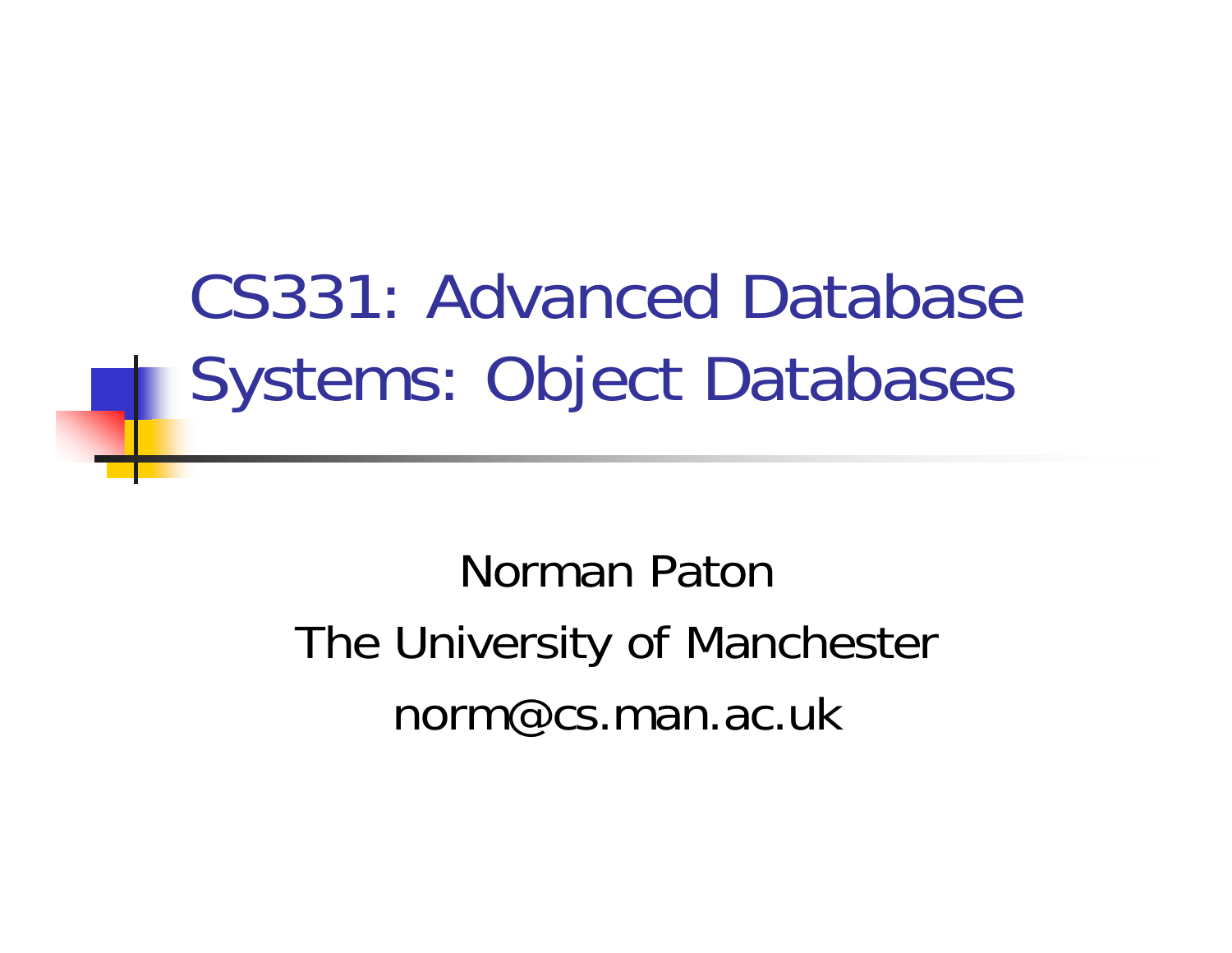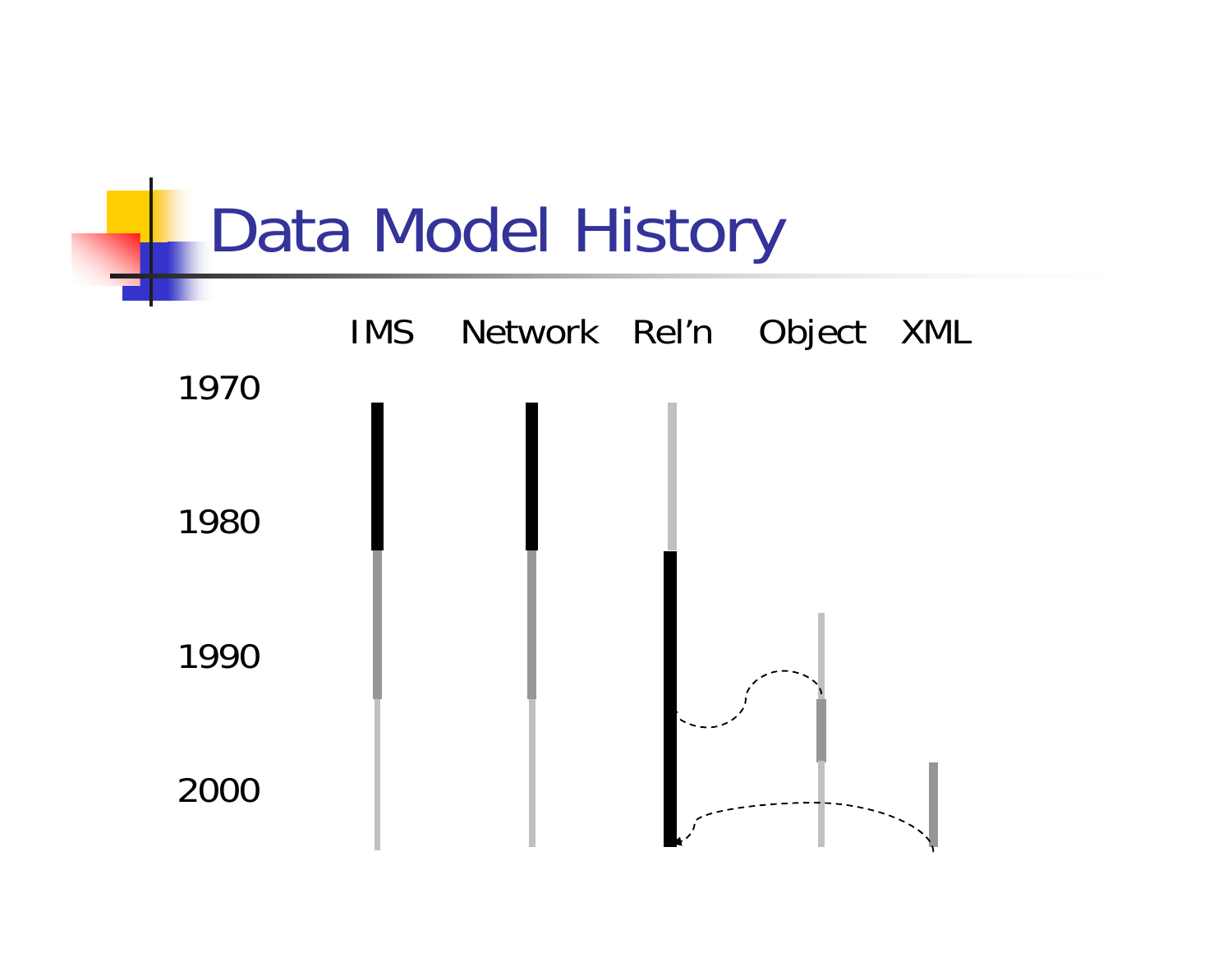#### Relational Model Weaknesses

#### F Data model:

- **A** single bulk data type (relation).
- No direct support for:
	- **Hierarchies (part-of** or is-a).
	- **Advanced data types** (spatial, multimedia…).
- $\left\vert \psi_{\pm}\right\rangle$  Programming:
	- **Impedance** mismatches due to query language emphasis.
	- **Example 10 contact Challenging to make** existing application data persist.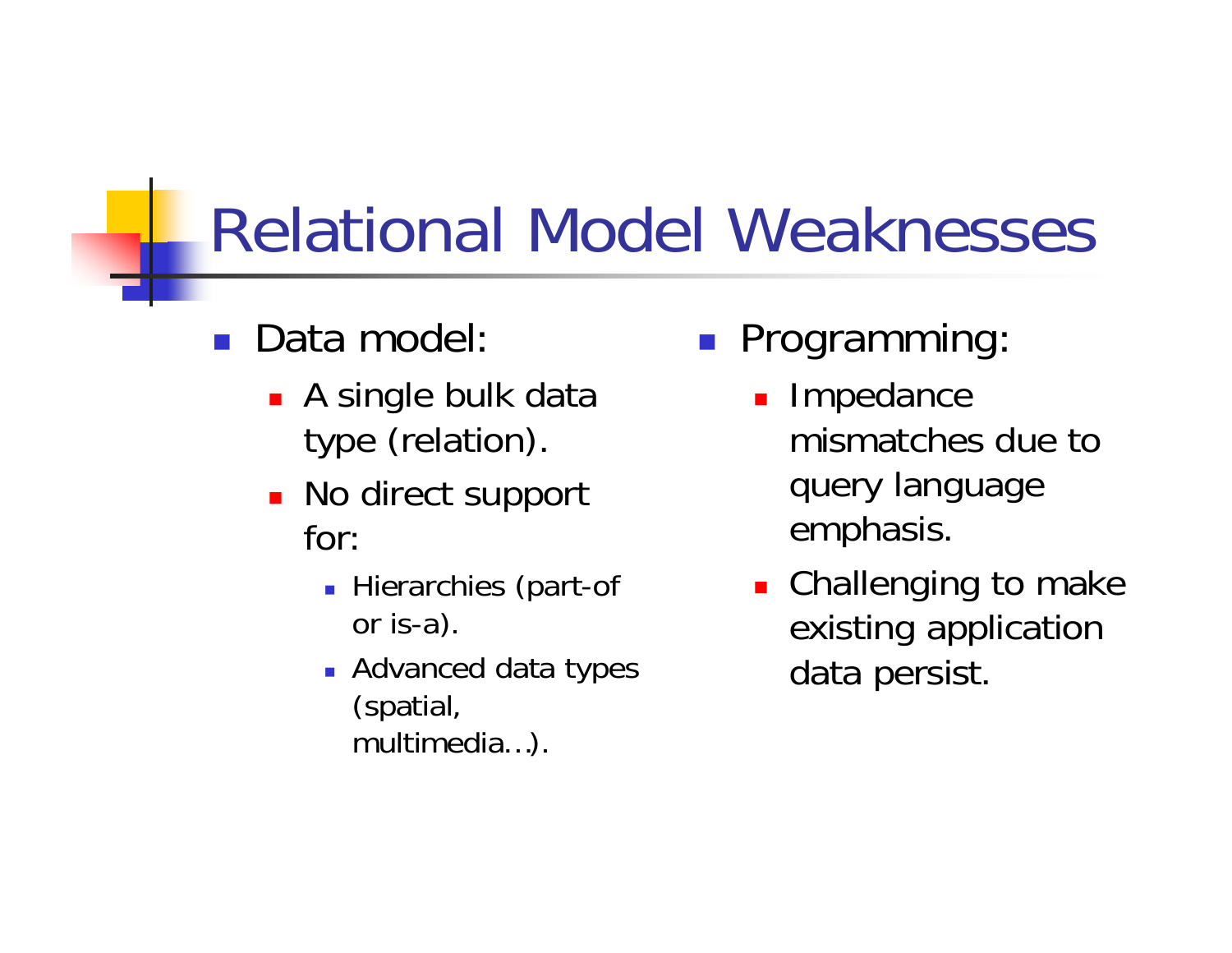#### Object Databases

- F Motivation: to overcome weaknesses of relational approach:
	- **Richer data models.**
	- **Closer integration** with programming languages.
- $\overline{\phantom{a}}$  Kinds of object database:
	- ▉ Object relational (Oracle, DB2, PostgreSQL).
	- П Semantic data model (Jasmine).
	- П Programming language centred (Objectivity, FastObjects, Versant, ObjectStore).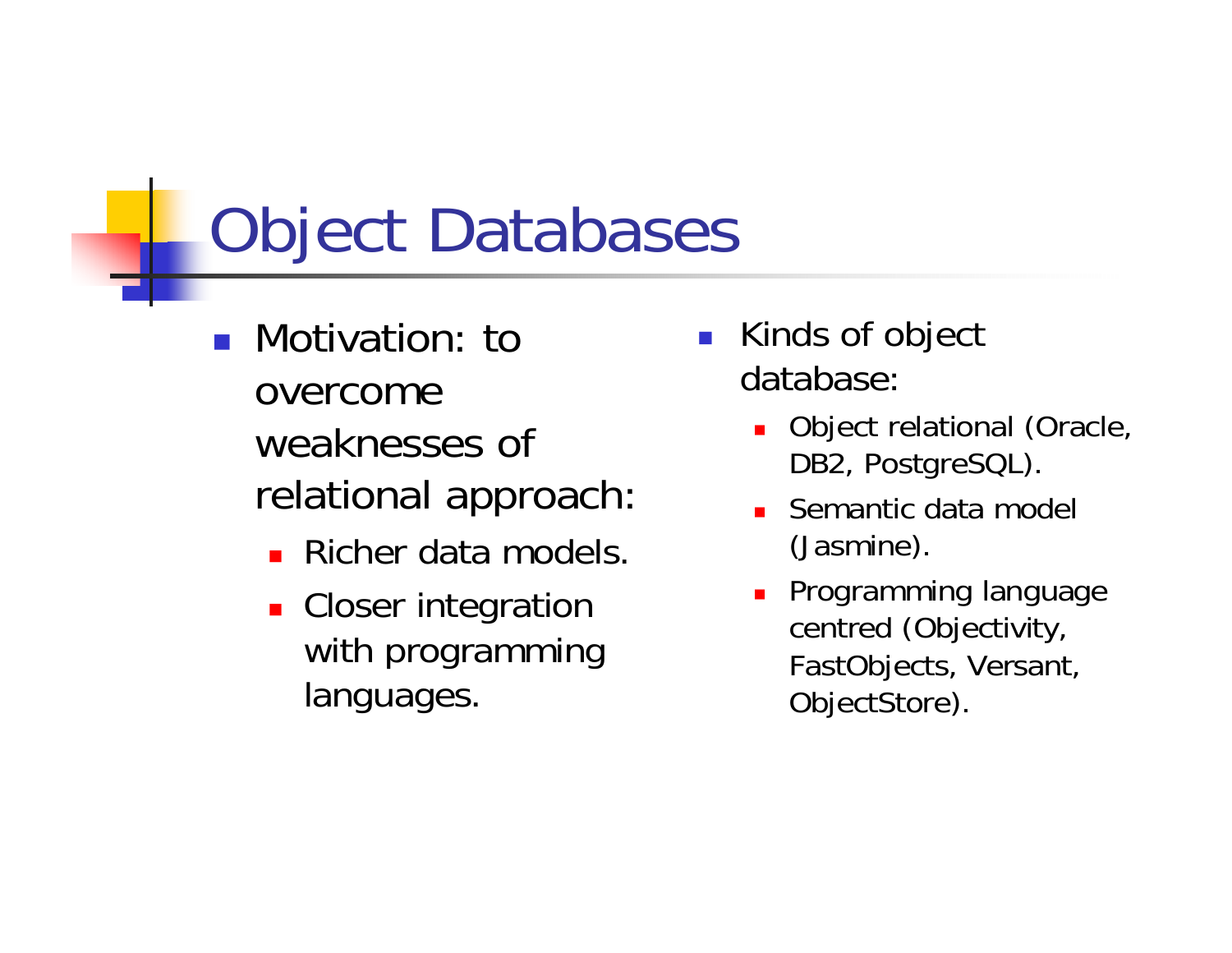#### Object Database Standards

- $\blacksquare$  SQL-99
	- **Nainstream SQL standard.**
	- Oracle, DB2, Informix.
- **Object data management group (ODMG)** 
	- **Dutgoing mainstream object database standard.**
	- Objectivity, FastObjects, Versant.
- **Java data objects (JDO)** 
	- **Java-specific object-based database access.**
	- Poet, Versant, ObjectStore, SolarMetric, ...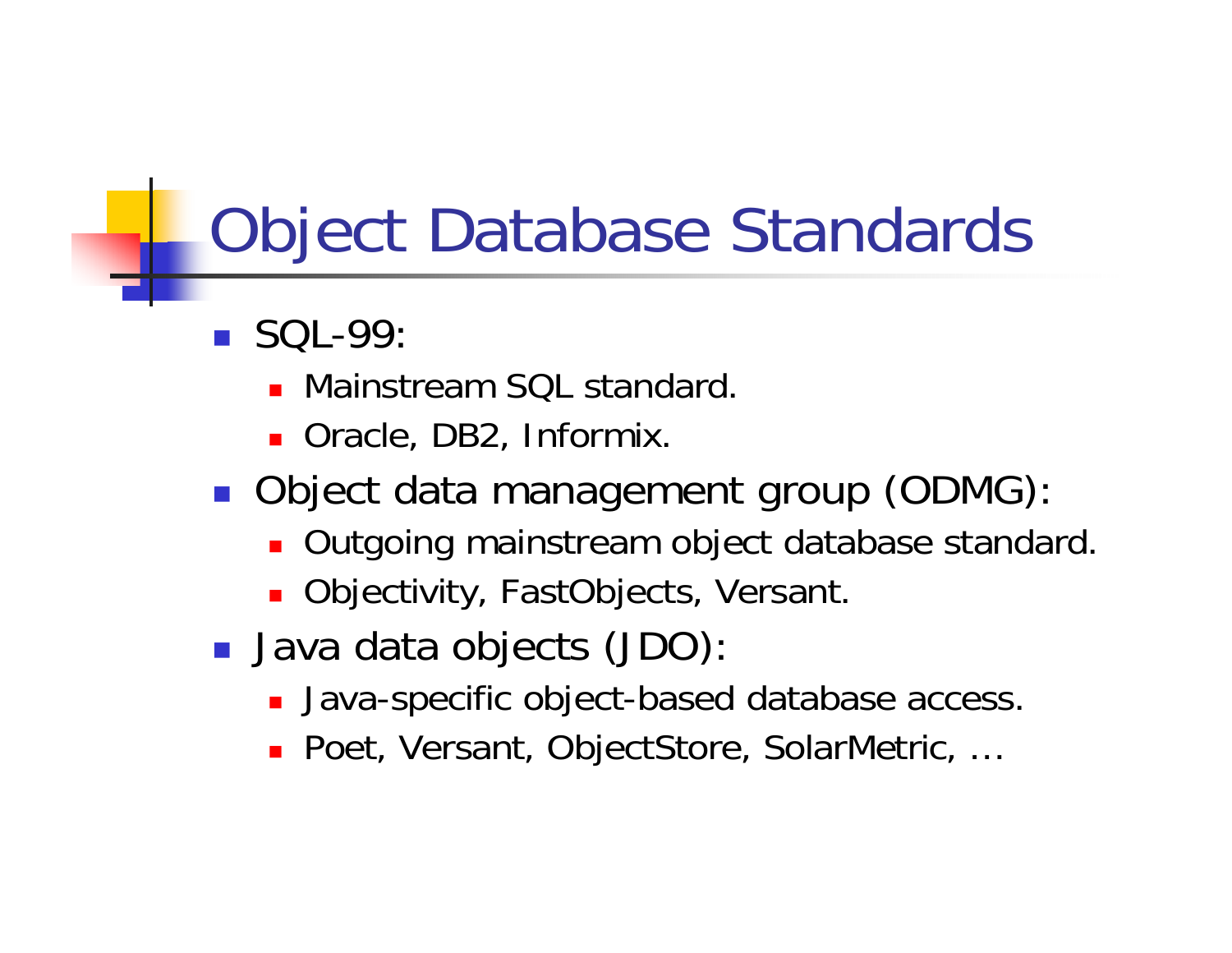#### Application Emphasis

 $\sim$  SQL-99:  $-2, 4$ ■ ODMG  $-3, 4$ **But products support for** queries is limited. JDO:  $-3, 4$  $\blacksquare$  But query language limited compared with SQL. **Query** No**Query** Simple DataComplex Data1234[Stonebraker 99]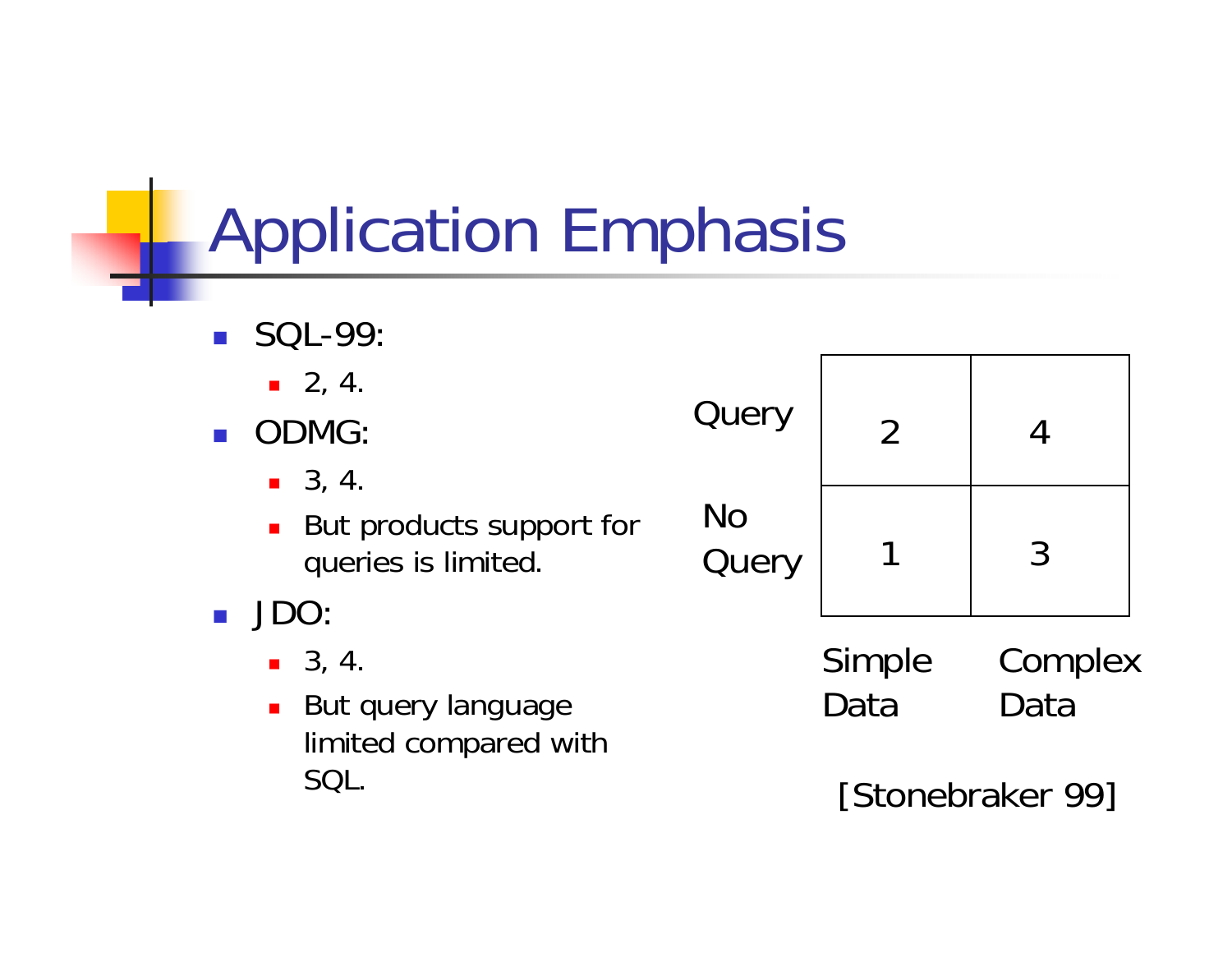#### Object Relational Databases

- F These add to the relational model:
	- **Object types**
	- **Nested tables**
	- **References**
	- П Inheritance.
	- **.** Methods.
	- **Abstract data types**
- The SQL-99 standard covers all of the above; in what follows, examples are from Oracle 9*i*.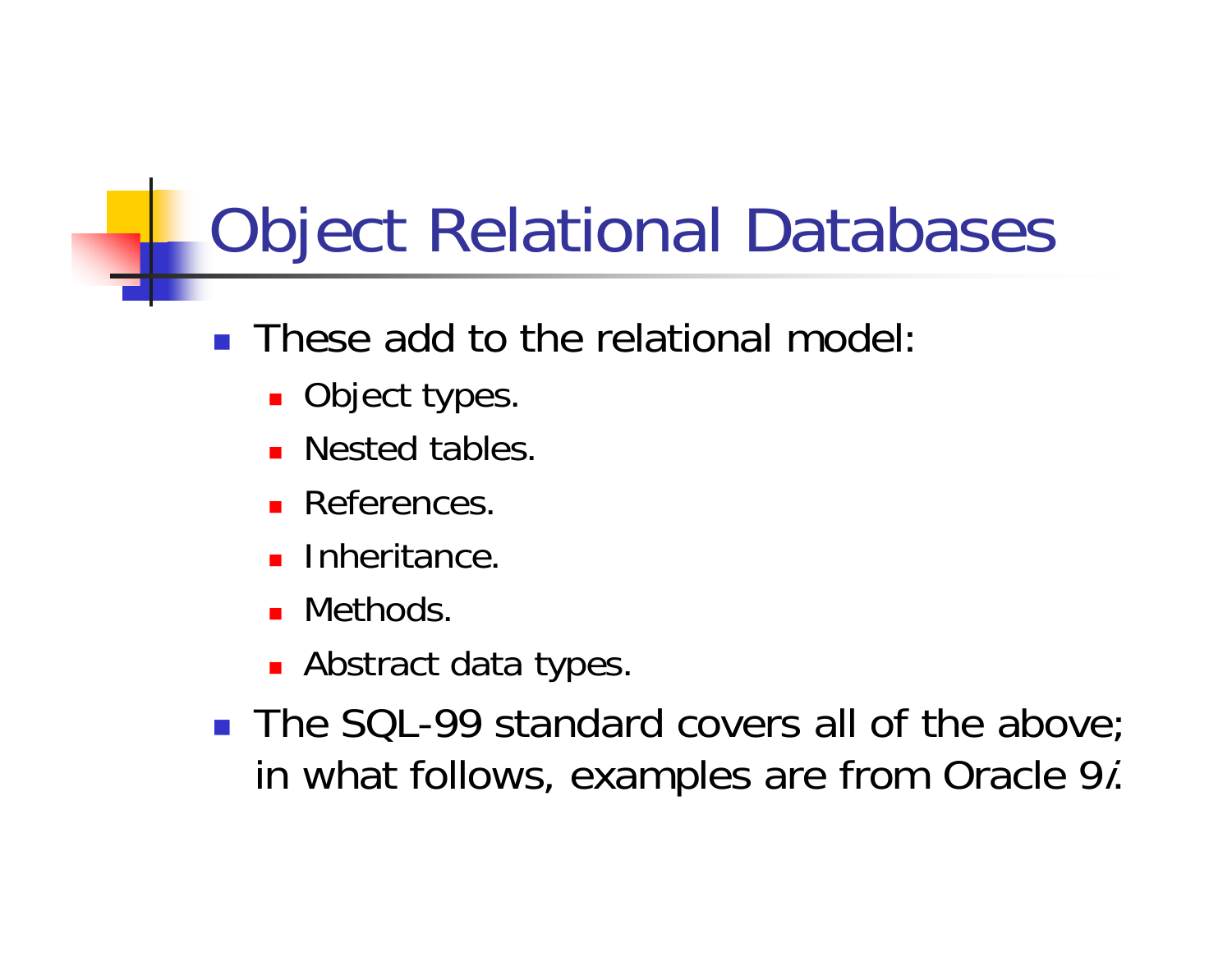#### Relational Model and Types

- $\overline{\phantom{a}}$  Data type completeness: each type constructor can be applied uniformly to types in the type system.
- In the basic relational model:
	- П There is only one type constructor (i.e. relation).
	- $\blacksquare$  That type constructor cannot be applied to itself.
- $\overline{\phantom{a}}$  Incorporating data type completeness to the relational model gives nested relations.
- **ID** addition, the type relation is essentially
	- $\blacksquare$  Bag  $<$  Tuple  $>$
- **Separating out these** type constructors provides further flexibility, such as tuplevalued attributes.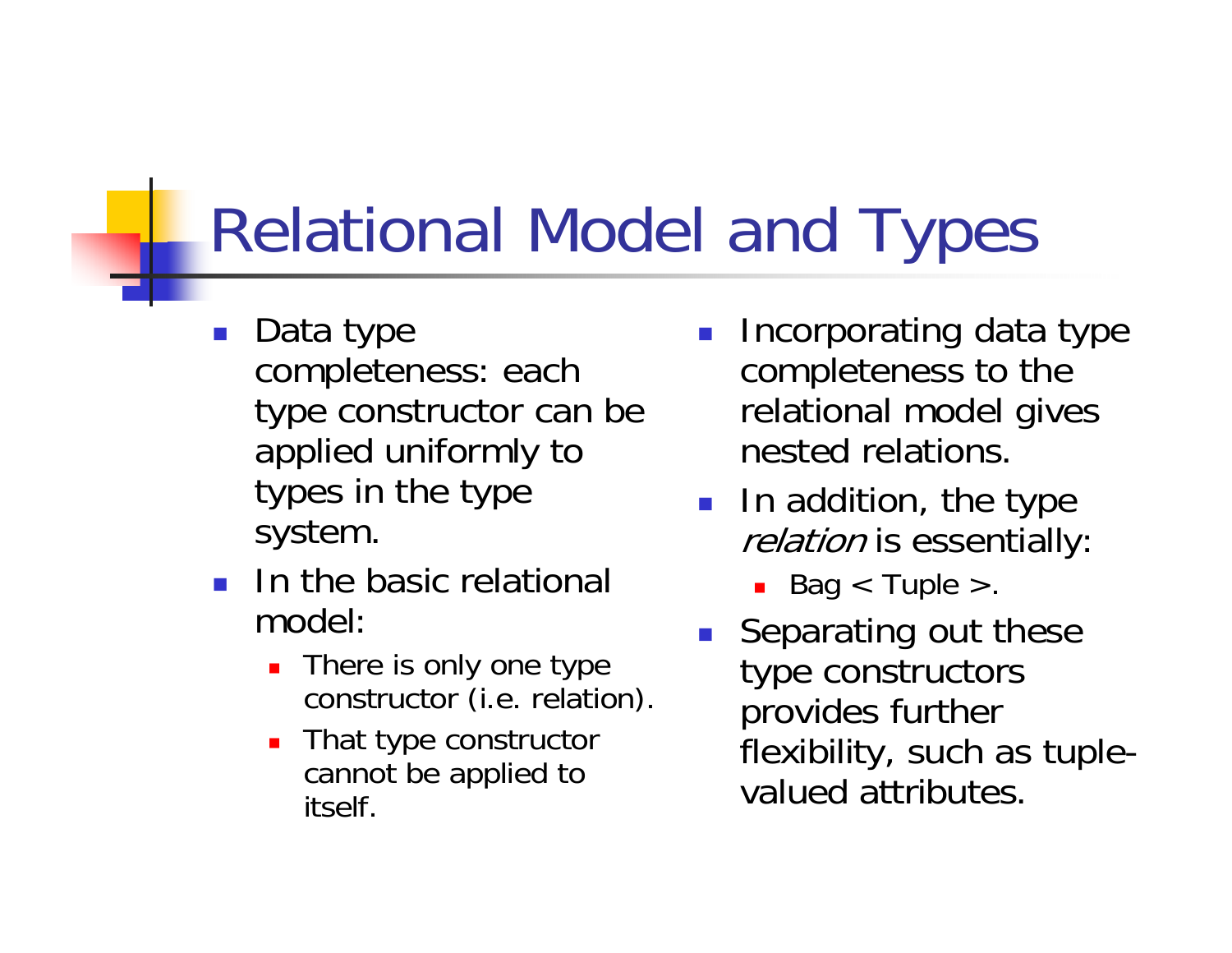#### **Cobject Types in Oracle**

- **An object type is a user-defined data type,** somewhat analogous to a class in objectoriented programming.
- Types can be arranged in hierarchies, and instances of types can be referenced.

```
create type visit_type as object (
 name varchar(20), /* the station */thetime number);
```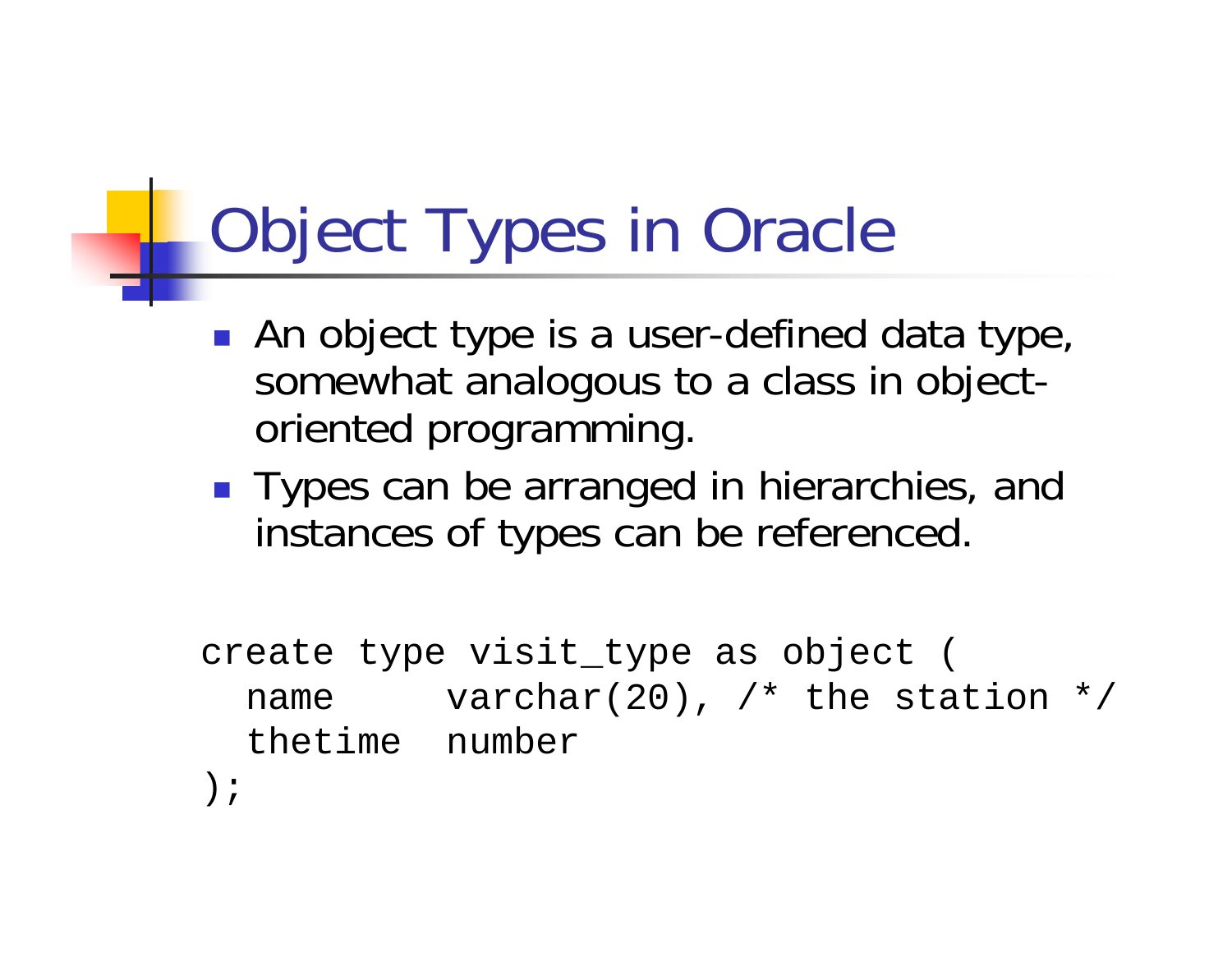#### Nested Relations

#### $\mathbb{R}^3$ **Nested relations involve the storage of** one relation as an attribute of another.

```
create type visit_tab_type as table of visit_type;
create table train (
   t# varchar(10) not null,
   type char(1) not null,
   visits visit_tab_type,
primary key (t#))
nested table visits store as visits tab;
```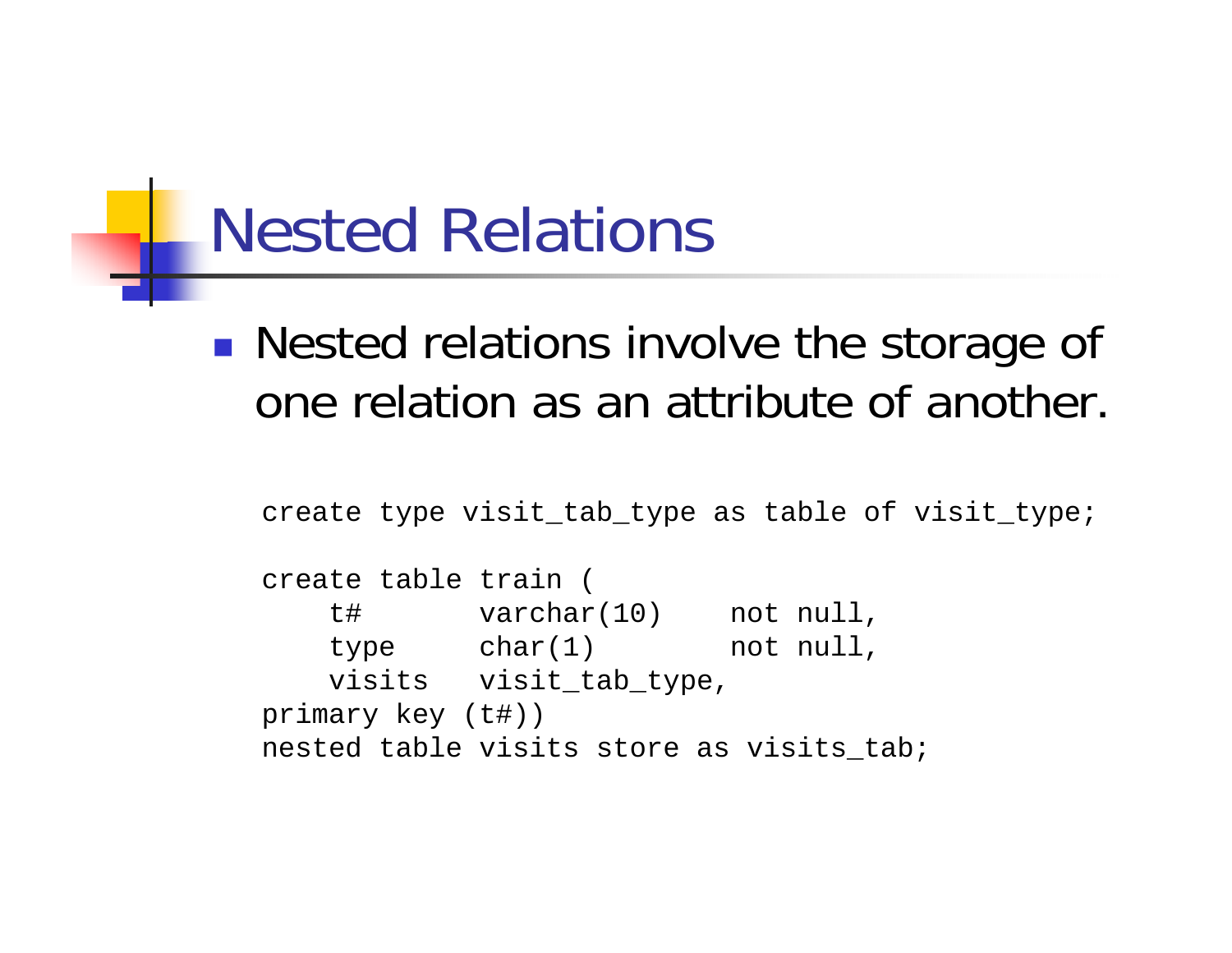#### Populating Nested Tables

 $\mathbb{R}^n$ ■ The name of the type can be used as a constructor for values of the type.

```
update train 
set visits = visit_tab_type(
    visit_type('Edinburgh',950),
    visit_type('Aberdeen',720)) 
where t# = '22403101'
```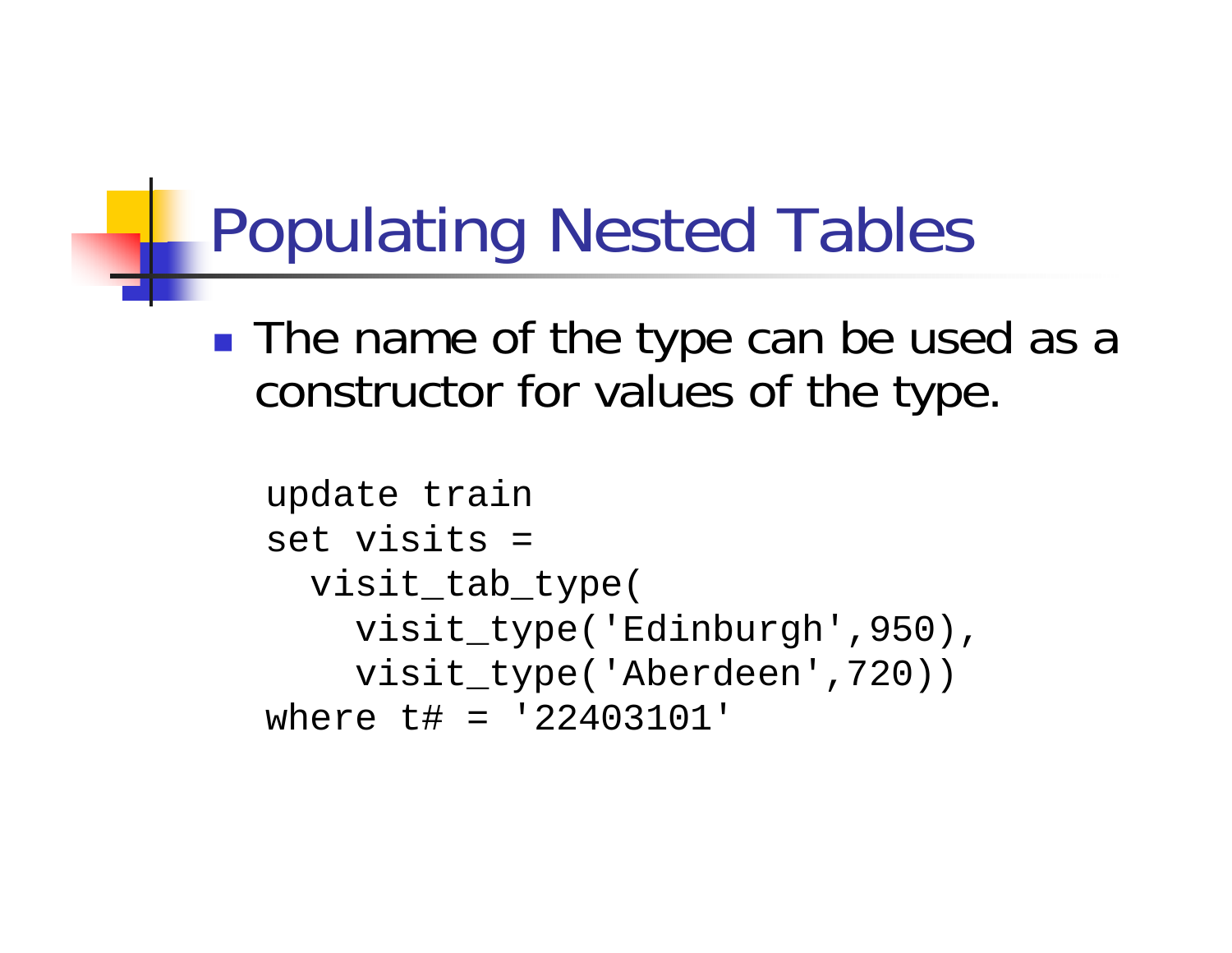#### Querying Nested Tables

- $\mathbb{R}^n$ **Query operations such as unnesting** allow access to the contents of a nested table.
- $\mathbb{R}^3$ **The following query retrieves details of** the trains that visit Inverness.

```
select *from train t, table(t.visits) v
where v.name = 'Inverness'
```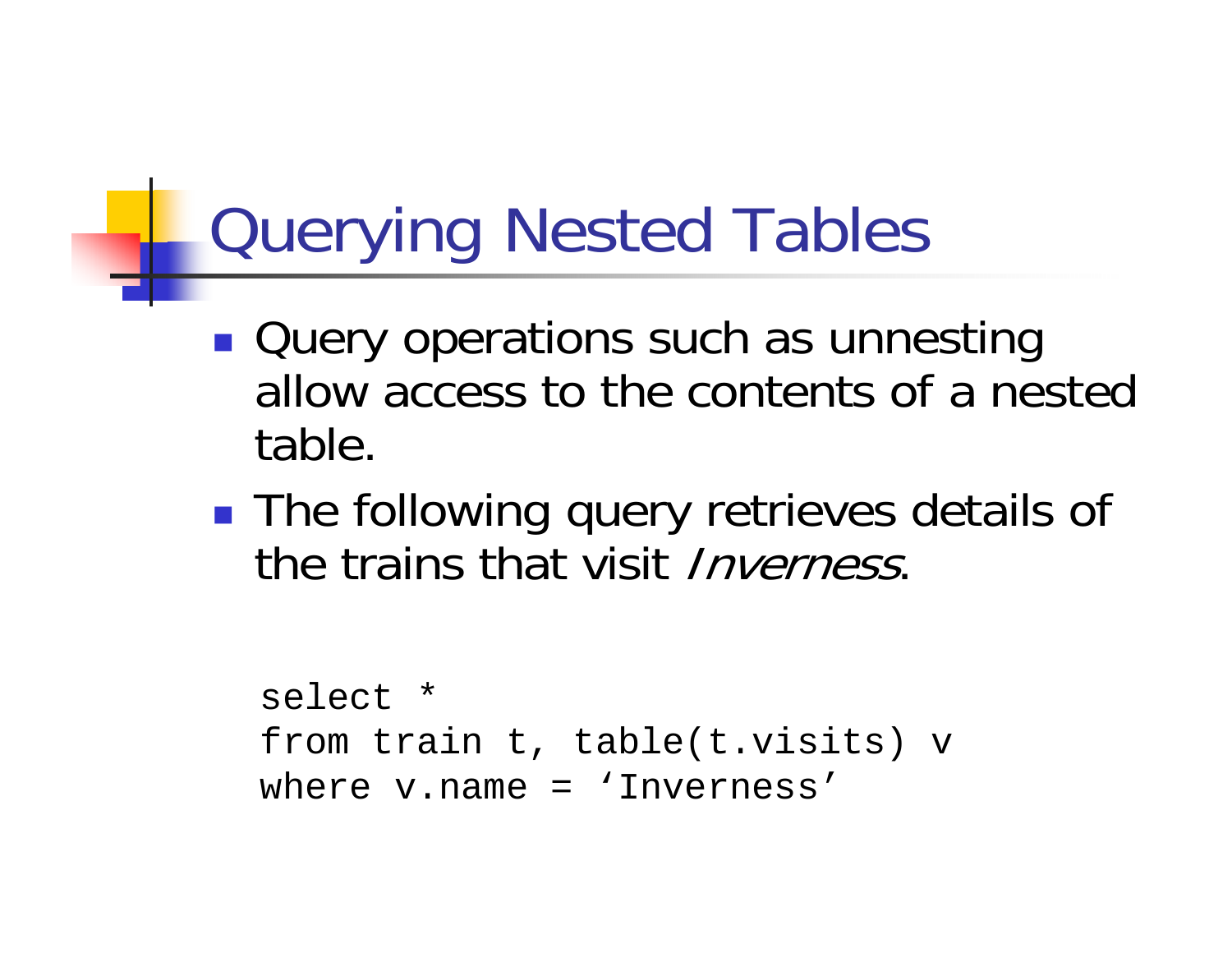#### Abstract Data Types

- **Abstract data types allow new primitive types** to be added to a DBMS (a.k.a. data blades, cartridges).
- These primitive types can be defined by (skilled) users or vendors.
- **Oracle-supplied cartridges include** 
	- **E** Time
	- $\blacksquare$  Text.
	- **Image**
	- **Spatial**
	- Video.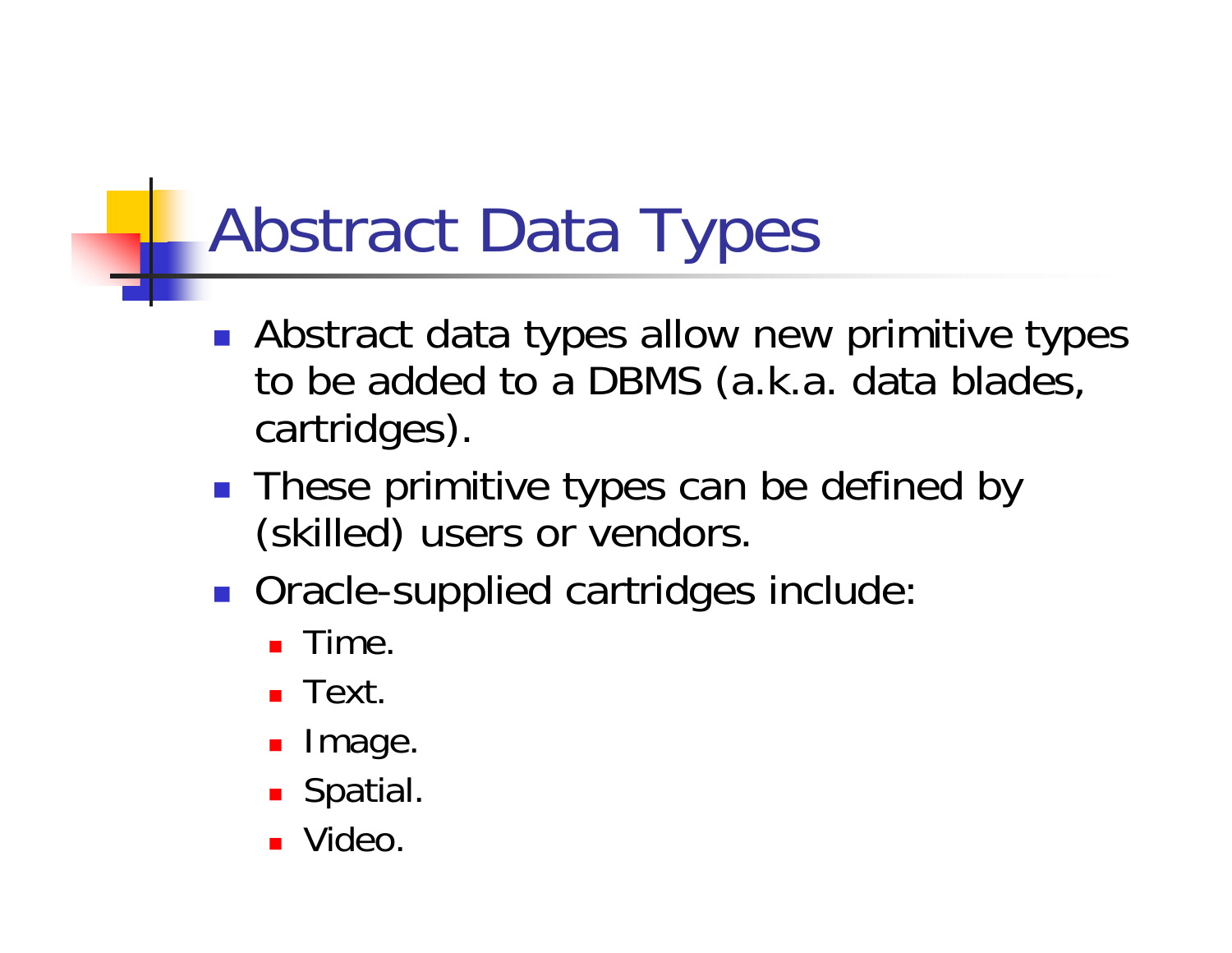#### Summary on Object Relational

- **Object relational features** 
	- **Are supported by all the major vendors.**
	- **Are not consistently in line with SQL-99.**
	- **Are used only periodically.**
- Abstract Data Types/Data blades make a more fundamental differences to the capabilities of a relational DBMS than object model extensions, and are quite widely used.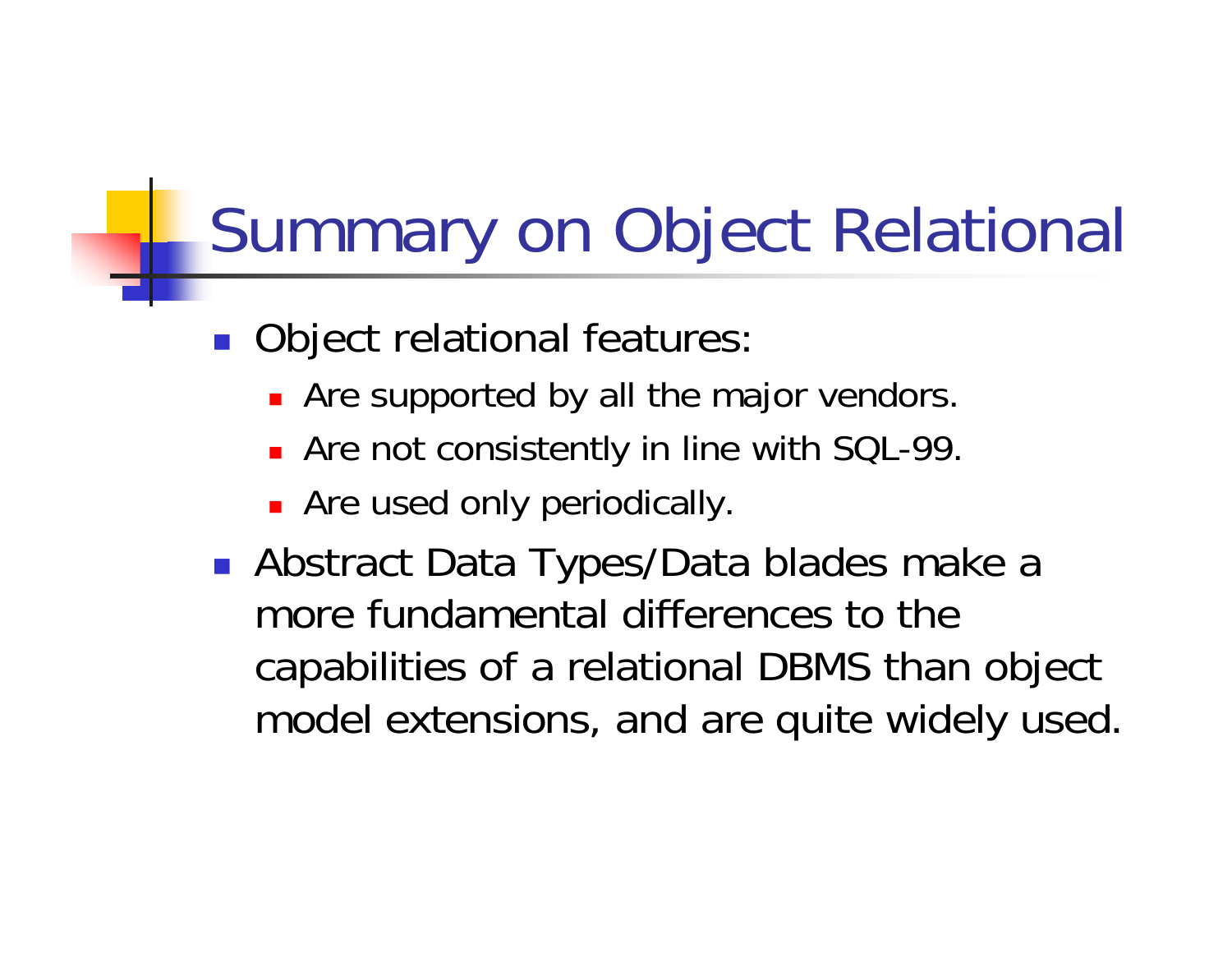#### ODMG Object Model

 $\mathcal{L}_{\mathcal{A}}$  The ODMG Object Model was the first standard for non-evolutionary object databases.

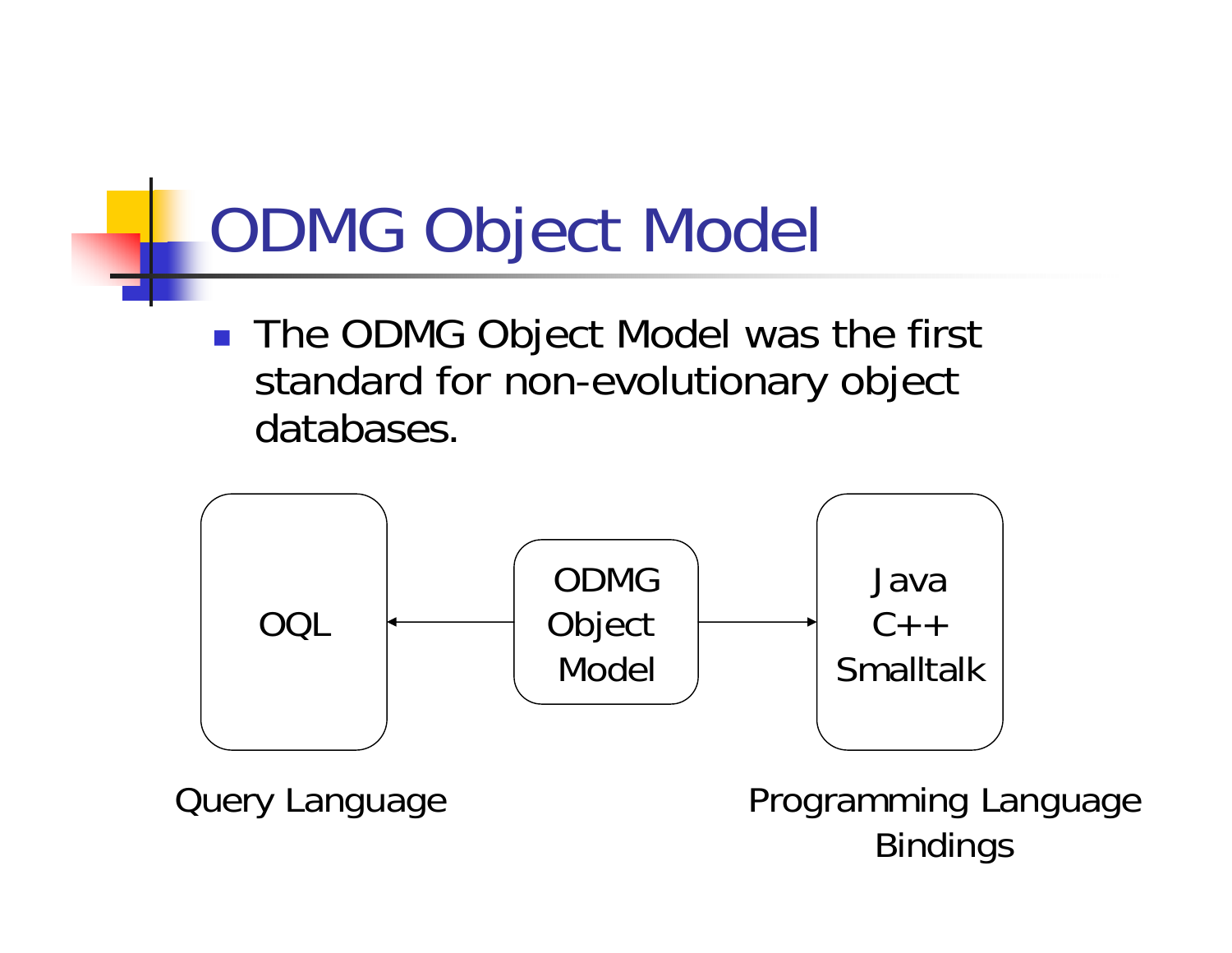#### ODMG Object Model

 $\mathbb{R}^2$  The object model provides a programming language-independent notation for object modelling.

```
class main : station{ ...
  relationship Set<district> district_stations
    inverse district::main_station;
  ...}
class district : station. . .
  relationship main main_station
    inverse main::district_stations;
}
```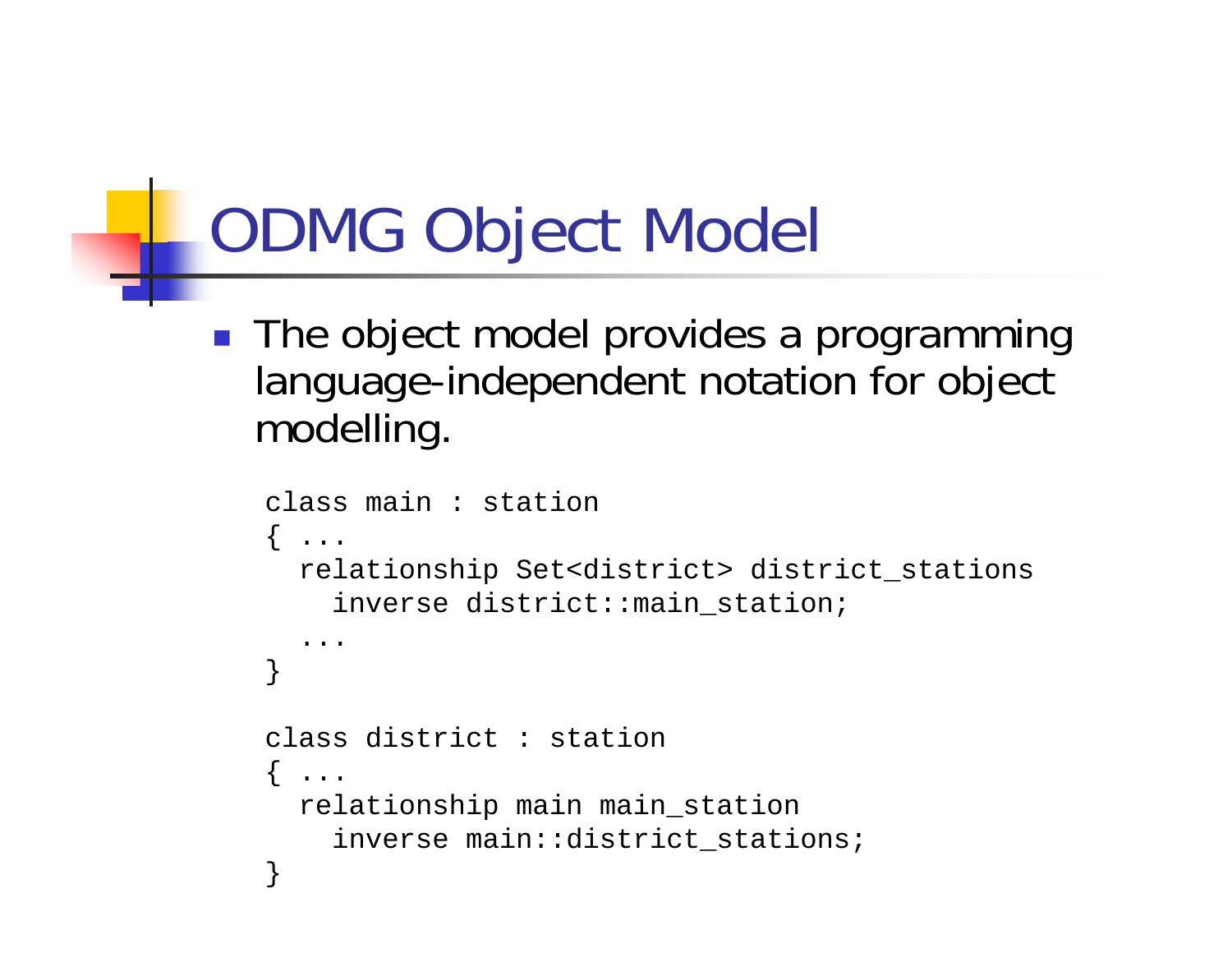# OQL

- $\mathbb{R}^n$ ■ OQL provides one way of accessing data in an ODMG database.
- $\mathbb{R}^3$ **The following query, the result of which** is of type *Bag<district>*, retrieves the district stations associated with the main station with name *Manchester*.

```
select d from district dwhere d.main_station.name = "Manchester"
```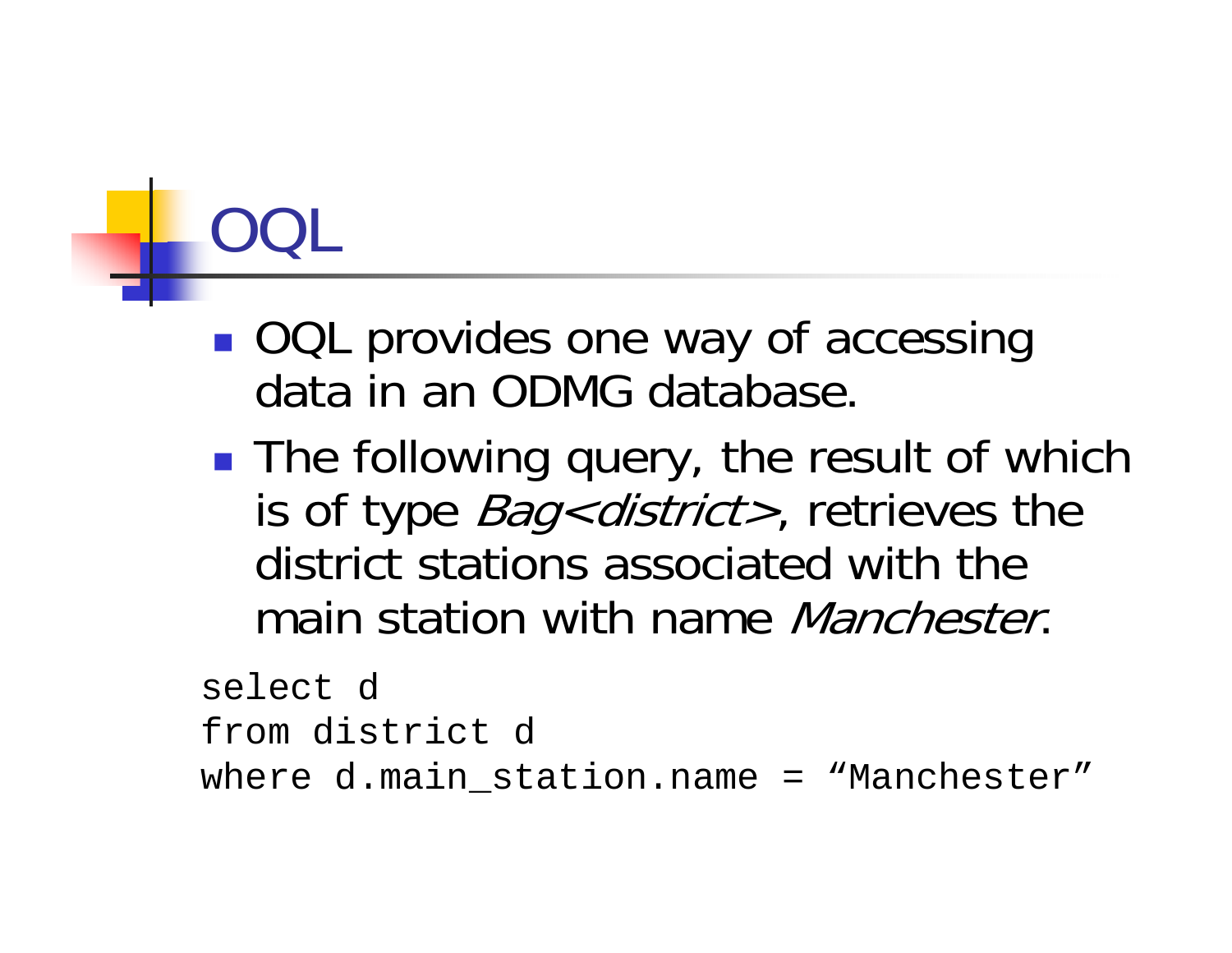#### Language Bindings

**Language bindings map database classes to** programming language classes, and provide associated utility functionalities.

```
import com.poet.odmg.*;
...Database db = new Database();
db.open("TrainsDB", Database.OPEN_READ_WRITE);
Transaction \tan = new Transaction();
txn.begin();
Train theTrain = new Train(...,:);
db.bind(myObject, theTrain.getTno());
txn.commit();
```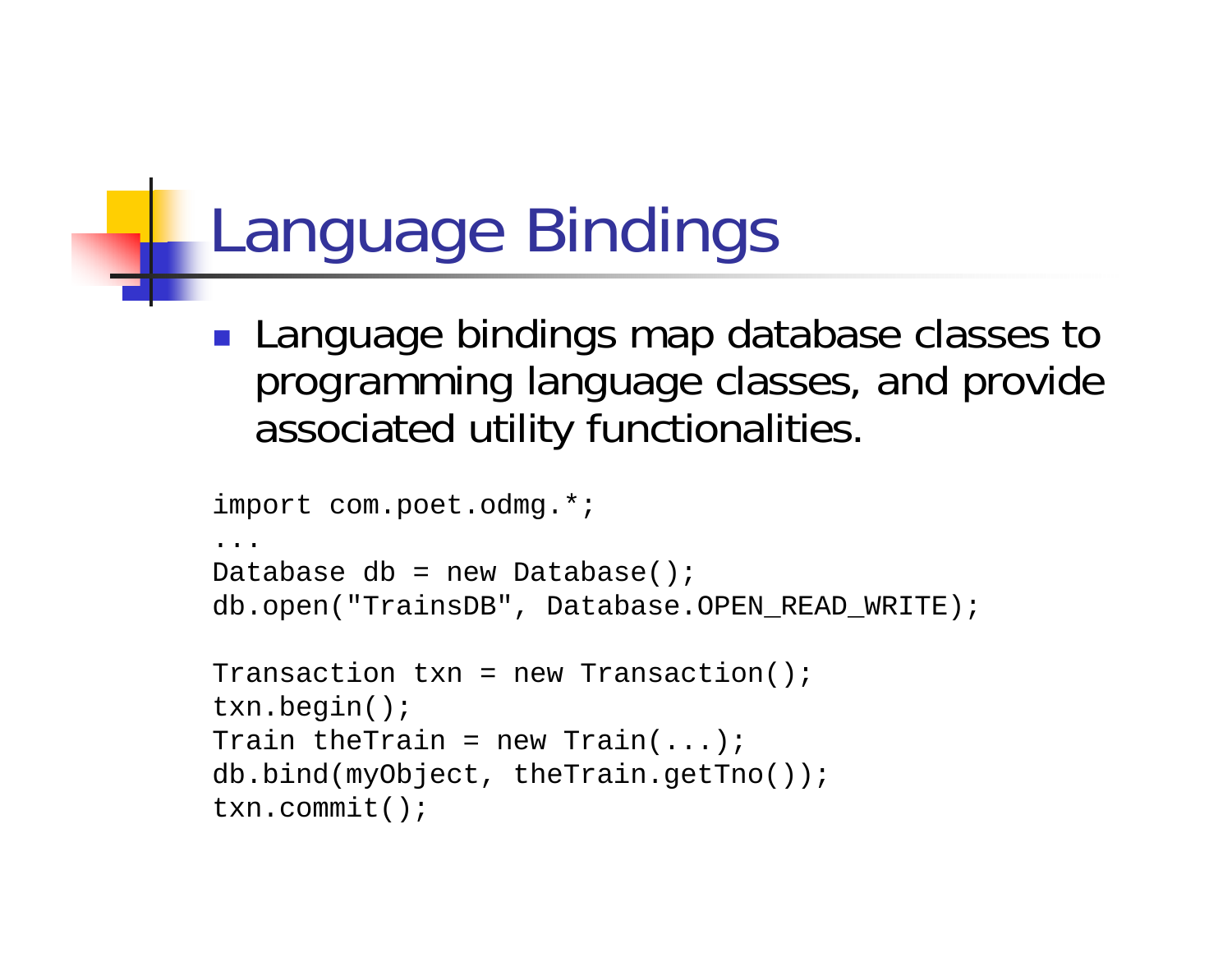#### Summary on ODMG

- The ODMG model and language bindings are supported by several object database vendors.
- There is fairly limited support in products for OQL – object databases tend to be programming-language focused.
- **Although ODMG is programming-language** neutral, programming-language specific proposals, such as JDO, seem to be taking over.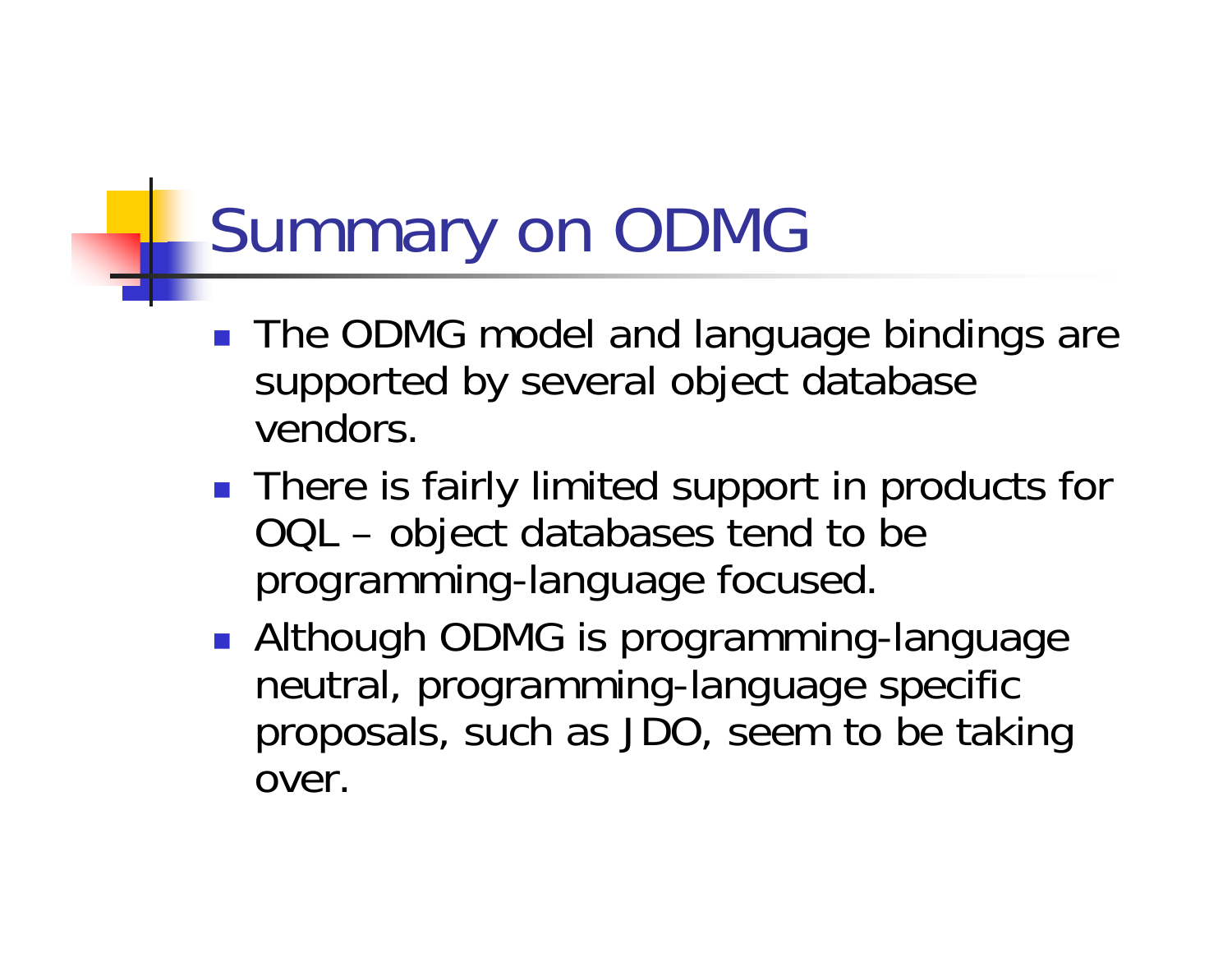#### **L** Object Databases Summary

- **Object data modelling supports application** requirements, especially in scientific and engineering domains.
- The history and evolution of object databases has been complex … and the future is not certain.
- Object data management capabilities are increasingly supported as part of existing environments rather than as distinct systems in their own right.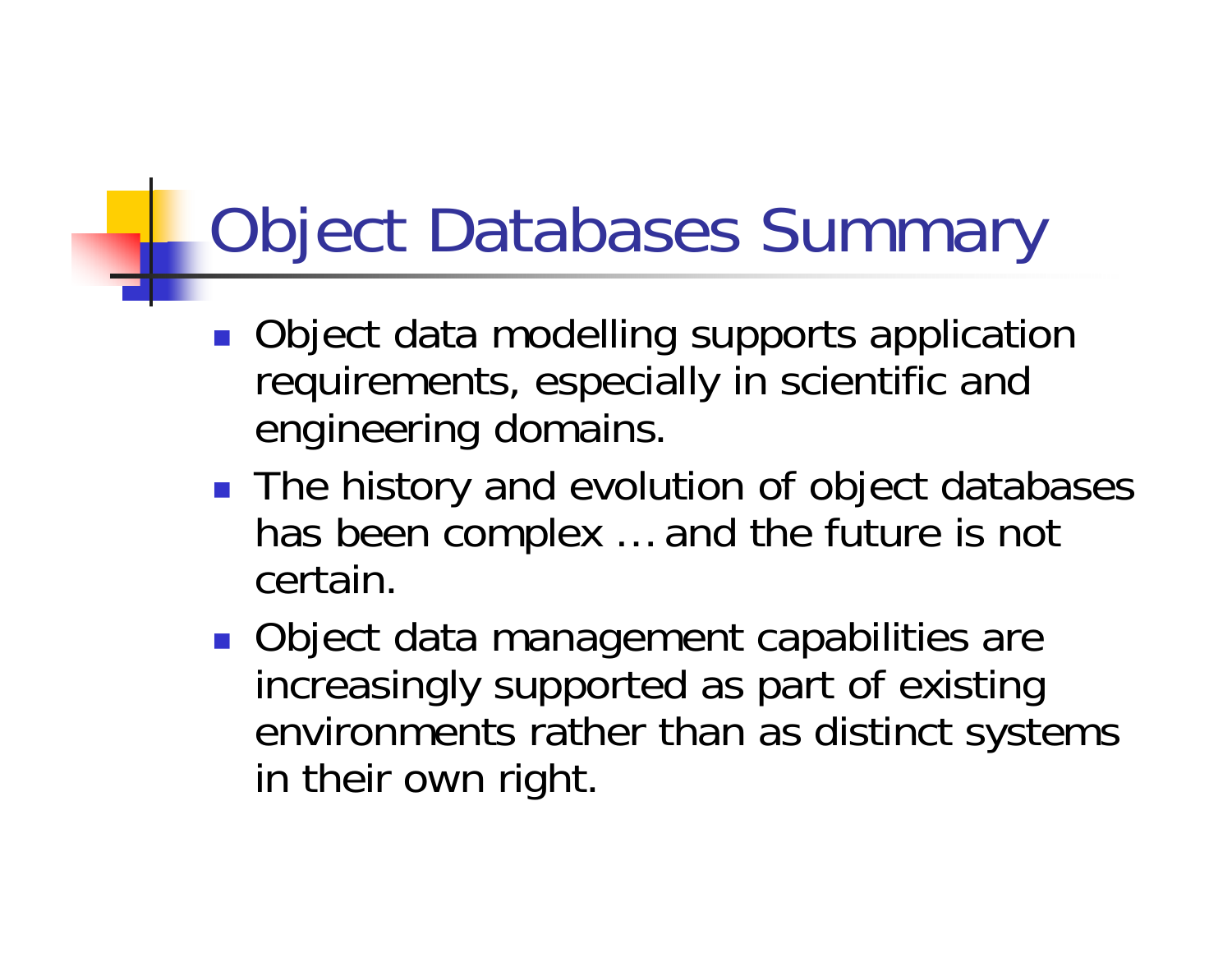#### Further Reading

- M. Stonebraker, P. Browne, Object-Relational Databases, 2<sup>nd</sup> Edition, Morgan-Kaufmann, 1999.
- **N.** Gietz, Oracle 9*i* Application Developers Guide – Object Relational Features, 2002 (Chapter 1: Introduction; Chapter 2: Basic Components of Oracle Objects).
- R. Cattell, The Object Data Standard: ODMG 3.0, Morgan-Kaufmann, 2000.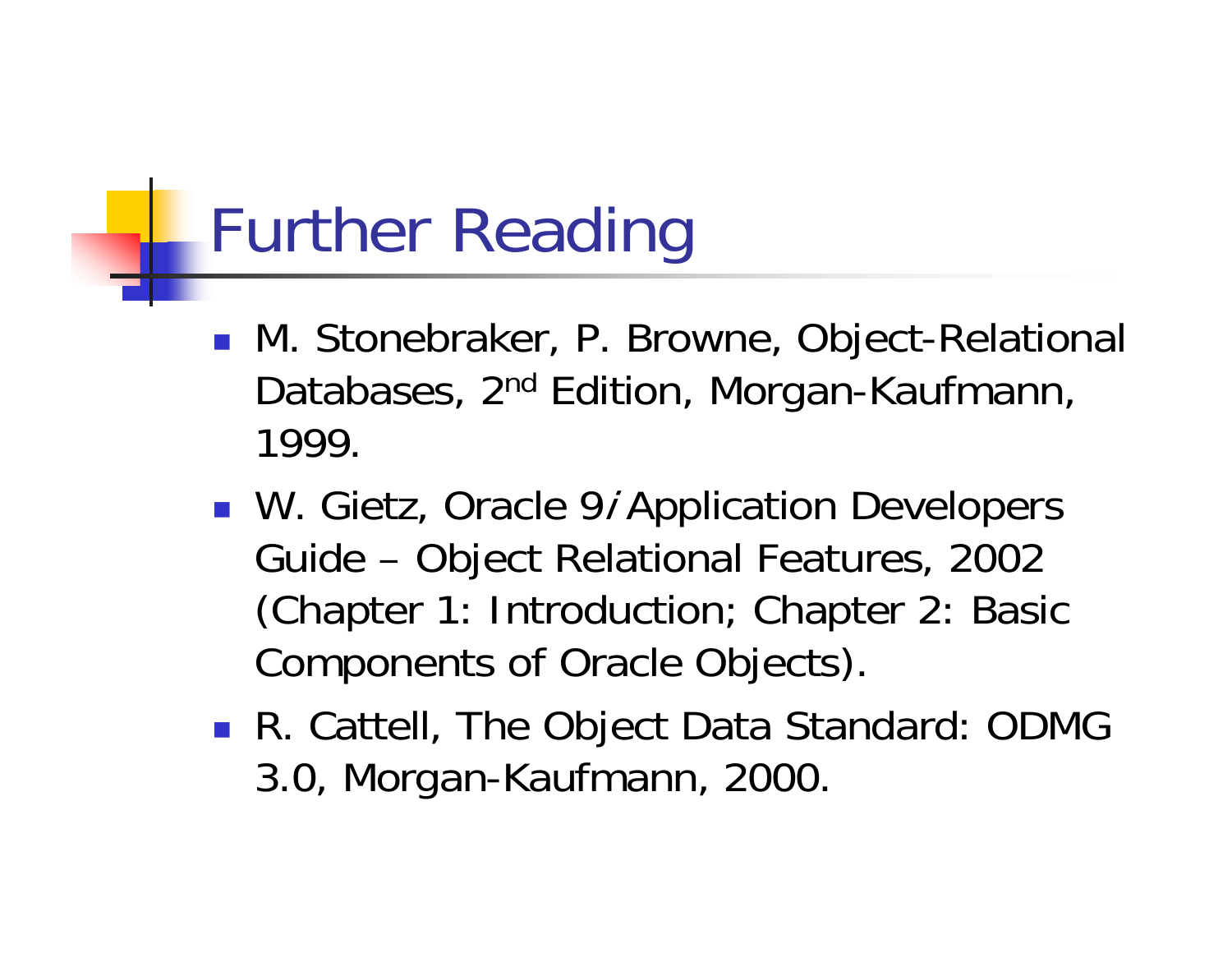## **Lava Data Objects**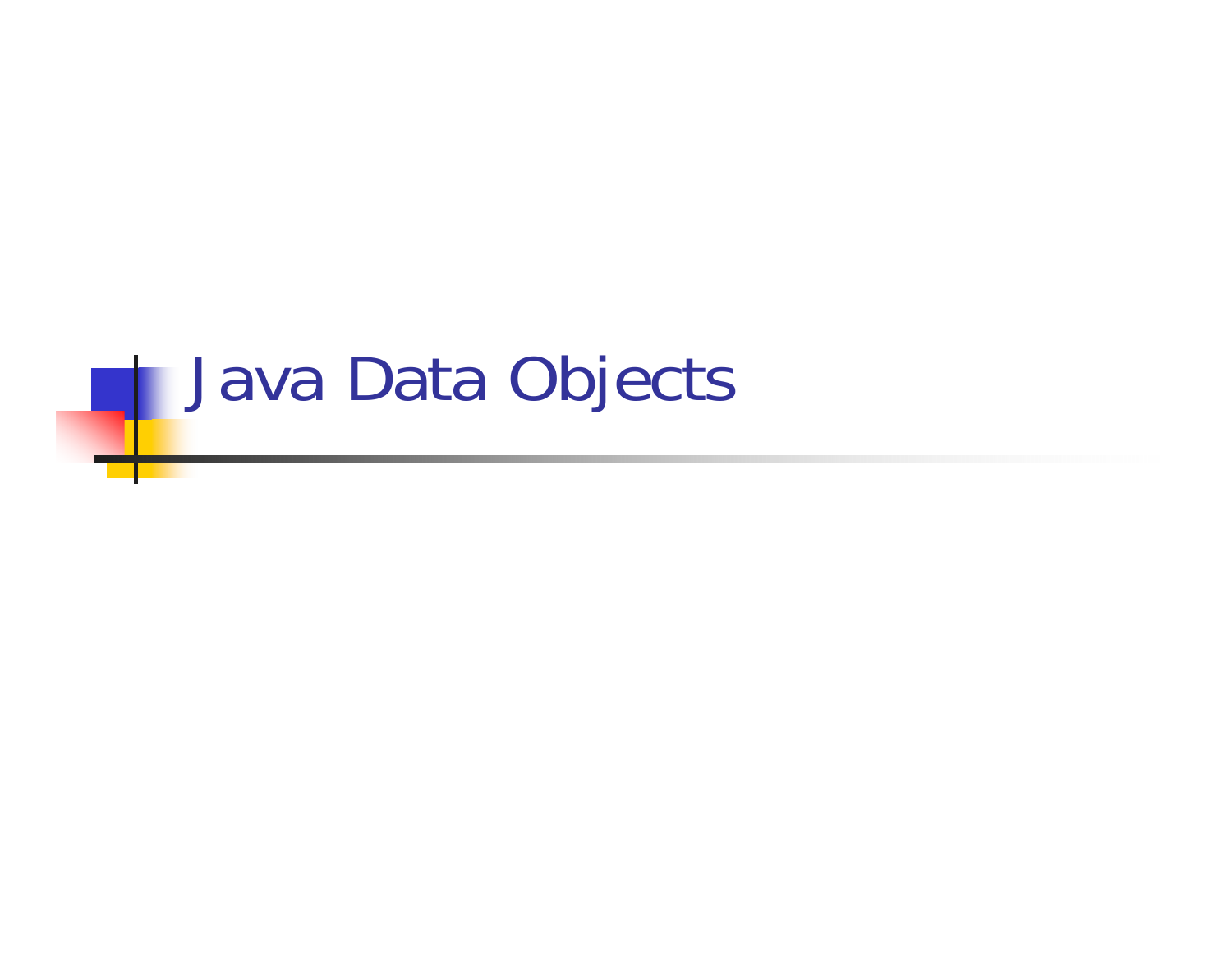#### Overview of JDC

- **JDO supports** 
	- **The storage of Java objects in a database** 
		- An object store, or
		- A relational store.
	- **Access to the stored Java objects** 
		- Through queries embedded in Java.
		- By iterating through the instances of a class.
		- By navigating between objects in the database.
- Database objects are created and manipulated in the same way as main memory objects.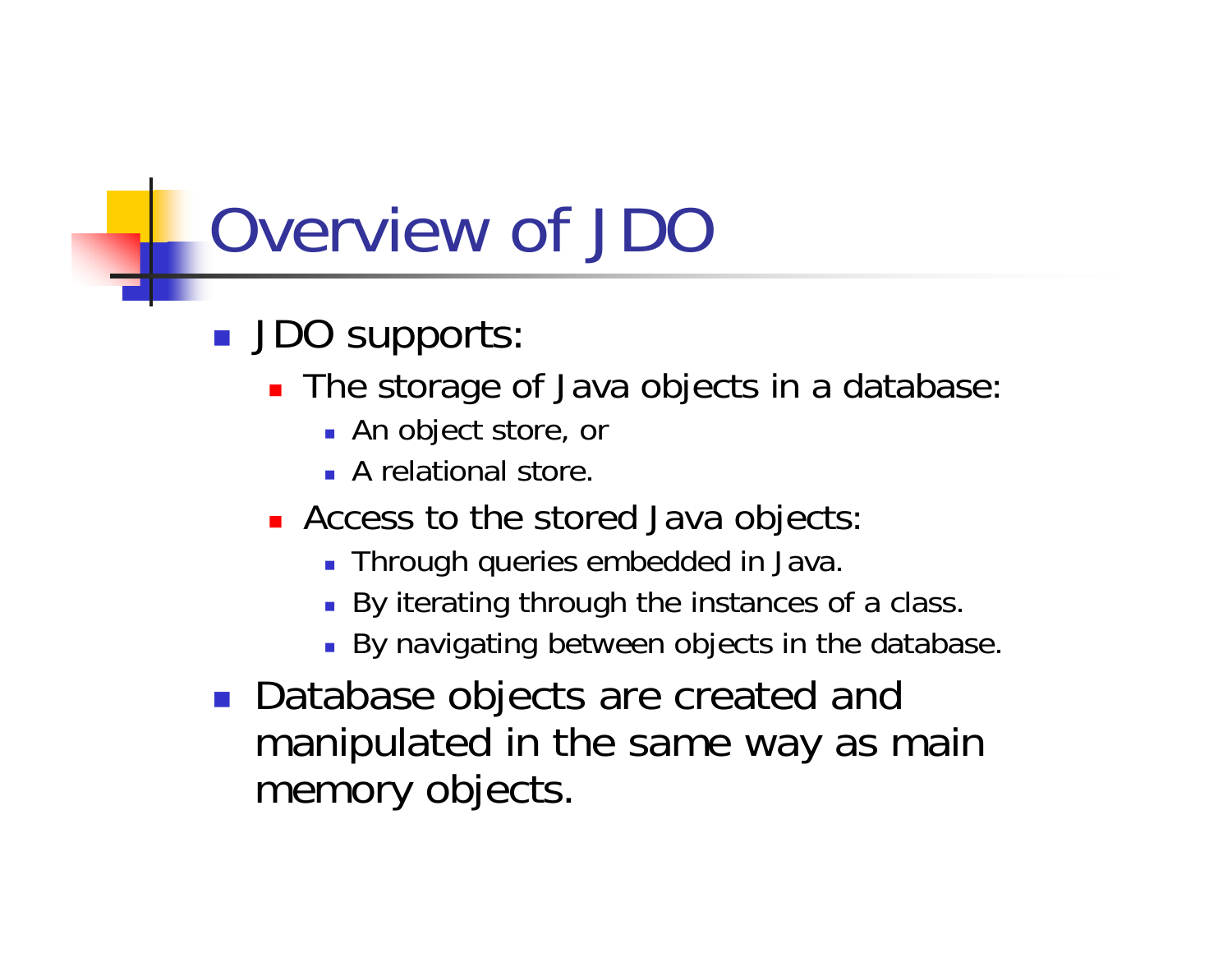#### Writing JDO Applications

- $\overline{\phantom{a}}$  From scratch:
	- П Java classes are implemented as normal, adhering to certain restrictions on the types that can be stored in the database.
	- ▉ Java methods can use JDO functionality to access and manipulate database data.
	- **A** description file describes what classes are database classes, etc.
- $\overline{\phantom{a}}$  Based on existing Java classes:
	- П Java classes are checked to see if they adhere to certain restrictions the types that can be stored in the database.
	- П Methods won't initially use JDO functionality, but top-level programs must be adapted to access database data.
	- **A** description file describes what classes are database classes, etc.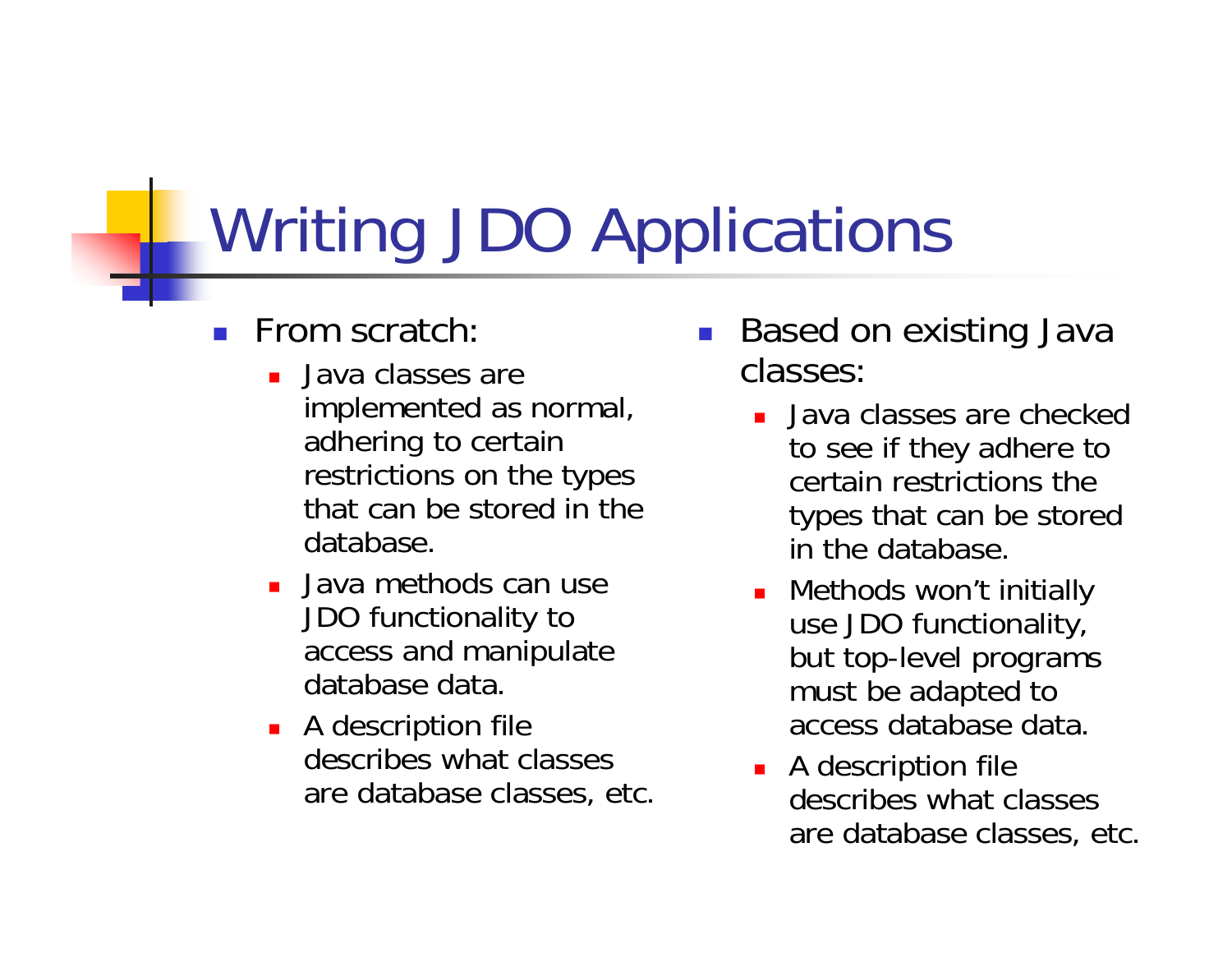#### Registering a Persistent Class

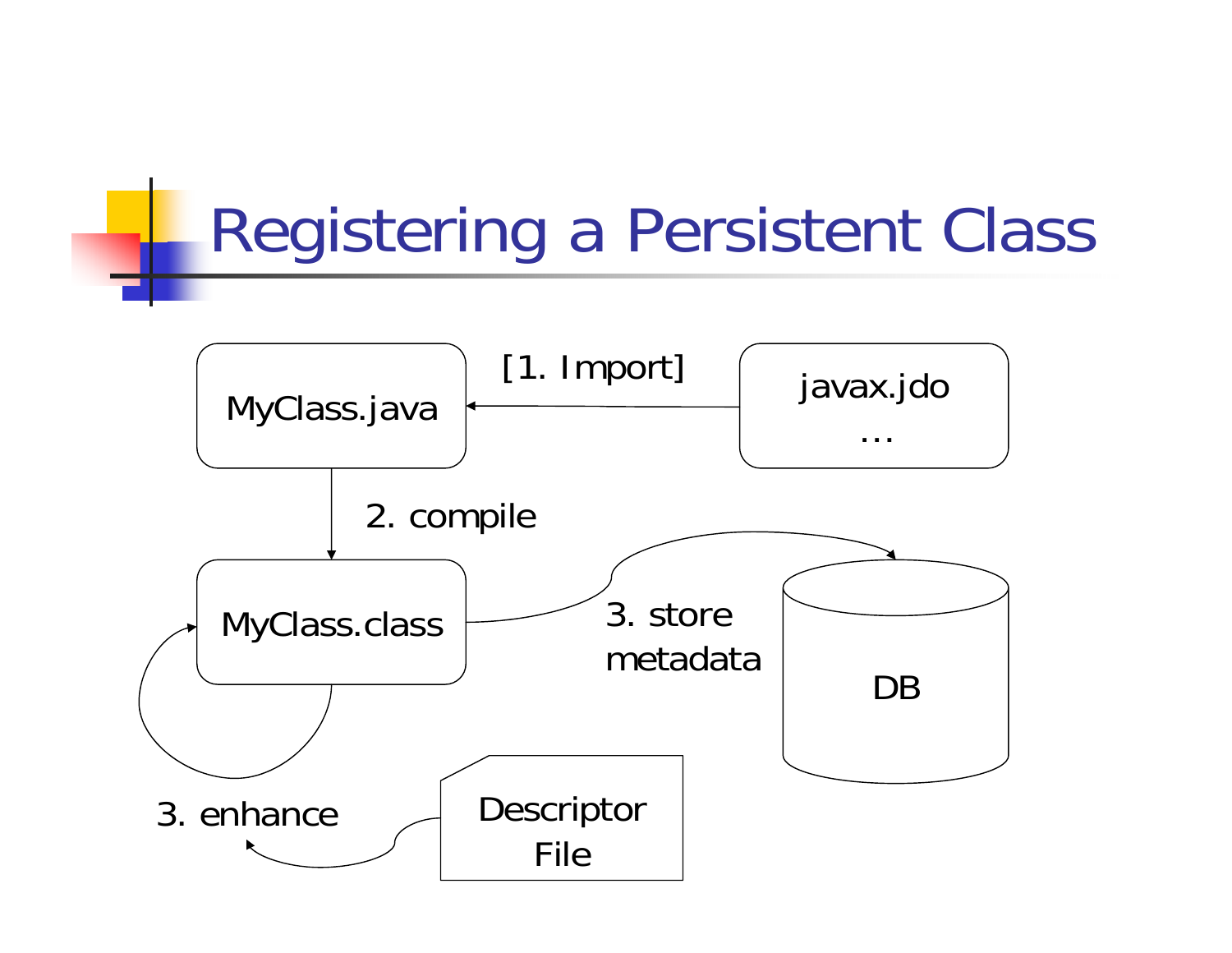#### Object Database Notions

- F Extent:
	- **The collection of** instances of a class.
- Orthogonal Persistence:
	- The length of time that a data item can exist is independent of its type.
- $\mathcal{L}^{\text{max}}_{\text{max}}$  Persistence by reachability:
	- An object can be made to persist either explicitly, or by being referenced by a persistent object.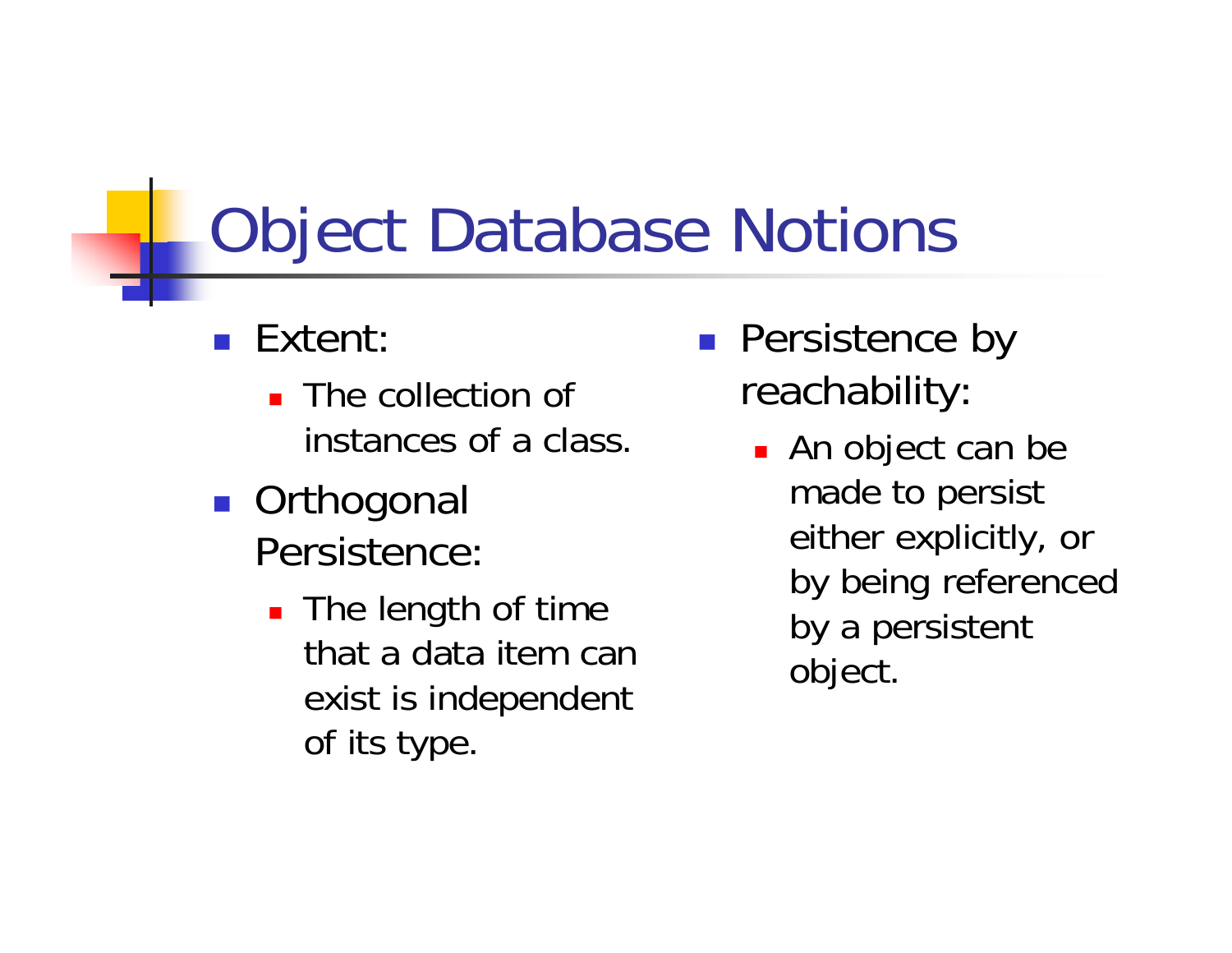#### Persistence by Reachability

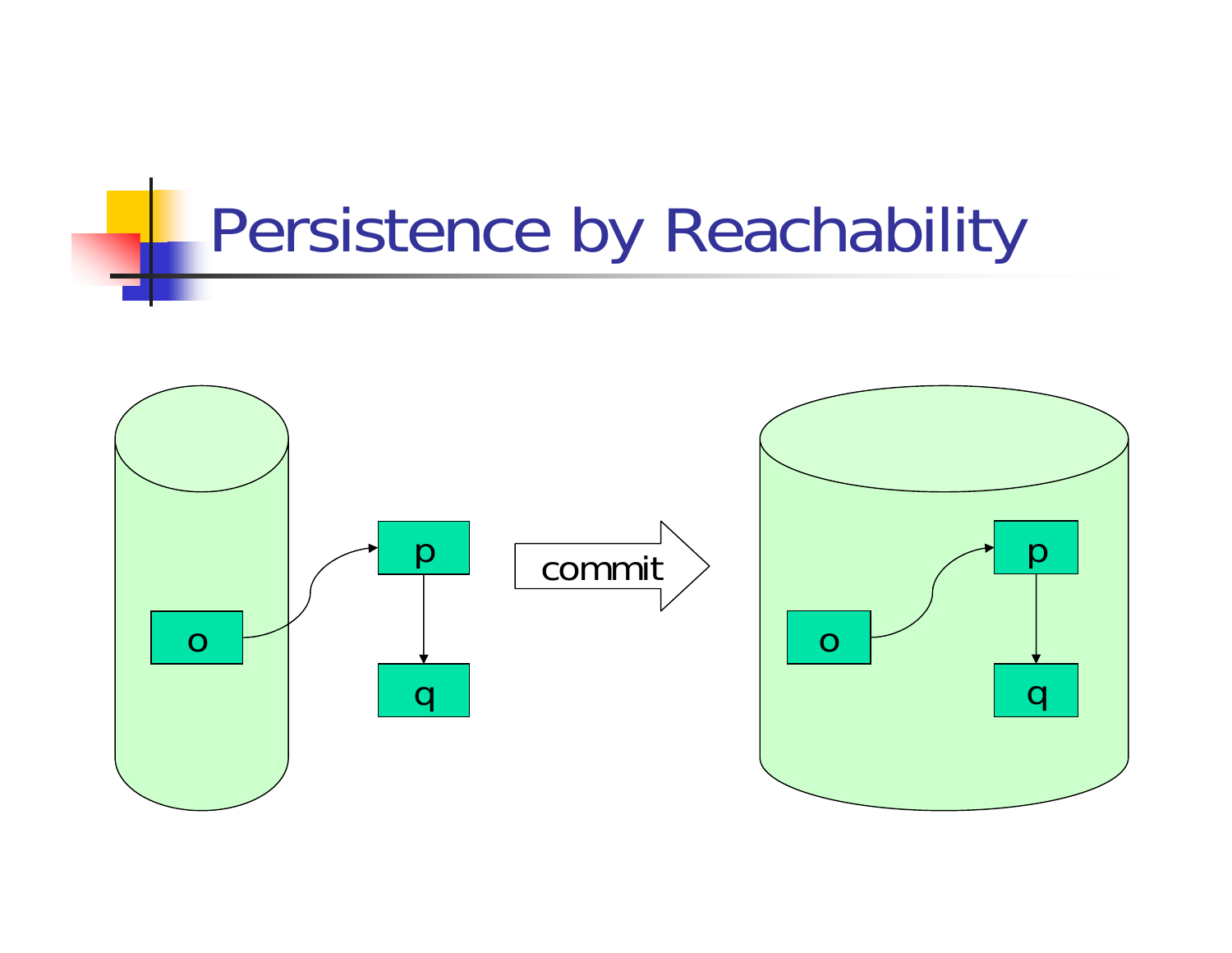#### JDO Data Model

- JDO data model ≅ the Java type system.
- **Features** 
	- Classes
	- **Inheritance**
	- **Members**
	- **Collections**.
- $\overline{\phantom{a}}$  Restrictions:
	- П Only certain collection types can be stored in the database.
	- ▉ Only serialisable library types can be stored in databases.
- $\overline{\phantom{a}}$  Additions:
	- $\blacksquare$  Keys.
	- П Collection types.
	- П Vendor-specific features (e.g. indexes, clustering).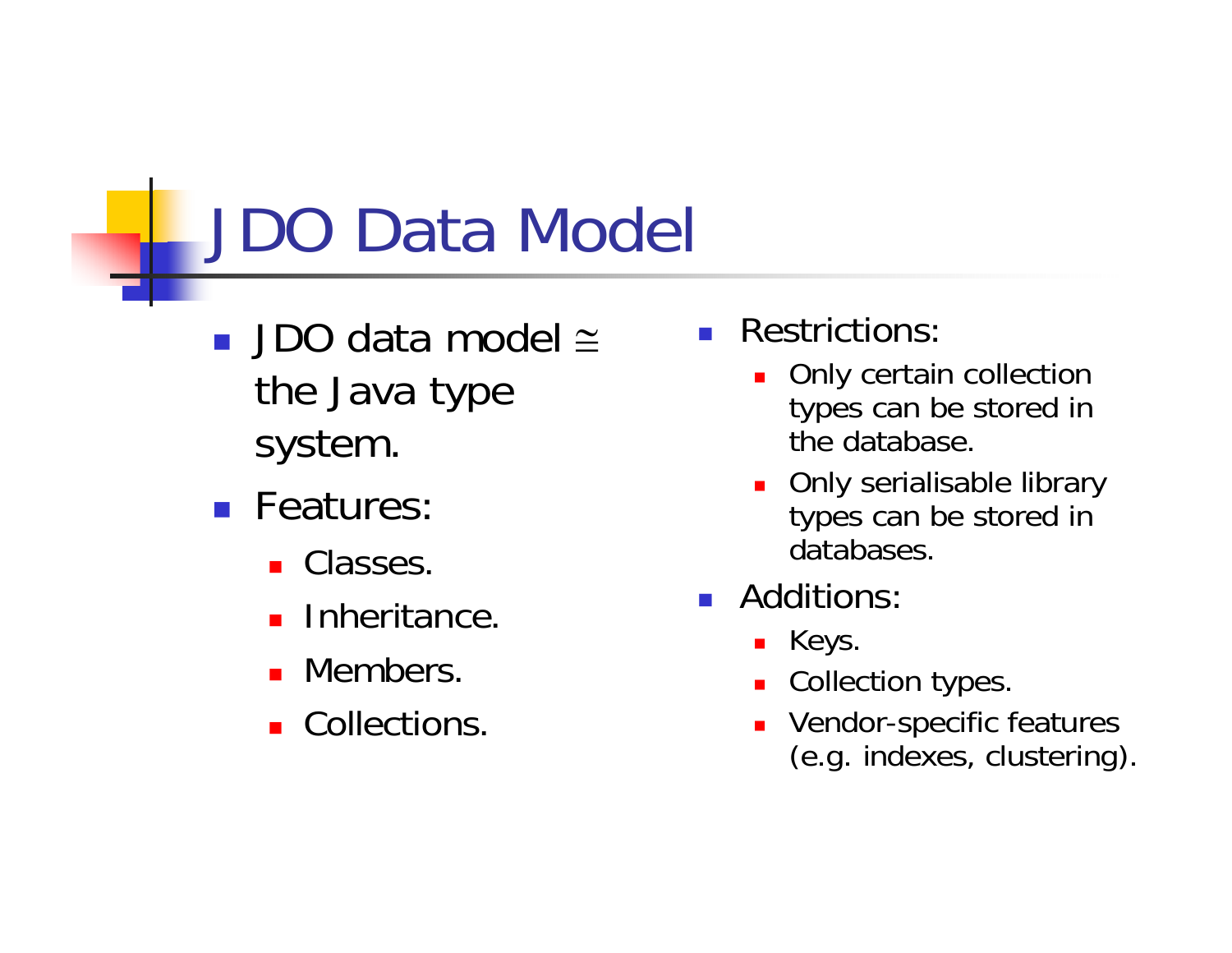### JDO Supported Types

- **Primitives** 
	- Boolean, byte, short, char, int, long, float, double.
- **Java.lang** 
	- **Nice** Wrappers for primitives, plus String, Number, Object.
- java.util
	- Locale, Date.
	- **Collections**
- **g** java.math
	- **BigInteger,** BigDecimal.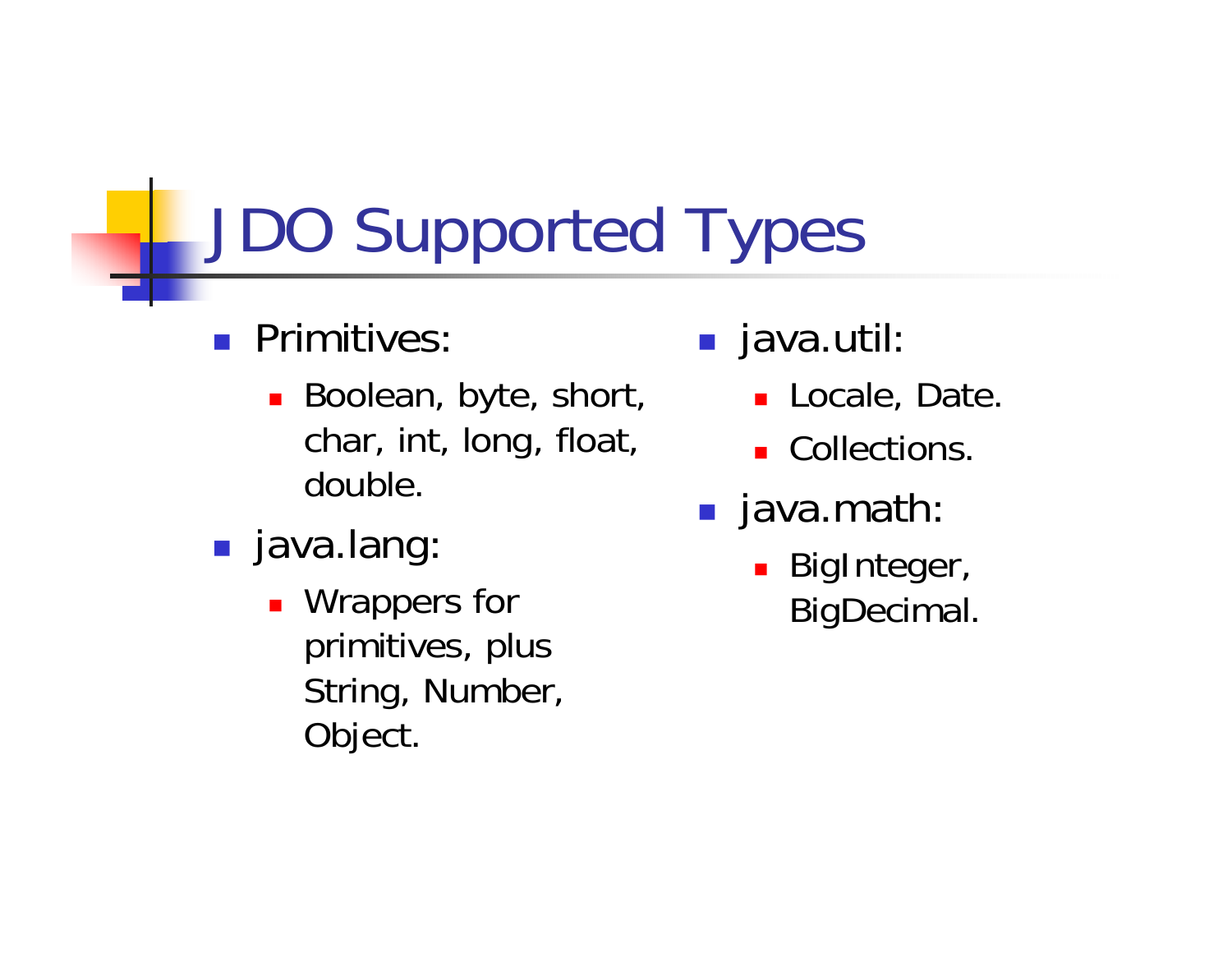#### Collections

- **JDO** includes the following Collection classes
	- Set
		- HashSet, Hashtable, TreeSet.
	- **L**ist:
		- ArrayList, LinkedList, Vector.
	- Map
		- $\blacksquare$  HashMap, TreeMap.
- **Arrays:** 
	- **JDO supports one dimensional arrays**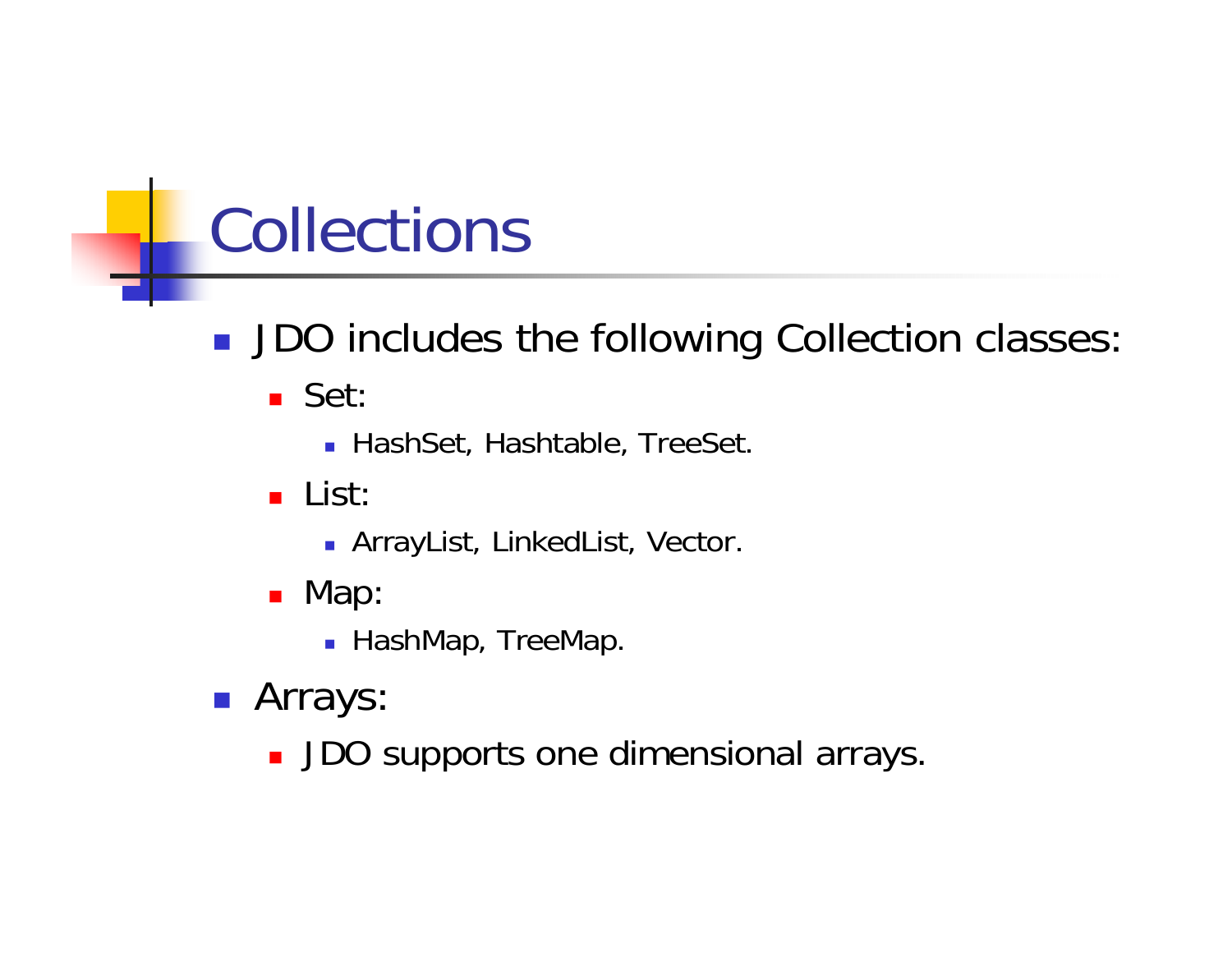

See handout/tutorial for the JDO schema and example programs.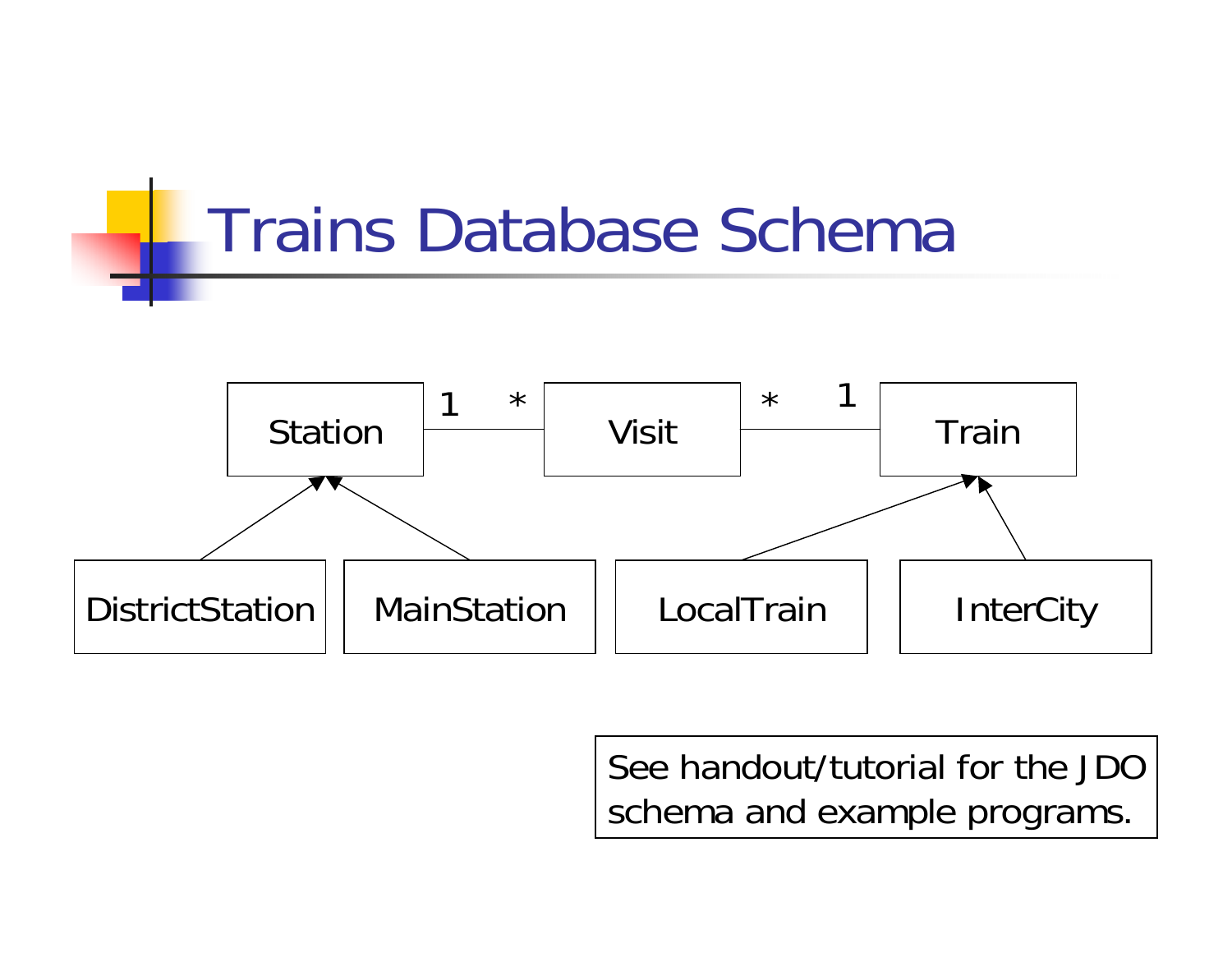#### Train Class (nothing to see)

```
class Train {
 protected int tno ;
 protected Station source ;
 protected Station dest ;
 protected Vector route ;
 protected char type ;
  // Mandatory 0-ary Constructor
 public Train ( ) {}
 public Train (int the_no, Station the_source, 
    Station the dest, Vector the route)
  \{ tno = the no ; source = the source ;
   dest = the dest ; route = the route ; type = 't' ;
  }
```
…

}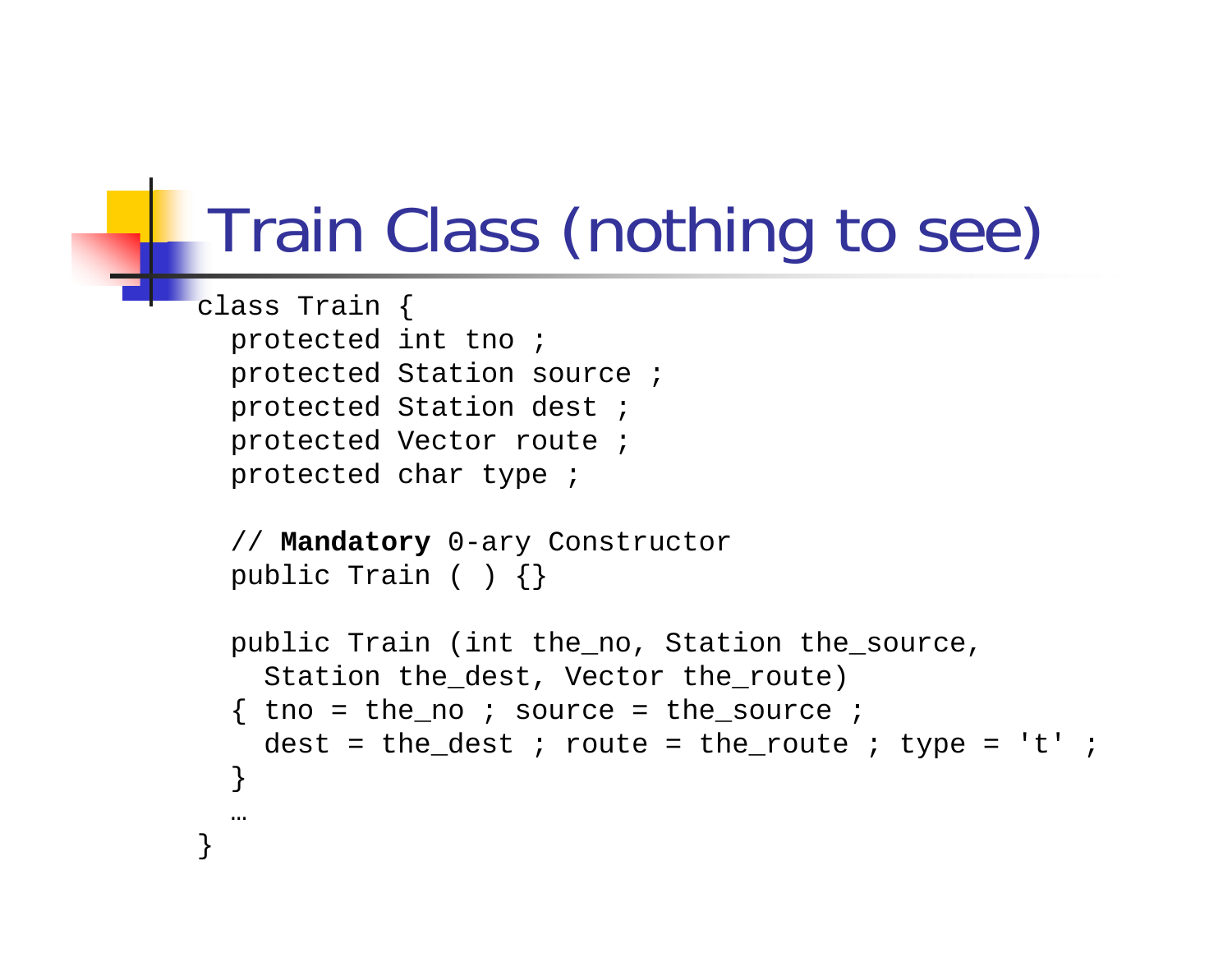#### Minimal Descriptor File

```
<?xml version="1.0" encoding="UTF-8"?>
<!DOCTYPE jdo SYSTEM "jdo.dtd">
<jdo>
  <package name="">
    <class name="DistrictStation"><class name="InterCity">
    <class name="LocalTrain"><class name="MainStation"><class name="Station"><class name="Train"><class name="Visit"></class>
  </package>
\langle / \frac{1}{d}
```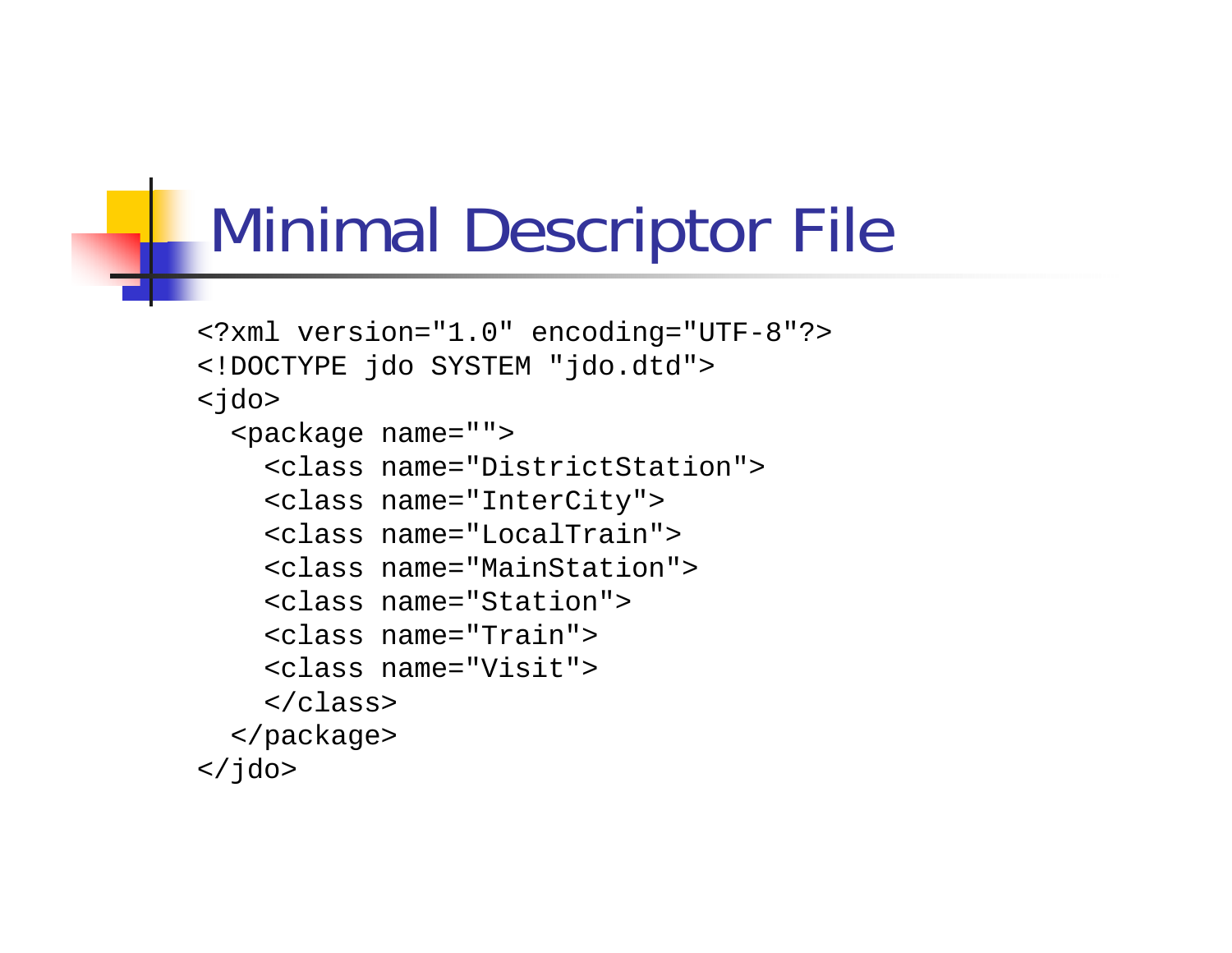#### Creating a Persistent Object

- 1.Connect to the database.
- 2.Open a transaction.
- 3.Create the Java object.
- 4.Store the Java object.
- 5.Commit the transaction.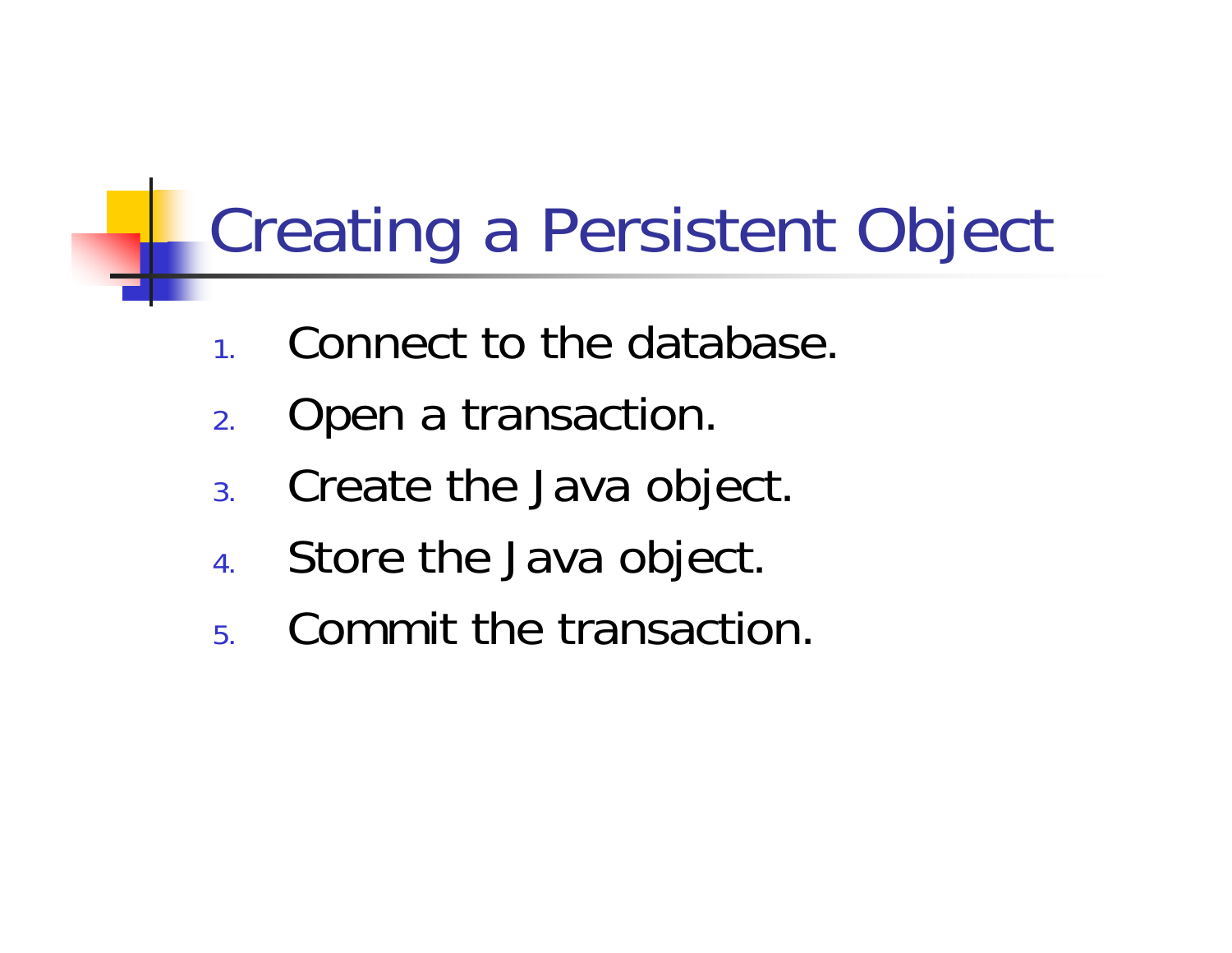#### Step 1: Connect

```
import javax.jdo.* ;
import com.poet.jdo.*;
```
…

```
java.util.Properties pmfProps = new java.util.Properties();
pmfProps.put(
```
"javax.jdo.PersistenceManagerFactoryClass",

"com.poet.jdo.PersistenceManagerFactories" );

pmfProps.put(

```
"javax.jdo.option.ConnectionURL",
```

```
"fastobjects://LOCAL/MyBase" );
```

```
PersistenceManagerFactory pmf =
```

```
JDOHelper.getPersistenceManagerFactory( pmfProps );
```

```
PersistenceManager pm = pmf.getPersistenceManager();
```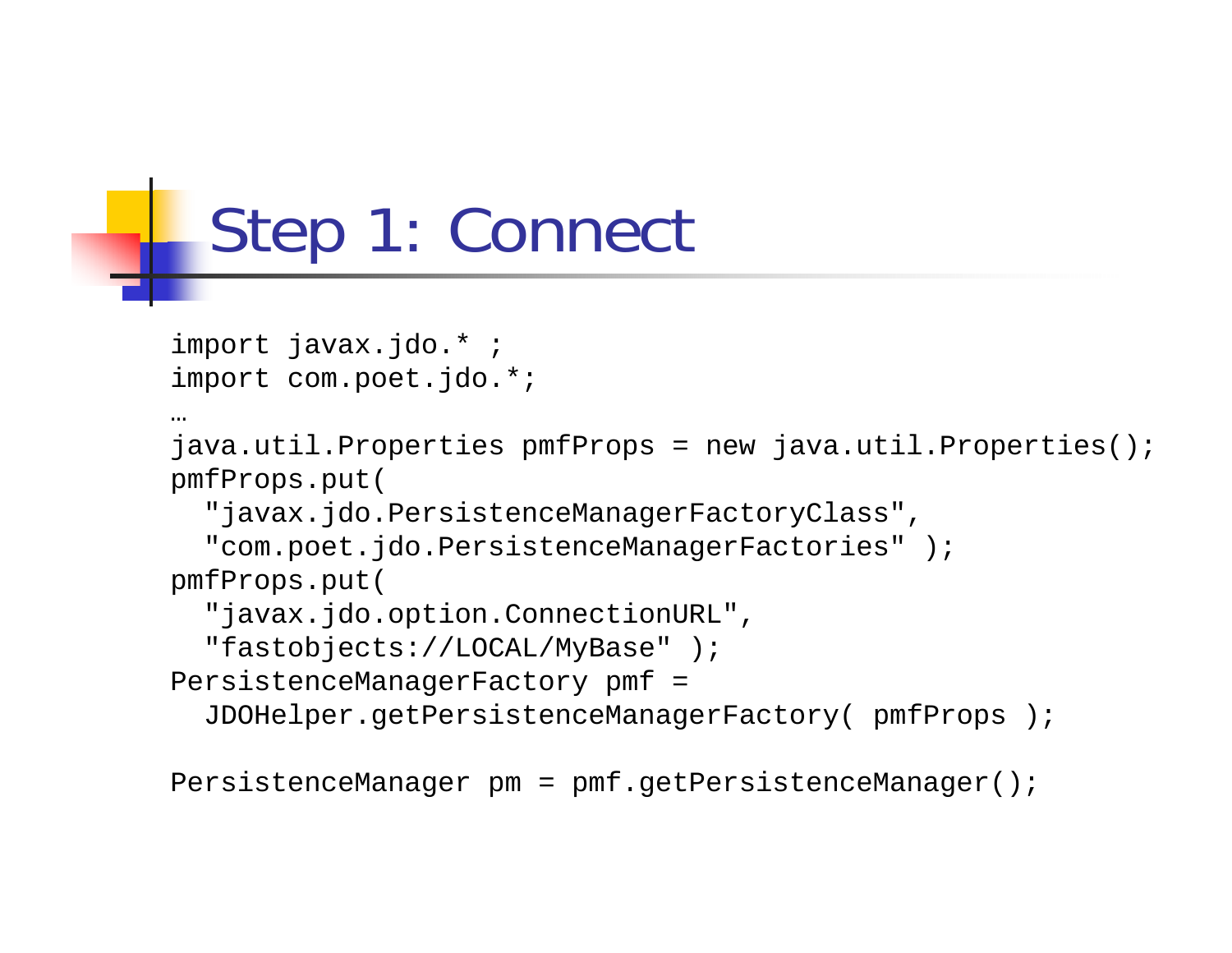#### Steps 2-5: Do the business

```
Transaction txn = pm.currentTransaction();
txn.begin();
…Station source = …;Station dest = ...;
LocalTrain tr = ...;
…tr = new Train(tno, source, dest, new Vector ());
pm.makePersistent (tr)
…txn.commit();
                          This will also ensure that source and dest persist.
```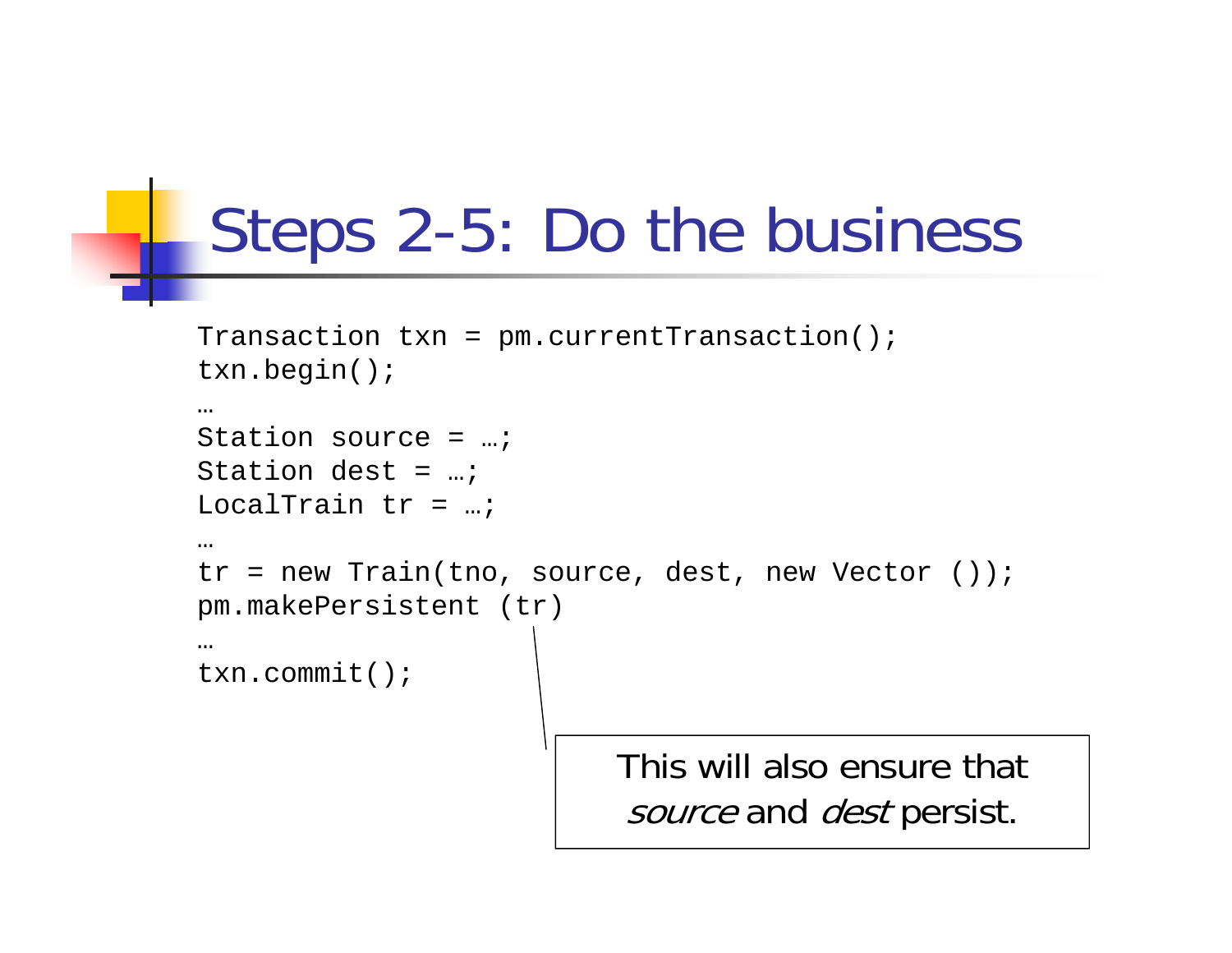## Compiling in FastObjects

>javac \*.java

```
Note: Trains.java uses or overrides a deprecated API.
Note: Recompile with -deprecation for details.
```

```
>ptj -enhance -update -schema MySchema
FastObjects SDK Toolkit, Version 9.5.12.98.
Copyright (C) 1996-2004 POET Software Corporation
Info: Read metadata 'C:\JDOTrains\package.jdo'
Info: Enhanced class '.\DistrictStation.class'
Info: Enhanced class '.\Visit.class'
…Access to poet://LOCAL/MySchema failed 
[the schema was not found (-2031)].
Create a new schema (y/n)? y
Info: Created schema: poet://LOCAL/MySchema
…
```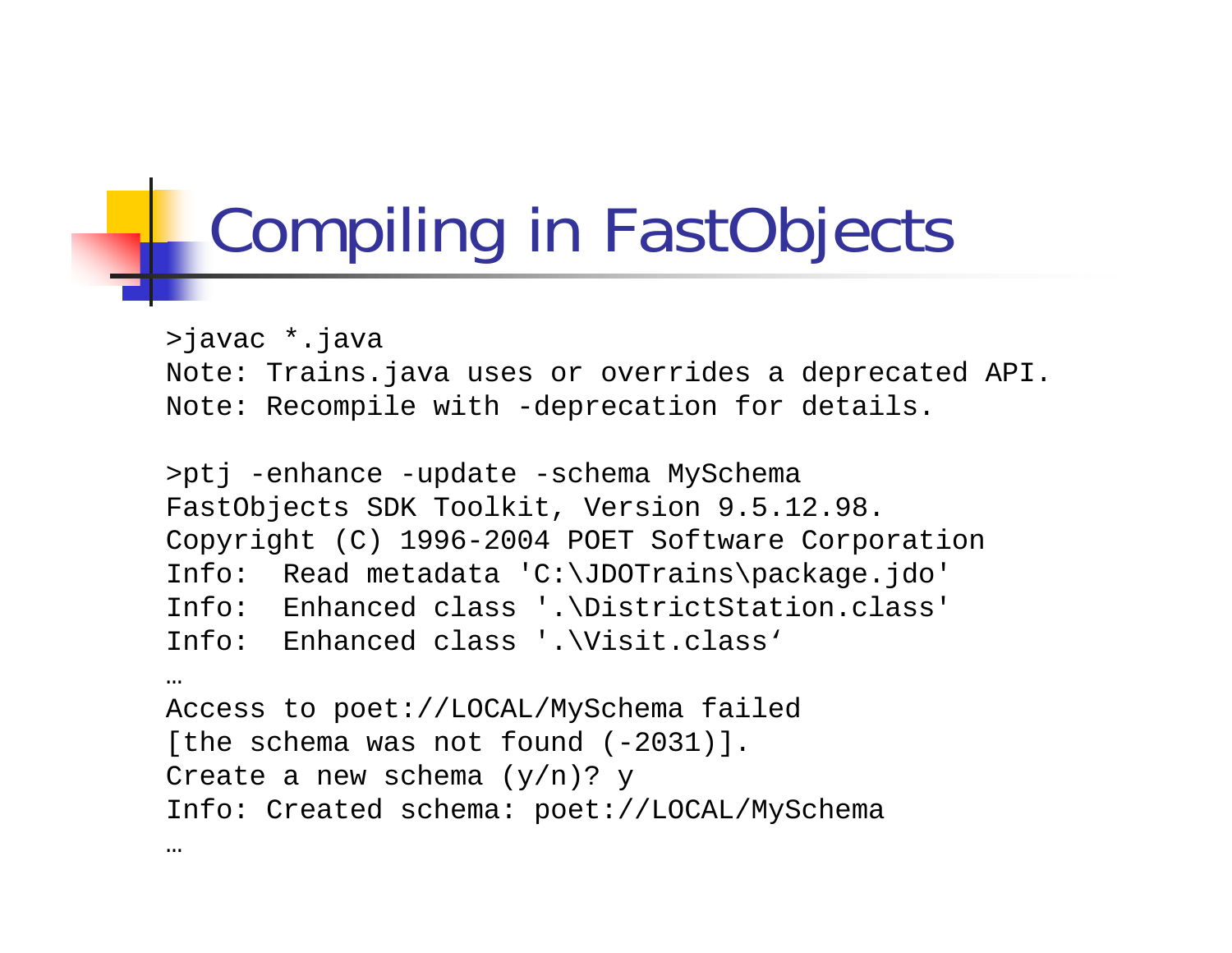## **Wiewing Objects in FastObjects**

| FastObjects Developer                                                          |                                                                            | $\Box$ el $\times$                                                                                                                                                                    |
|--------------------------------------------------------------------------------|----------------------------------------------------------------------------|---------------------------------------------------------------------------------------------------------------------------------------------------------------------------------------|
| File Classes Messages Objects Project Builder Options OQL Window Help          |                                                                            |                                                                                                                                                                                       |
| BJ-5<br>西川<br>×                                                                |                                                                            |                                                                                                                                                                                       |
| Database [LOCAL]: C:\Documents and Settings\norm.mucs\Desktop\JDOTrains\MyBase | $ \Box$ $\times$                                                           |                                                                                                                                                                                       |
| Host: LOCAL<br>z                                                               |                                                                            |                                                                                                                                                                                       |
| Physical Host: LOCAL<br>z                                                      | <b>D</b> PtAttributeRight                                                  | Extent Explorer on [[LOCAL]: C:\Documents and Settings\norm.mucs\Desktop\JDOTrains\MyB $\fbox{$\blacksquare$}$ $\blacksquare$ $\blacksquare$<br><b>OID</b><br>ClassId<br>LocalClassId |
| Database : C:\Documents and Settings\norm.mucs\Desktop\JD0Trains\MyE<br>z      | PtClassRight                                                               | $[0:0-21#223, 106]$<br>(106v0)<br>(106v0)                                                                                                                                             |
| Database[logical]: C:\Documents and Settings\norm.mucs\Desktop\JDOTra<br>z     | PtStorage                                                                  | [0:0.24#229, 106]<br>(106v0)<br>:(106v0)                                                                                                                                              |
| Database(physical) : C:\Documents and Settings\norm.mucs\Desktop\JD0T<br>z     | <b>PtOLEStorage</b>                                                        | $(0.0-27#235, 106)$<br>(106v0)<br>(106v0)<br>$(0.0-30#241, 106)$<br>(106v0)<br>(106v0)                                                                                                |
| Client Name : FastObjects Developer<br>z                                       | PtUser                                                                     | (106v0)<br>(106v0)<br>(0:0-33#247, 106)                                                                                                                                               |
| z<br>Database Version : 2324 (0x914)                                           | PtGroup                                                                    | (106v0)<br>$(0.0-36#253, 106)$<br>;(106v0)                                                                                                                                            |
| Database Typemanager Version : 5<br>z                                          | PtIndividual                                                               | (0:0.39#259, 105)<br>(105v0)<br>(105v0)<br>(0:0.42#265, 105)<br>(105v0)<br>(105v0)                                                                                                    |
| Date Created : 07/18/2004 13:23:06<br>z                                        | Station                                                                    | (105v0)<br>(0:0.45#271, 105)<br>(105v0)                                                                                                                                               |
| File Version : 7 (0x7) (FastObjects Release 9 encryptable storage)<br>z        | DistrictStation                                                            | (0.0.48#277, 105)<br>(105v0)<br>(105v0)<br>$(0:0.51$ #283, 105)<br>(105v0)<br>(105v0)                                                                                                 |
| FreeStore Management Version : 104 (0x68)<br>z                                 | MainStation                                                                | $(0.0 - 54#289, 106)$<br>(106v0)<br>(106v0)                                                                                                                                           |
| Online Backup enabled : NO<br>z                                                | Train                                                                      | $(0.0-57#295, 106)$<br>(106v0)<br>(106v0)                                                                                                                                             |
| Dictionary Modification Time : 07/18/2004 13:23:03<br>z                        | InterCity                                                                  | [0:0.60#301, 106]<br>(106v0)<br>(106v0)<br>$(0.0 - 67#316, 106)$<br>(106v0)<br>(106v0)                                                                                                |
| ×<br>Authorization enabled : NO                                                | LocalTrain                                                                 | 1106 <sub>x</sub> 01                                                                                                                                                                  |
|                                                                                | Visit                                                                      | Objects: 83                                                                                                                                                                           |
|                                                                                |                                                                            |                                                                                                                                                                                       |
|                                                                                | Pt0bjId OID(0:0-21#223, 106)                                               | $\Box$                                                                                                                                                                                |
|                                                                                | PtObild OID(0:0-21#223, 106)<br>→● ondemand <station><br/>source</station> | PtObjld OID: (0:0-21#223, 106)<br>۰                                                                                                                                                   |
|                                                                                | →●● ondemand <station> dest</station>                                      | PtClassId ClassId: (106v0)<br>۰<br>PtClassId LocalClassId: (106v0)<br>0                                                                                                               |
|                                                                                | Iset <ondemand<pt0bject>&gt;<br/>route</ondemand<pt0bject>                 | PtString ClassName : InterCity<br>0                                                                                                                                                   |
|                                                                                |                                                                            | int tno: 22403101<br>$\bullet$                                                                                                                                                        |
|                                                                                |                                                                            | ondemand <station><br/>∗Ø<br/>source</station>                                                                                                                                        |
|                                                                                |                                                                            | ondemand <station> dest<br/>∗Ø</station>                                                                                                                                              |
|                                                                                |                                                                            | Iset <ondemand<pt0bject>&gt;<br/>route</ondemand<pt0bject>                                                                                                                            |
|                                                                                |                                                                            | PtWord type: 105                                                                                                                                                                      |
|                                                                                |                                                                            |                                                                                                                                                                                       |
|                                                                                |                                                                            |                                                                                                                                                                                       |
|                                                                                |                                                                            |                                                                                                                                                                                       |
|                                                                                |                                                                            |                                                                                                                                                                                       |
|                                                                                |                                                                            |                                                                                                                                                                                       |
|                                                                                |                                                                            |                                                                                                                                                                                       |
| Browse over objects.                                                           |                                                                            |                                                                                                                                                                                       |
|                                                                                |                                                                            |                                                                                                                                                                                       |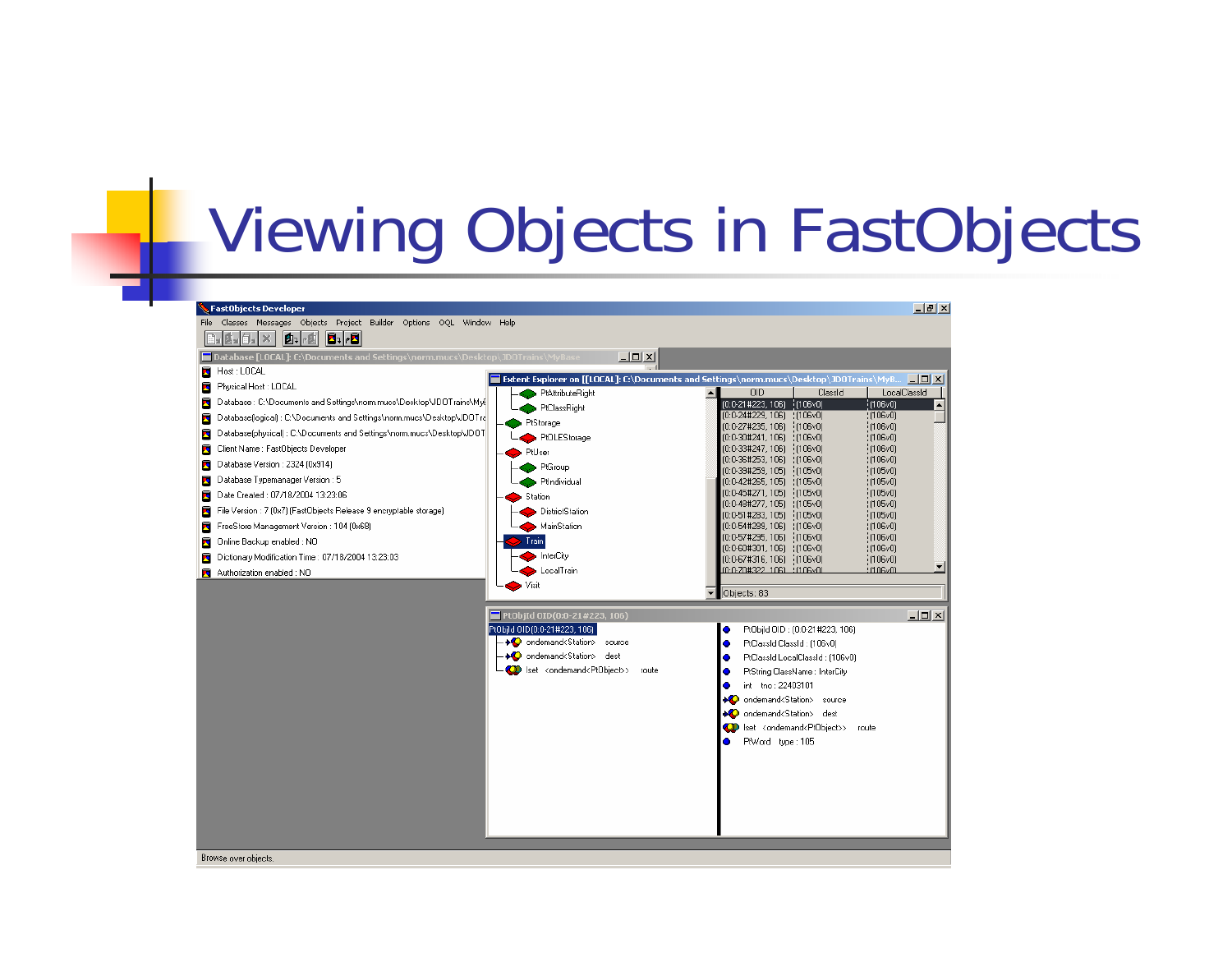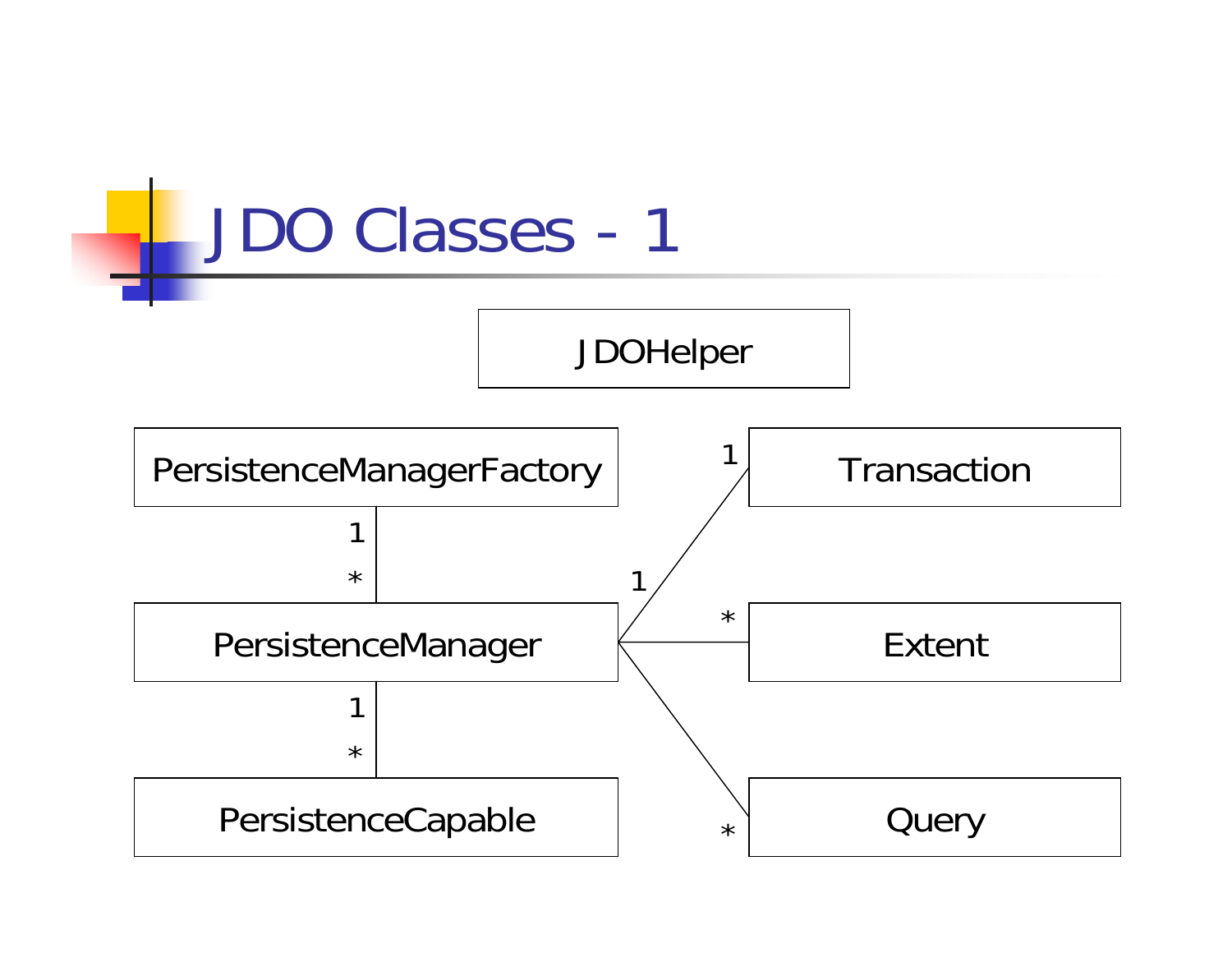#### JDO Classes - 2

- DOHelper: Static utility operations for creating PersistenceManagerFactory objects and enquiring about instances.
- **PersistenceManagerFactory: A factory for** creating *PersistenceManager* objects.
- **PersistenceManager: Manages access to a** collection of persistent objects (comparable to a *Connection* in JDBC).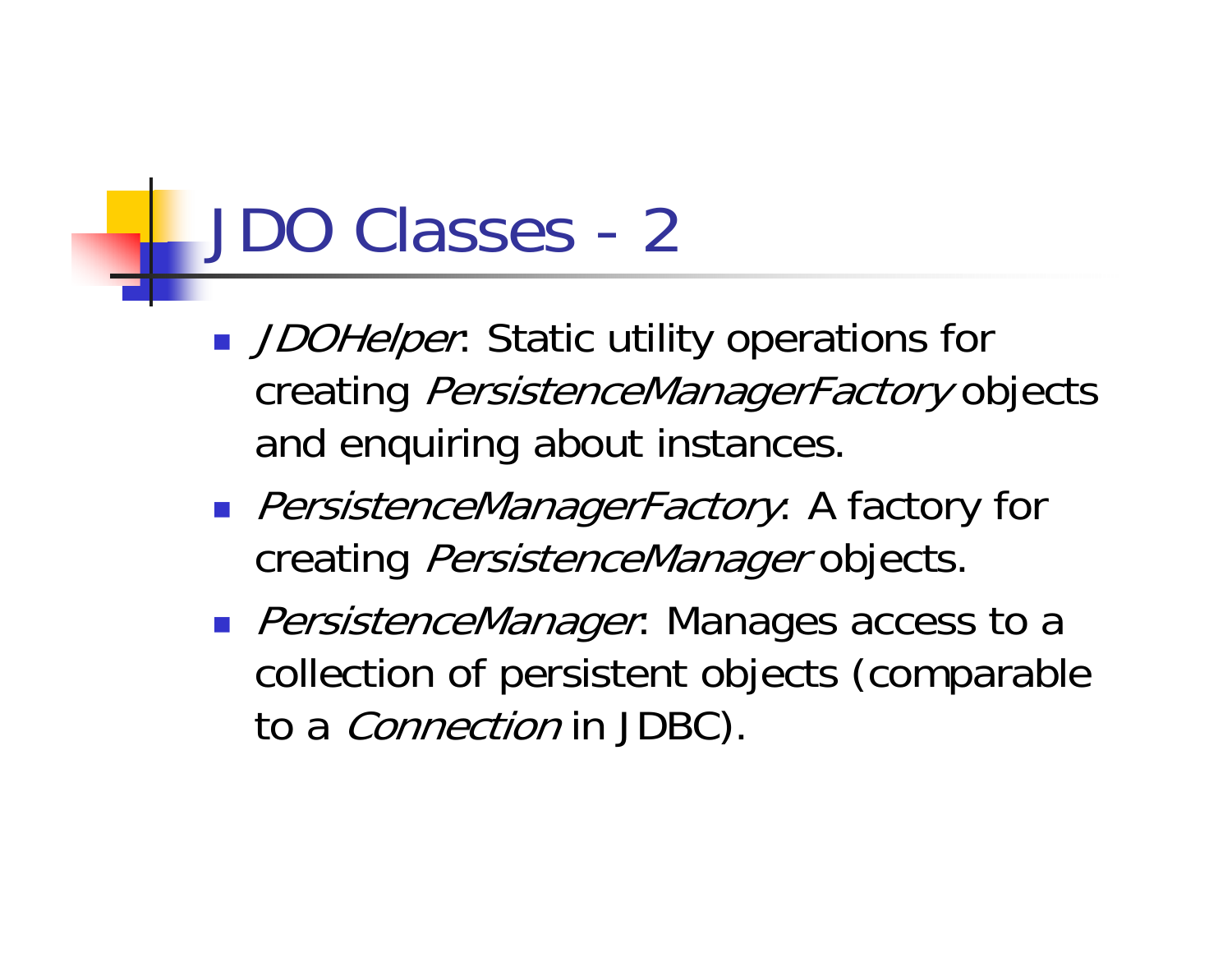#### JDO Classes - 3

- **PersistenceCapable:** Interface implemented by database classes; normally added during enhancement.
- *Transaction*: Supports grouping of operations for *commitl rollback*.
- **Extent:** Enables access to the instances of a class (and its subclasses).
- *Query*: Provides declarative access to persistent objects.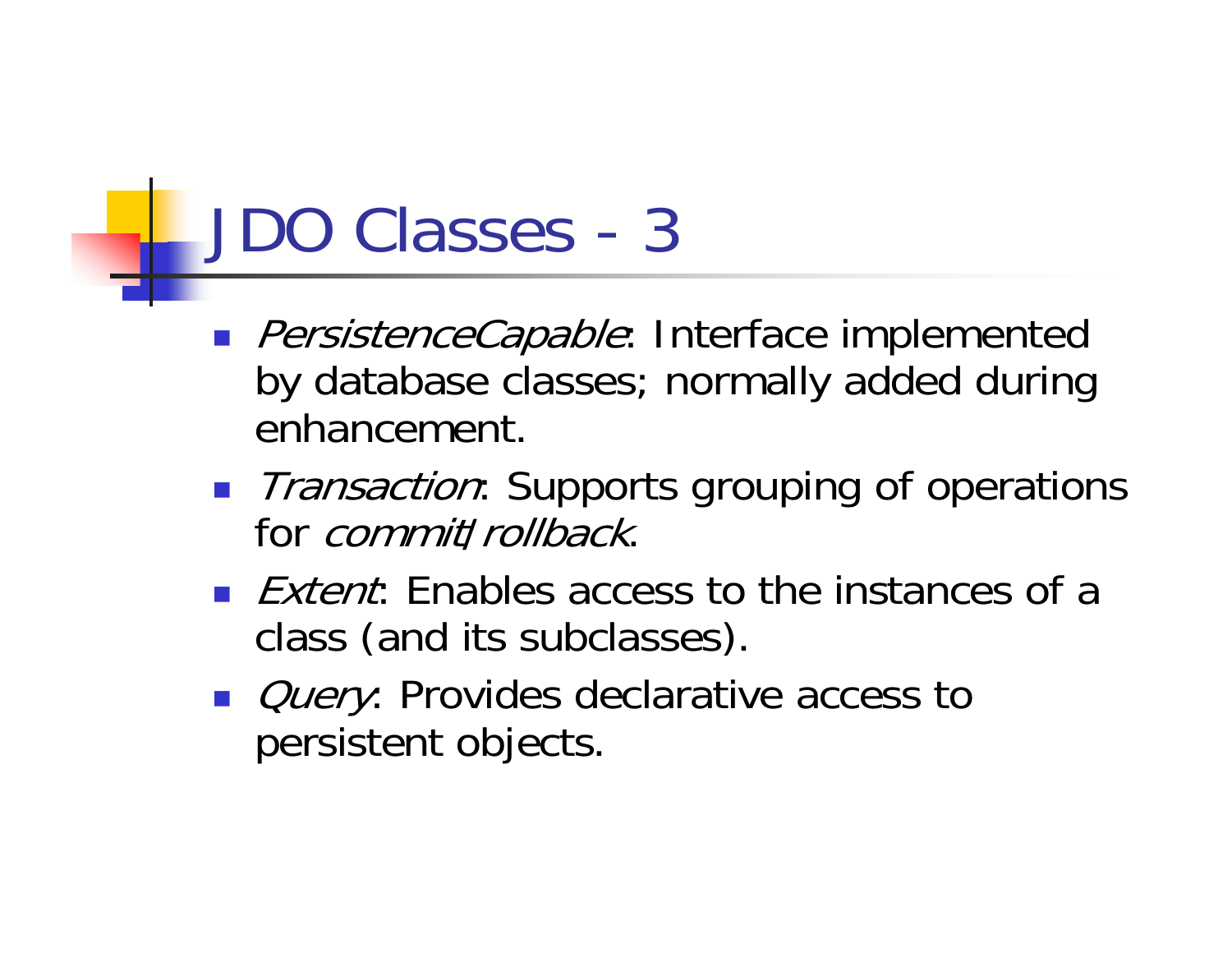# **Summary**

- **JDO provides (largely) orthogonal persistence** for Java.
- **JDO** involves no extensions to Java syntax or compilers.
- **JDO** can be used with specialist object managers or relational stores.
- **JDO** is now widely supported, both by object database and other vendors.
- **JDO** is a Java Community Process Standard (JSR-12).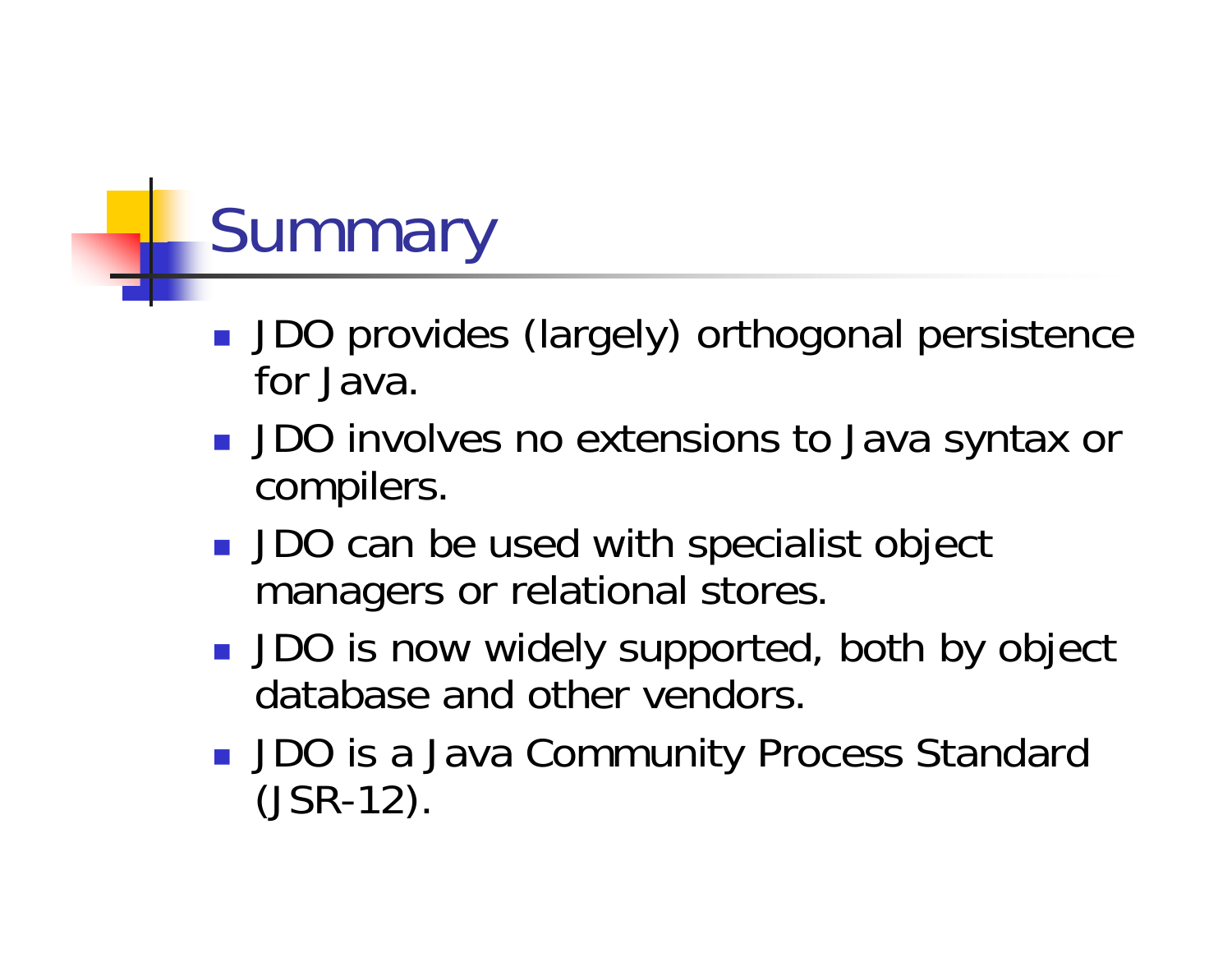## Further Reading

- $\mathbb{R}^3$ ■ D. Jordan, C. Jones, Java Data Objects, O'Reilly, 2003.
- $\mathbb{R}^3$ **JDOCentral: many articles including** tutorials (http://www.jdocentral.com/).
- $\mathbb{R}^3$  A particularly useful tutorial is:
	- **http://www.solarmetric.com/Software/Doc** umentation/2.3.0/jdo-overview.html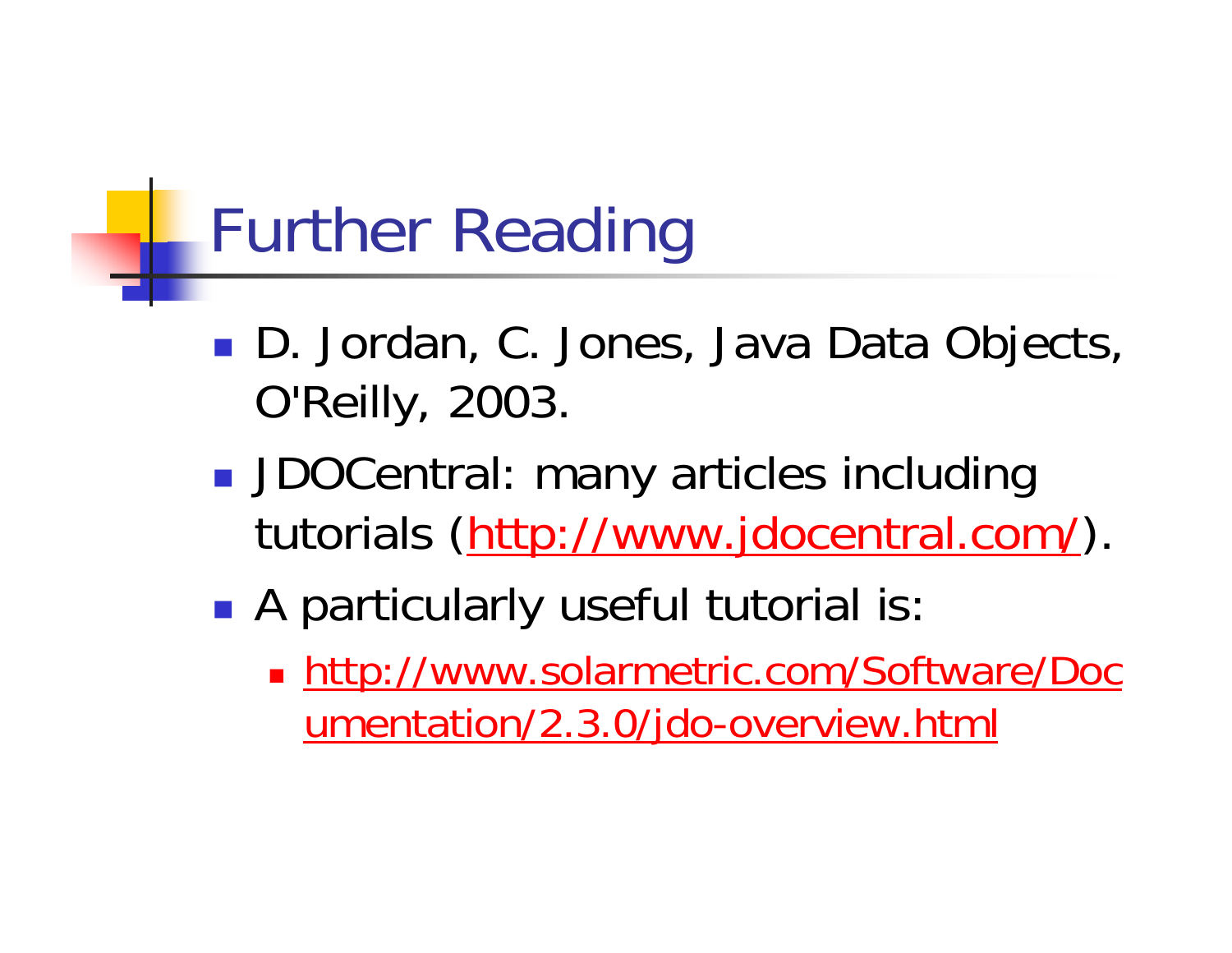#### Accessing JDO Databases

L.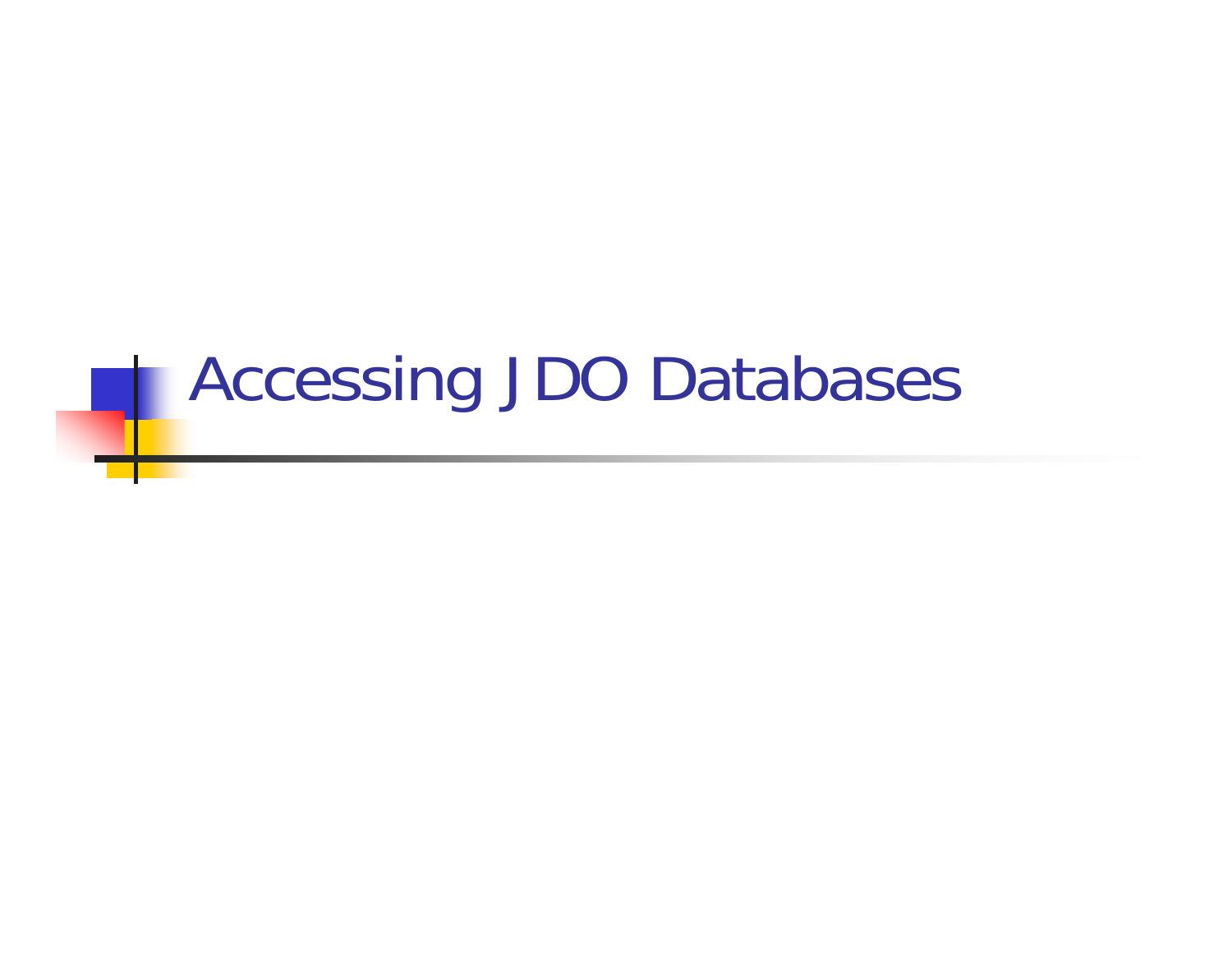# **Topics**

- $\mathbb{R}^3$ **Establishing connections.**
- $\mathbb{R}^3$ **Accessing objects via extents.**
- $\mathbb{R}^3$ **Accessing objects via navigation.**
- $\mathbb{R}^3$ **Updates.**
- $\mathbb{R}^3$ **Descriptor files.**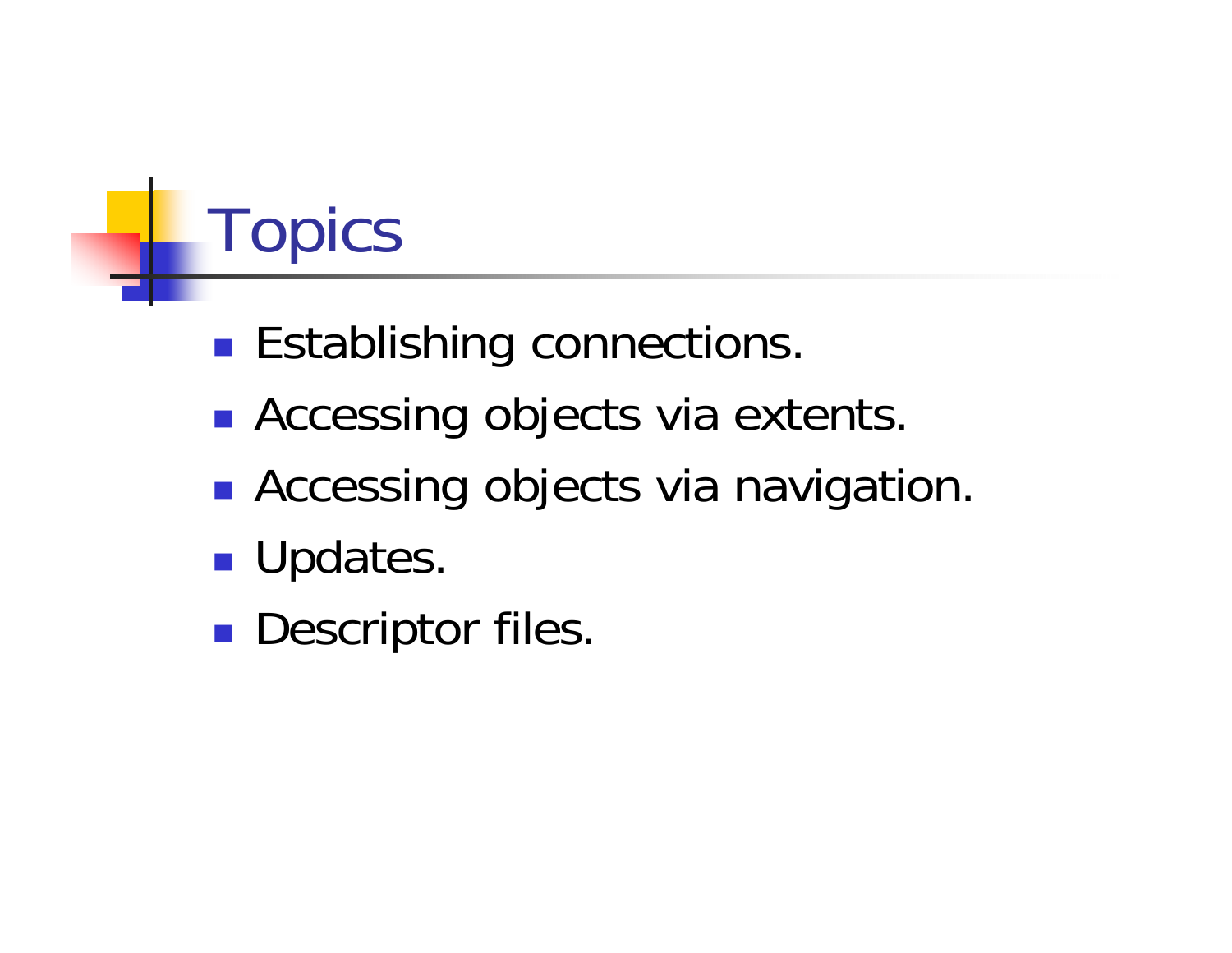#### PersistenceManager Class

- $\mathbb{R}^3$ **A** persistence manager can be seen as coordinating access with the database.
- $\mathbb{R}^3$ ■ A *PersistenceManagerFactory* object represents a database to a program.
- $\mathbb{R}^3$ ■ A *PersistenceManager* object represents a connection to a database from a program.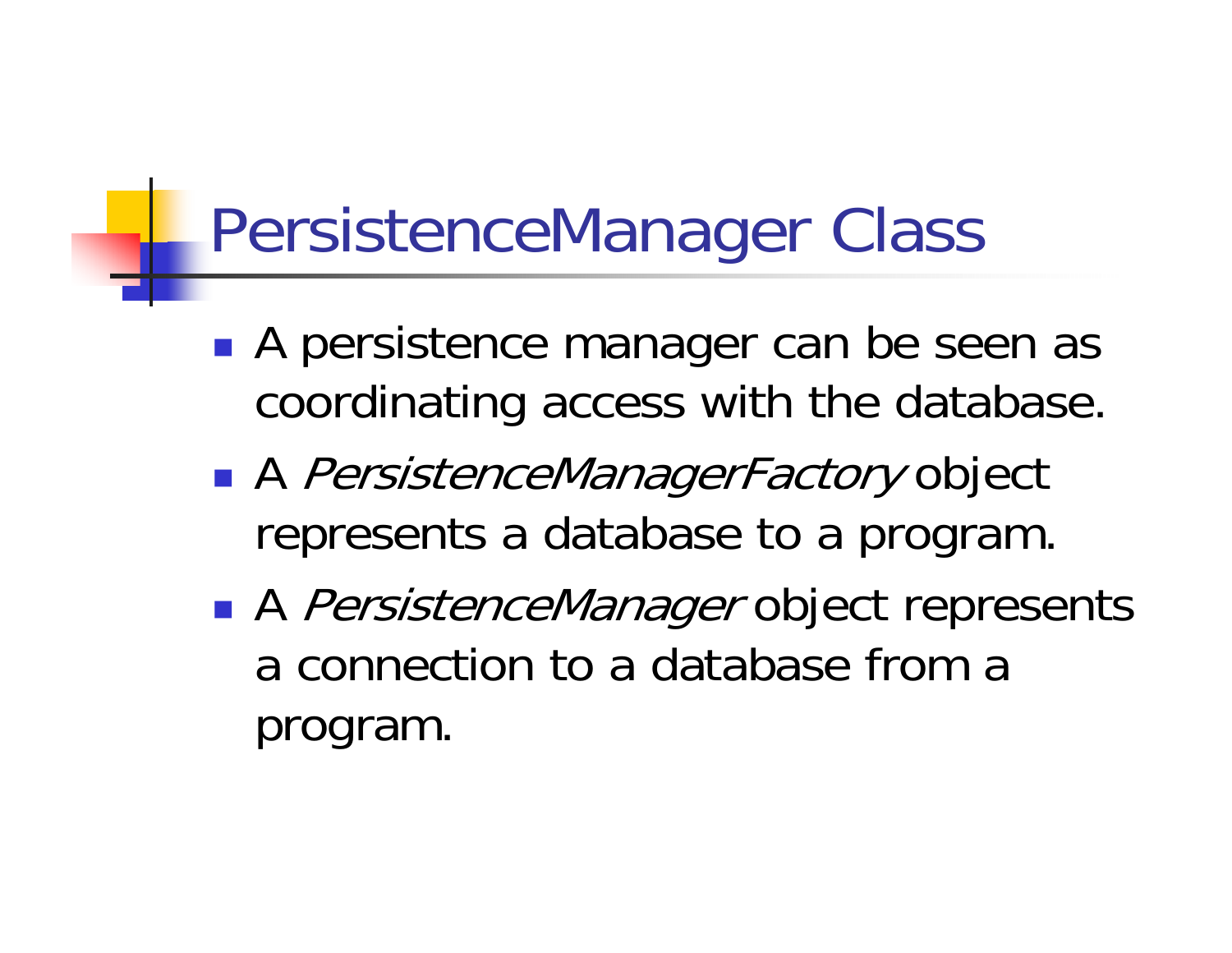### Database Properties

- $\mathbb{R}^2$  The following are among the properties that can be set for a *PersistenceManagerFactory*:
	- **The name of the underlying persistence manager.**
	- **The name of the database that is to be accessed** using that persistence manager.
	- **The username and password to be used to access** the database.
	- **Narious features of cache and transaction** management.
- **These properties are set using a Properties** object that provides key  $\rightarrow$  value pairs.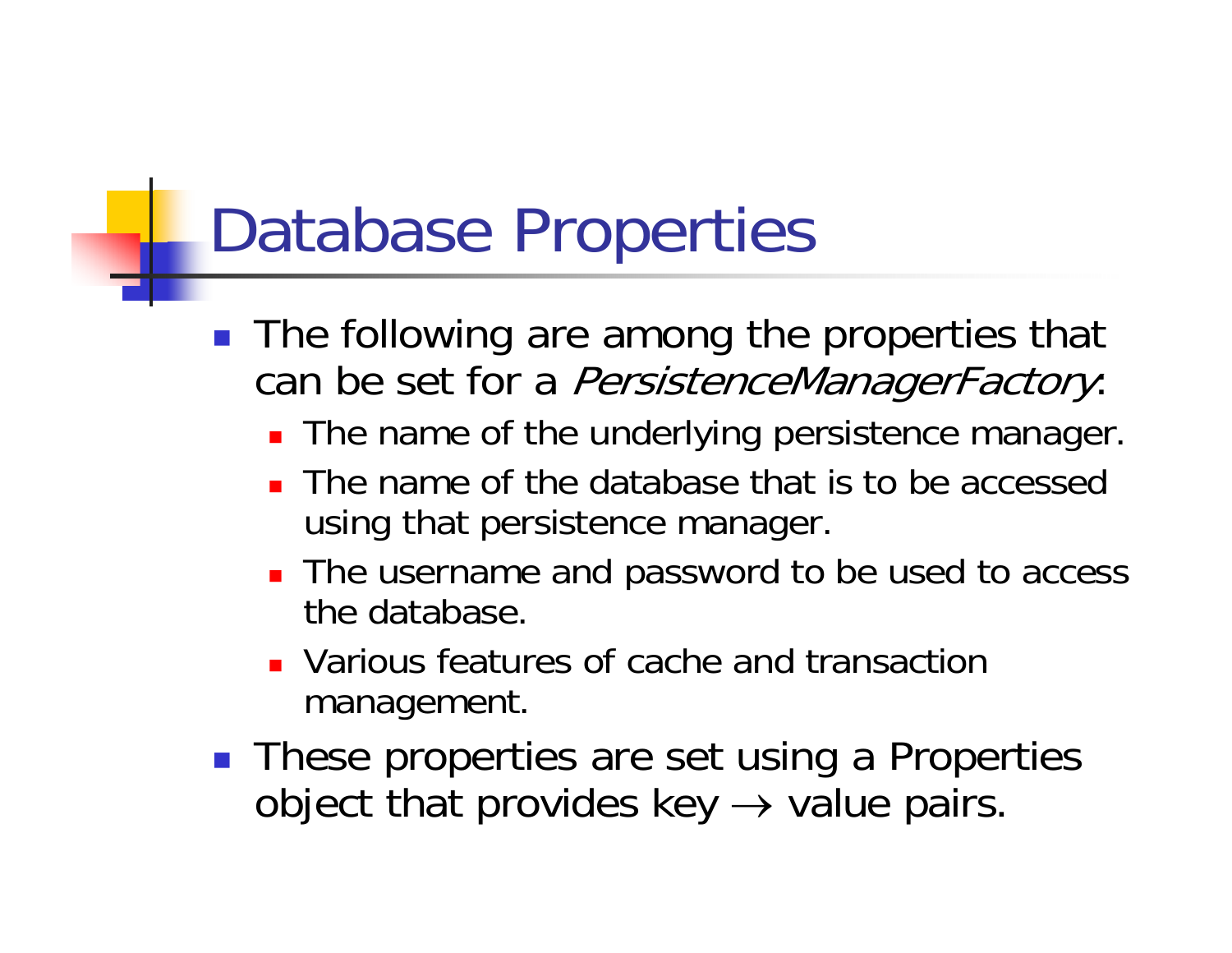## Setting Property Values

```
java.util.Properties pmfProps = new java.util.Properties();
pmfProps.put(
```

```
"javax.jdo.PersistenceManagerFactoryClass",
```

```
"com.poet.jdo.PersistenceManagerFactories" );
```
pmfProps.put(

```
"javax.jdo.option.ConnectionURL",
```

```
"fastobjects://LOCAL/MyBase" );
```
pmfProps.put(

```
"javax.jdo.option.ConnectionUserName",
```

```
"norm" );
```
pmfProps.put(

```
"javax.jdo.option.ConnectionPassword",
```

```
"notMyRealPassword" );
```

```
PersistenceManagerFactory pmf =
```

```
JDOHelper.getPersistenceManagerFactory( pmfProps );
```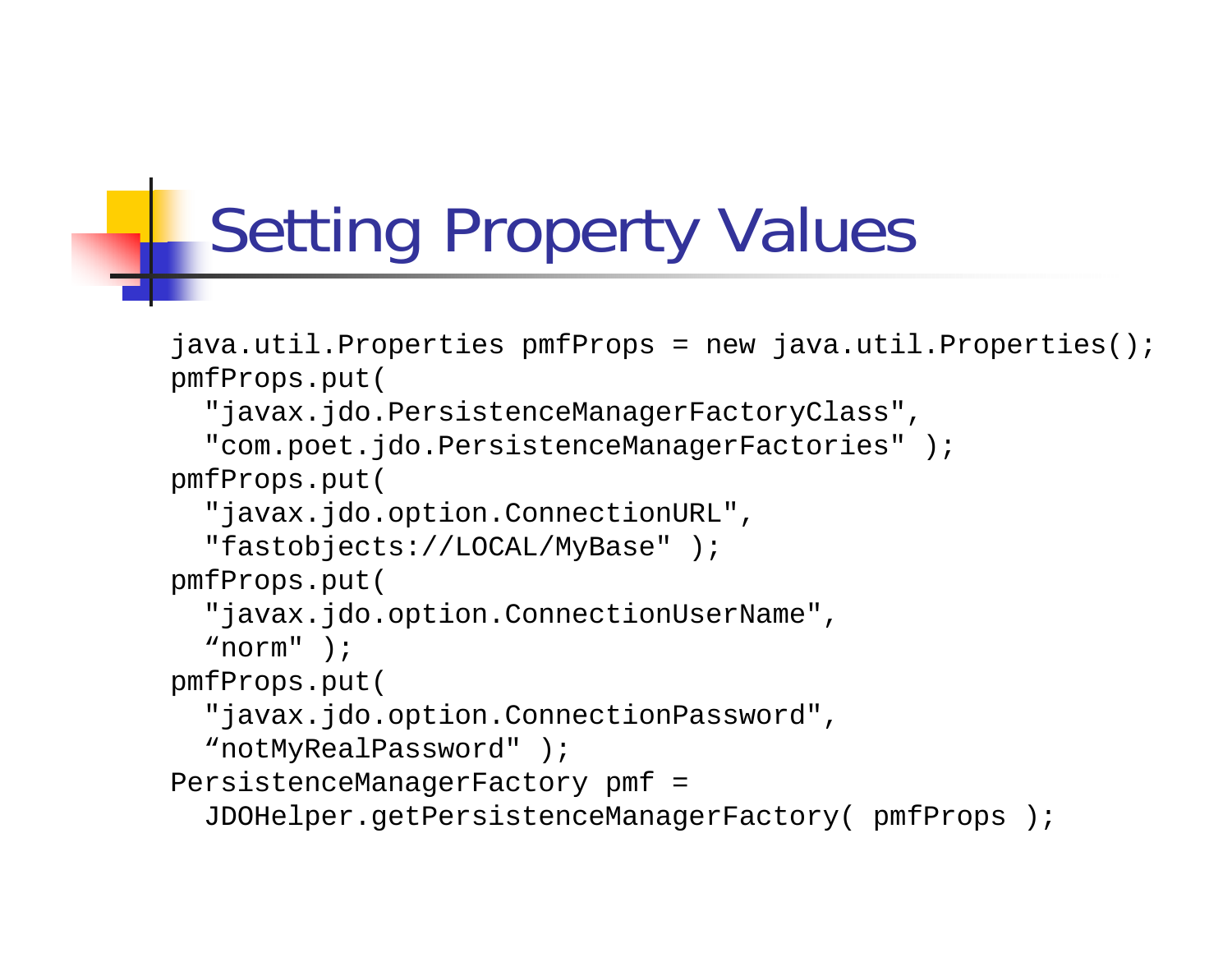#### PersistenceManager Class

- $\mathbb{R}^2$  The PersistenceManager Class has many operations, including:
	- **T**ransaction currentTransaction();
	- void deletePersistent(Object obj);
	- void makePersistent(Object obj);
	- void getExtent(Class c, boolean subclasses);
	- void newQuery();
- **As such, it is central to the explicit interaction** of a client with a database.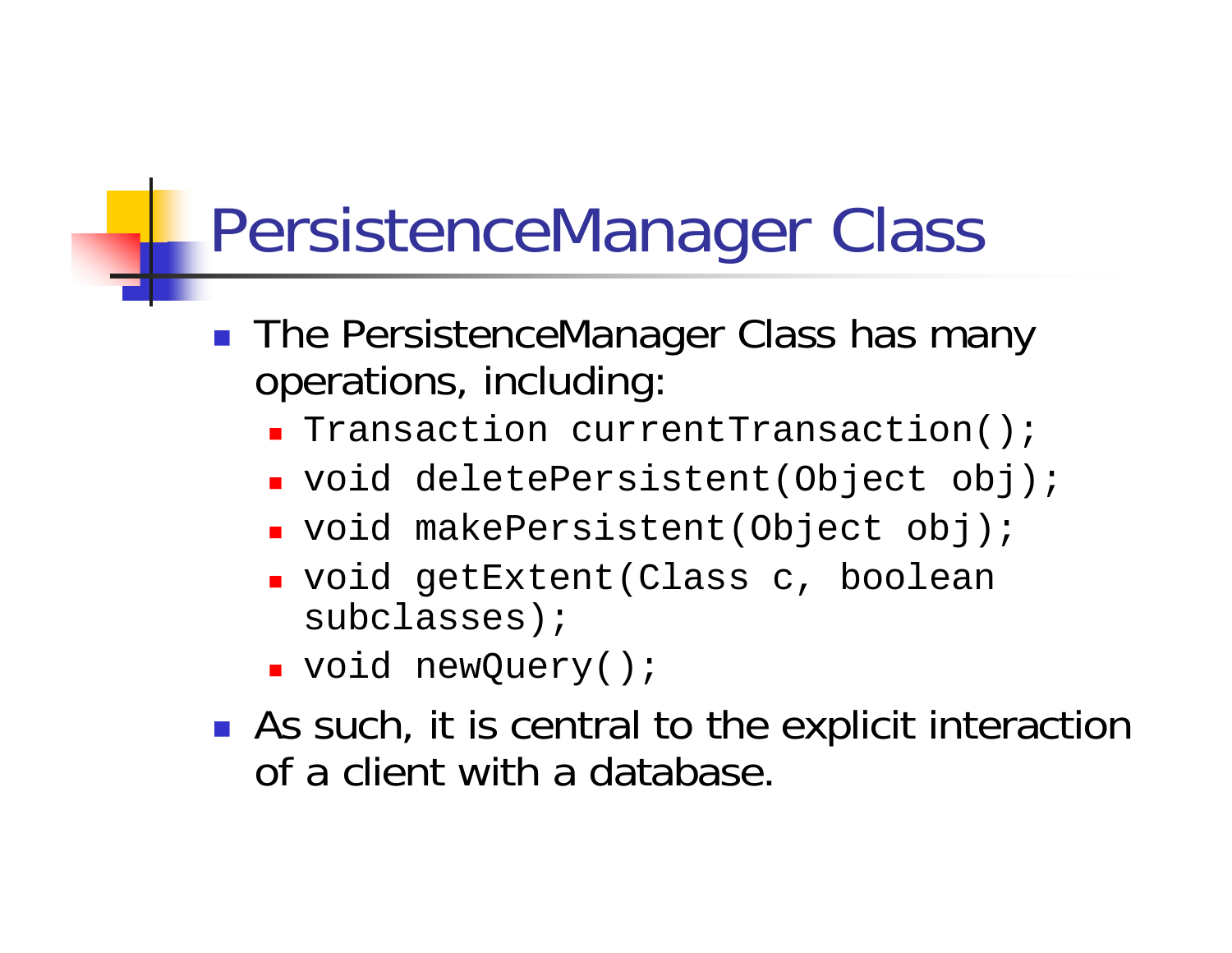#### **Transactions**

- $\mathbb{R}^n$ ■ All updates to a database must take place as part of a transaction.
- $\mathbb{R}^3$ **The** *Transaction* class supports operations such as:
	- **void begin()**;
	- void commit();
	- void rollback();
	- **boolean isActive()**;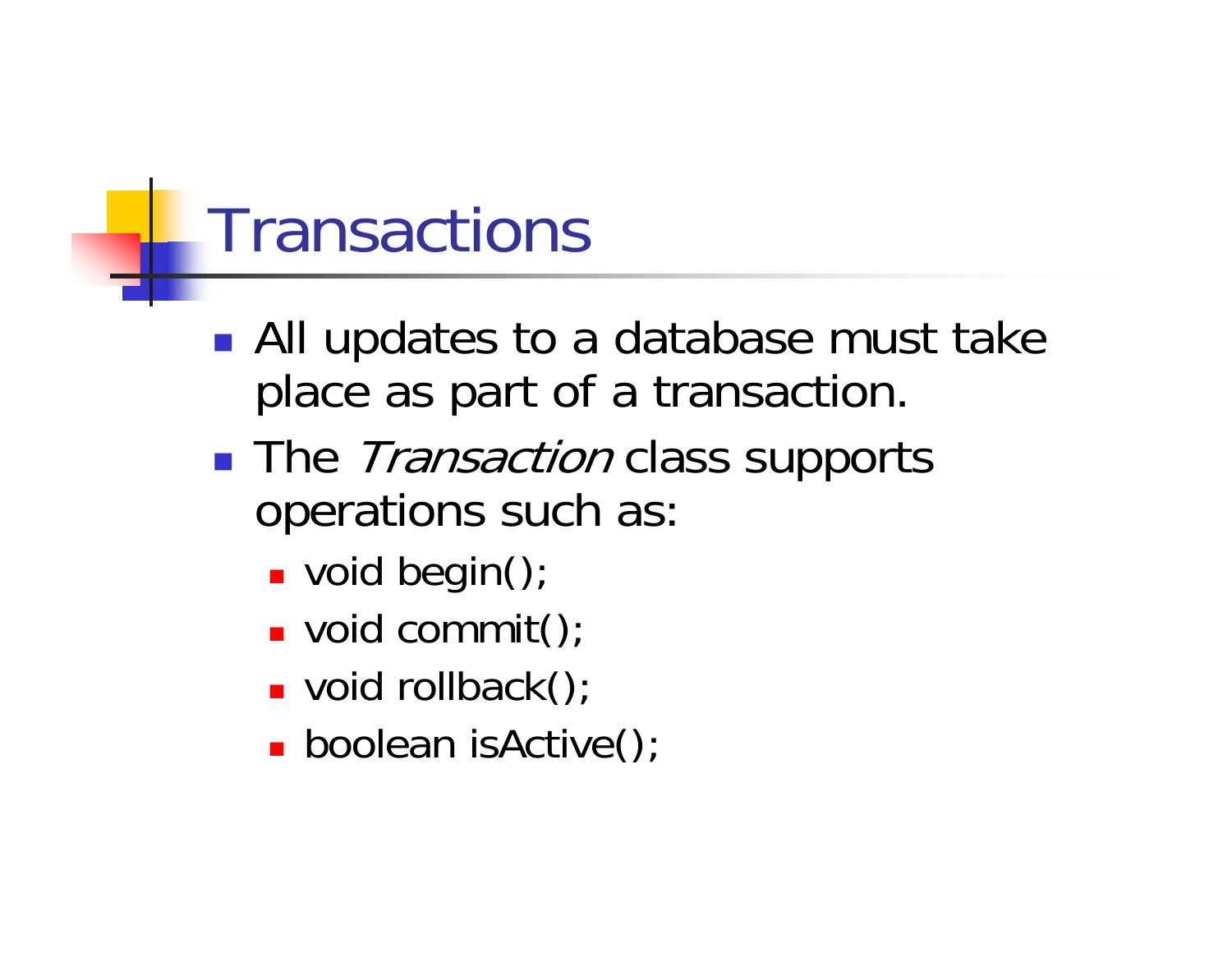## Extents

- **An extent is the collection of instances** in a class.
- **Note that:** 
	- **Iom** In relational databases, a table definition associates the definition of a type with a stored collection of its instances.
	- **In object-oriented programming, there is** not always a direct way of iterating over the instances of a class.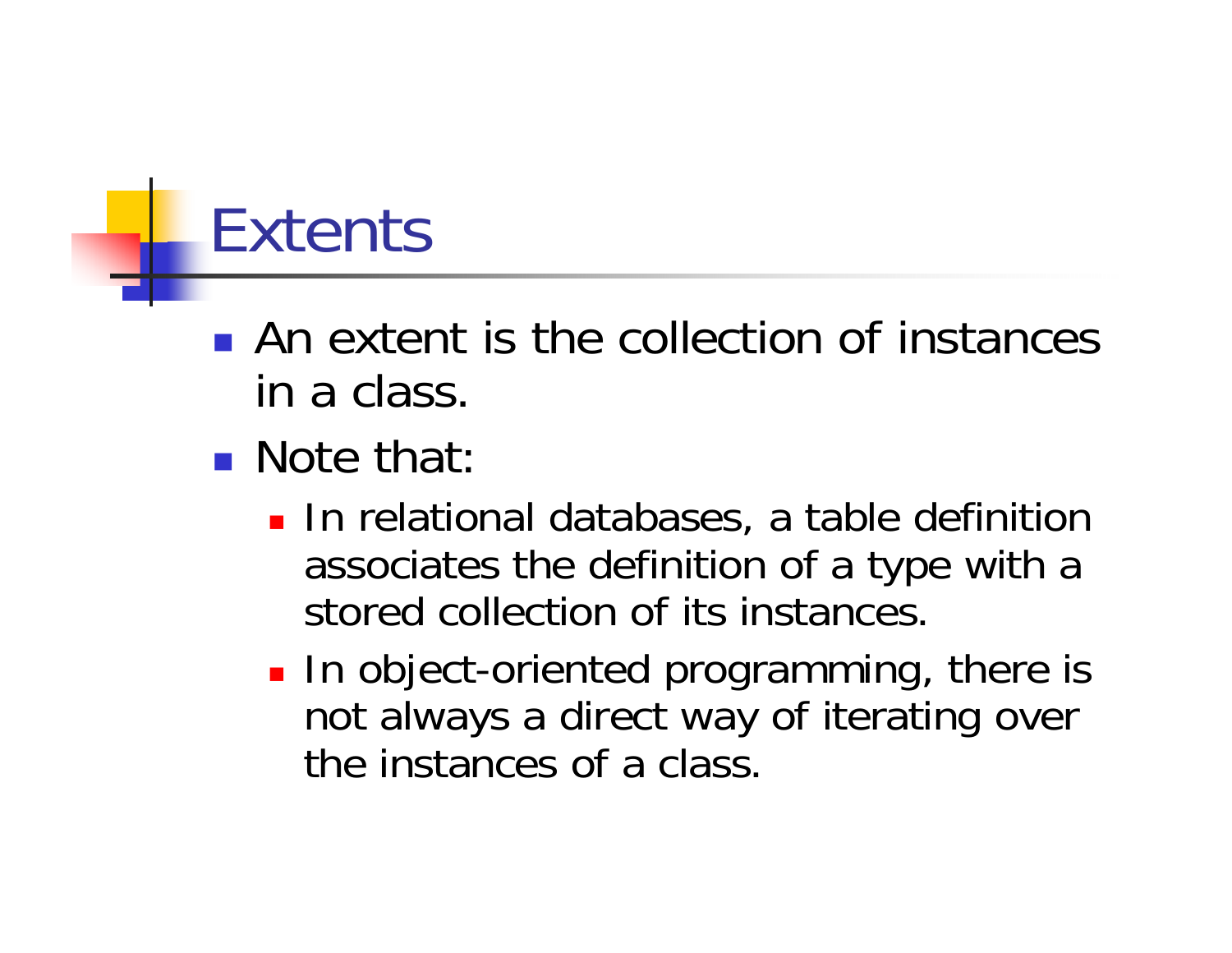#### Extents in Action

```
// Print information about all trains
PersistenceManager pm = …
```

```
Transaction txn = pm.currentTransaction();
txn.begin();
```

```
Extent trainExtent = pm.getExternal (Train.class, true );
Iterator iter = trainExtent.iterator();
while ( iter.hasNext() )
{
  Train tr = (Train) iter.next();
  tr.print();
}
txn.commit()
```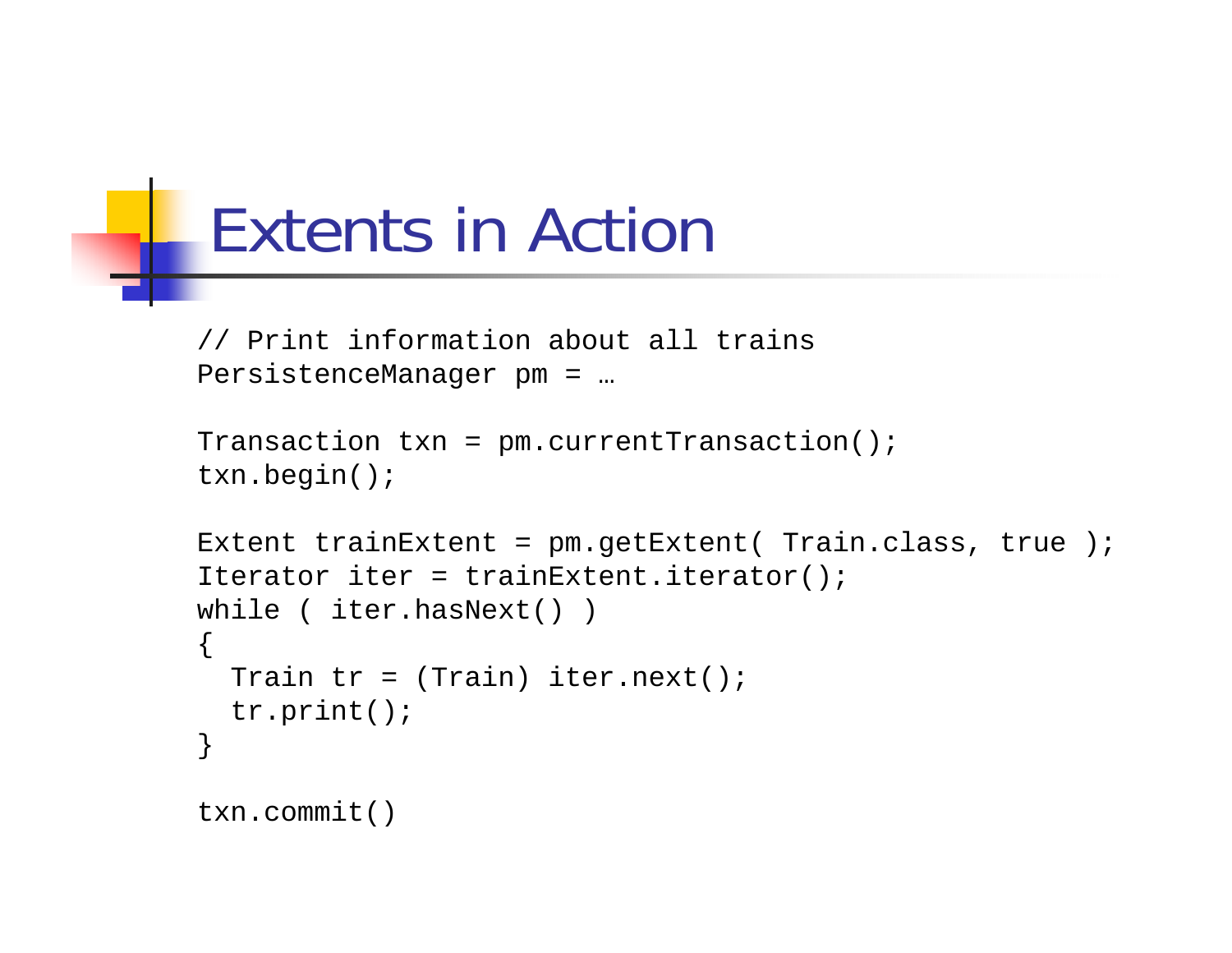## Access by Navigation - 1

- Once a persistent object has been retrieved, related persistent objects can be retrieved by navigating.
- **As would be expected:** 
	- Single-valued relationships are followed using "." notation.
	- **Nultiple-valued relationships are represented and** accessed using collections.
	- **No additional syntax is required in either case.**
- Note that navigating through relationships is comparable to relational joins.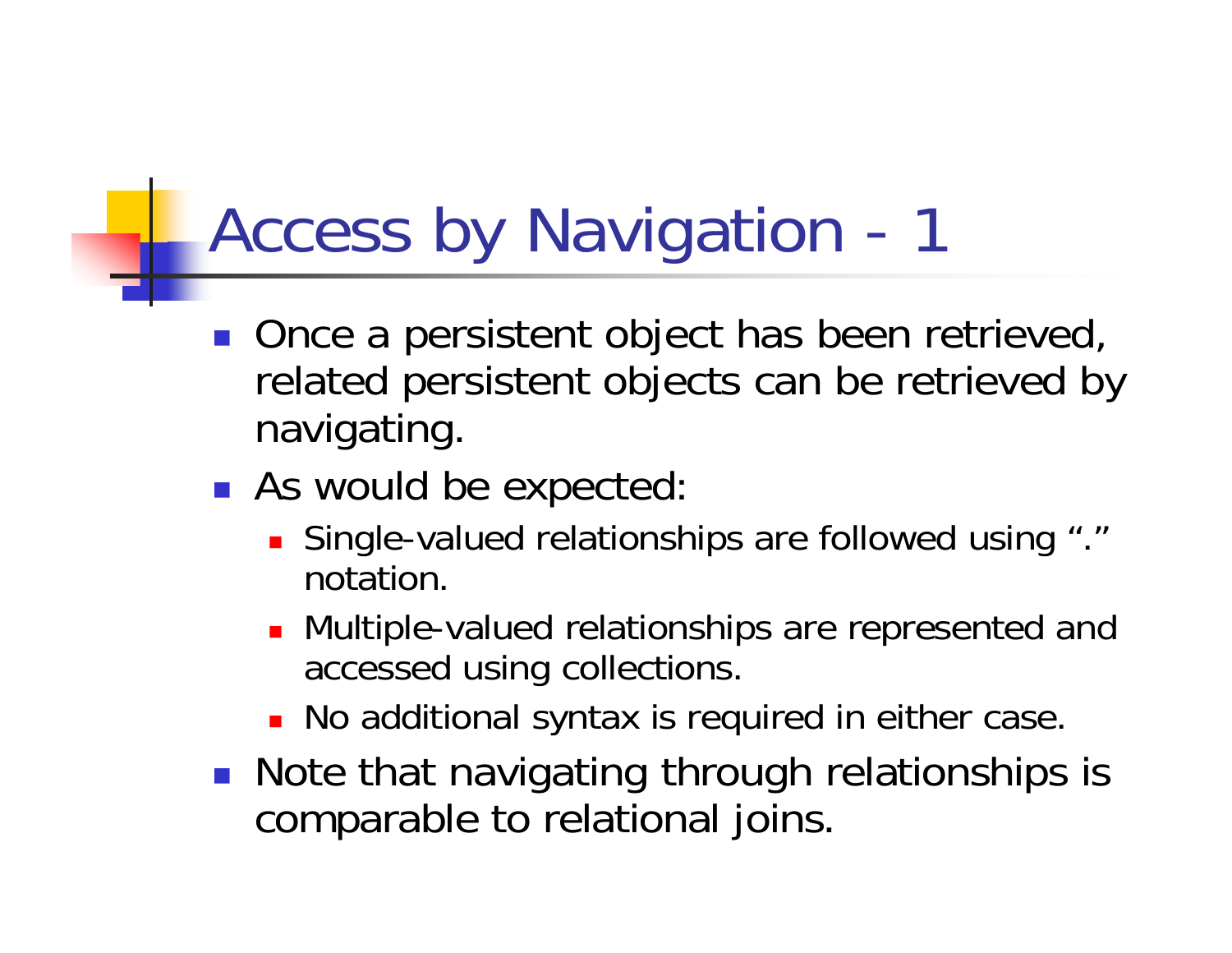## Access by Navigation - 2

```
class Train {
  …public void print ()
  {
    System.out.print ("Train number : " + tno + "\n\times" +
      "Source : " + source.getName() + "\n" +
      "Destinantion : " + dest.getName() + "\n" +
      "Type : " + this.getType() + "\n" ) ;
    Iterator iter = route.iterator();
    while ( iter.hasNext() )
    {
     Visit the_route = (Visit) iter.next() ;
     the_route.print() ;
    }
  }
}
```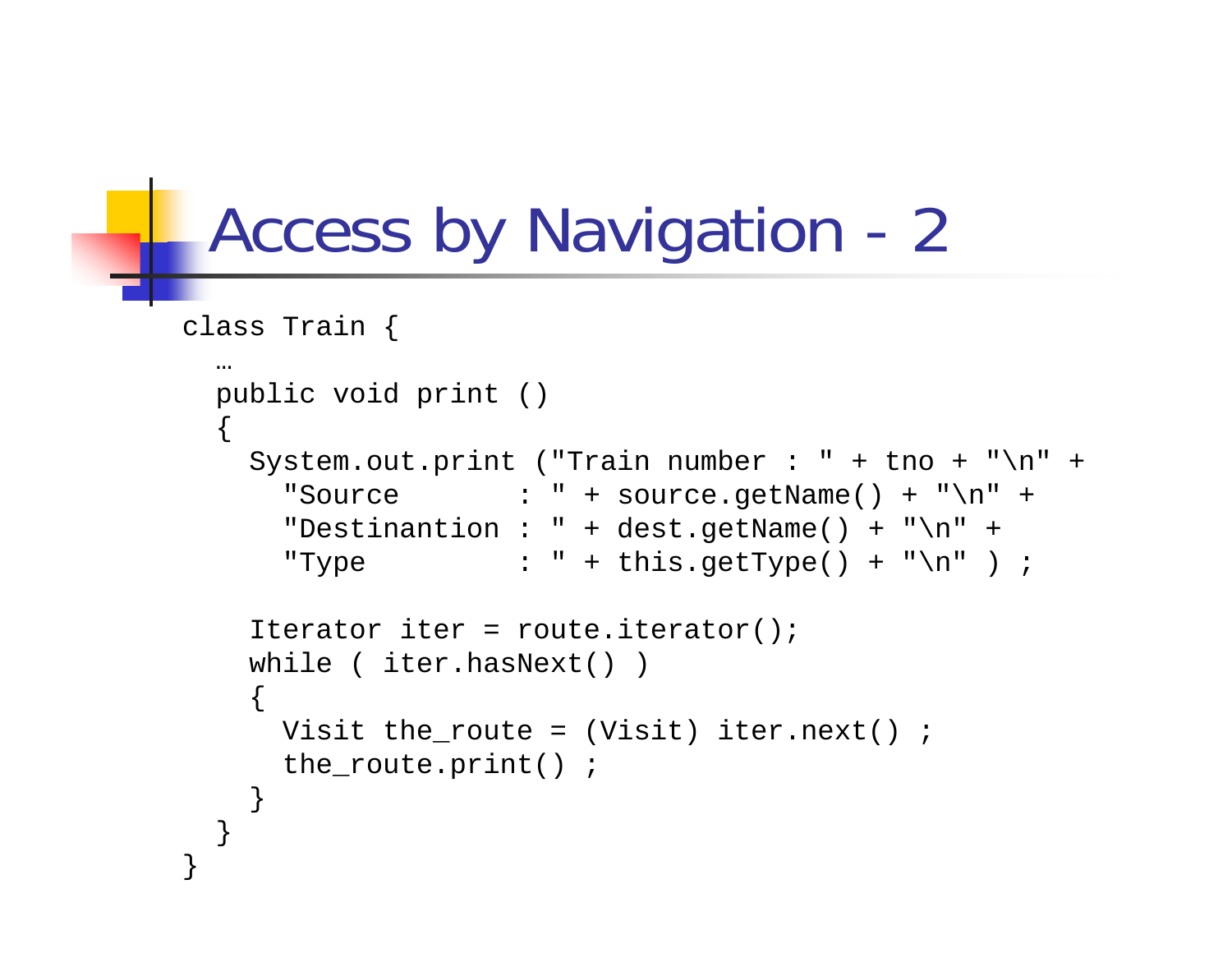## Updates

- $\mathbb{R}^2$  The modification of members and of collections is the same as in Java.
- **Deletion is more complex:** 
	- **The notion of extent to some extent conflicts with** persistence by reachability, as an explicitly made persistent object will continue to live in an extent even when no other object refers to it.
	- **Thus while objects become persistent by** reachability, there is no persistent garbage collection in JDO.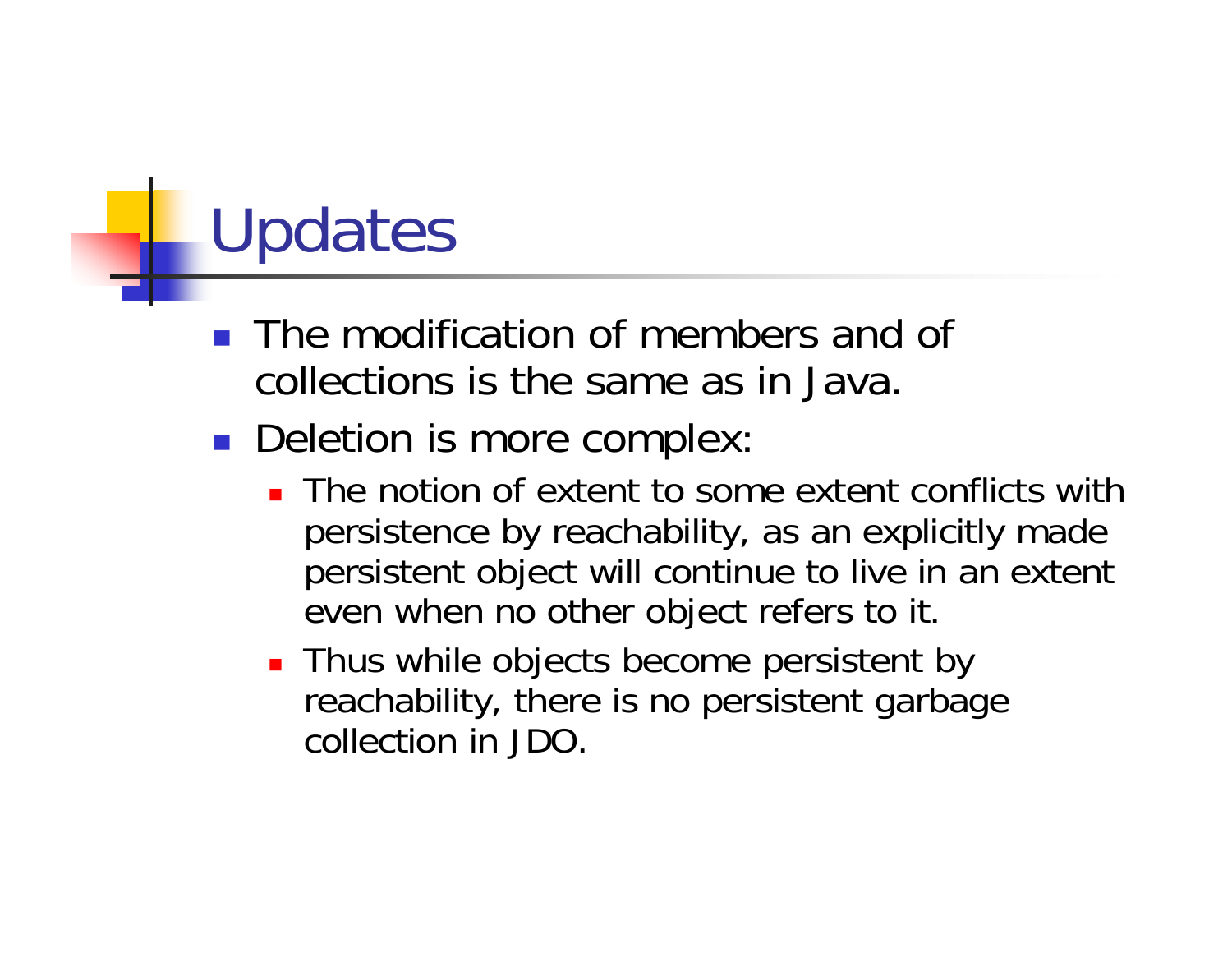## Deletion

- **An object can be explicitly deleted from the** data store using the following operations on PersistenceManager:
	- void deletePersistent(Object obj)
	- void deletePersistentAll(Object[] objs)
	- void deletePersistent(Collection objs)
- **There is potential to create persistent** dangling references by deleting an object, but not the references to it (yug).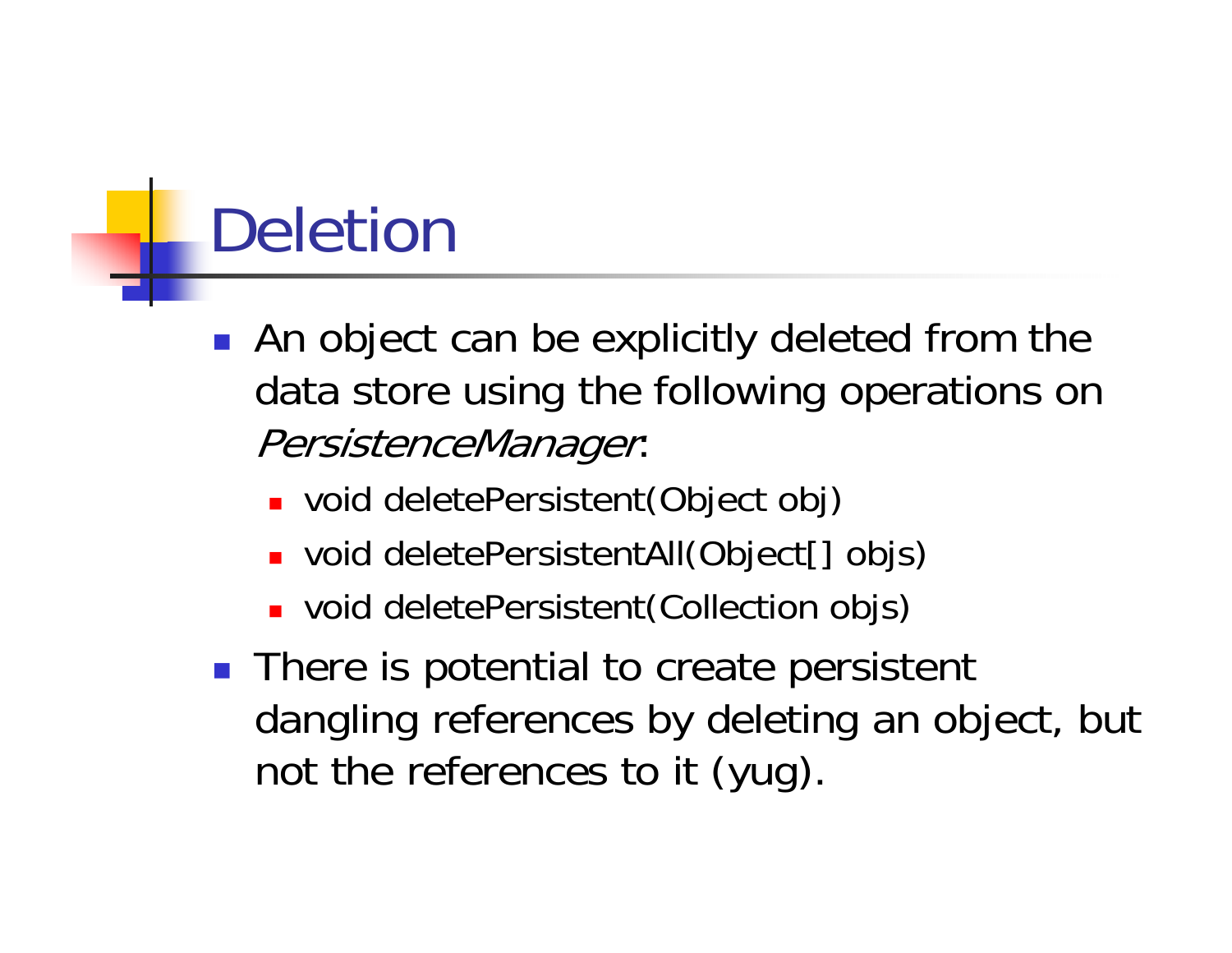## Deleting a Station

- **Deletion thus needs to be designed based on** application requirements.
- A possible approach for Station:
	- **Disallow deletion of any station that is the source** or destination of any train.
	- **Allow deletion of a station to which there are** visits, and delete the relevent visits.
- **Niting a program that implements this** behaviour is part of the tutorial.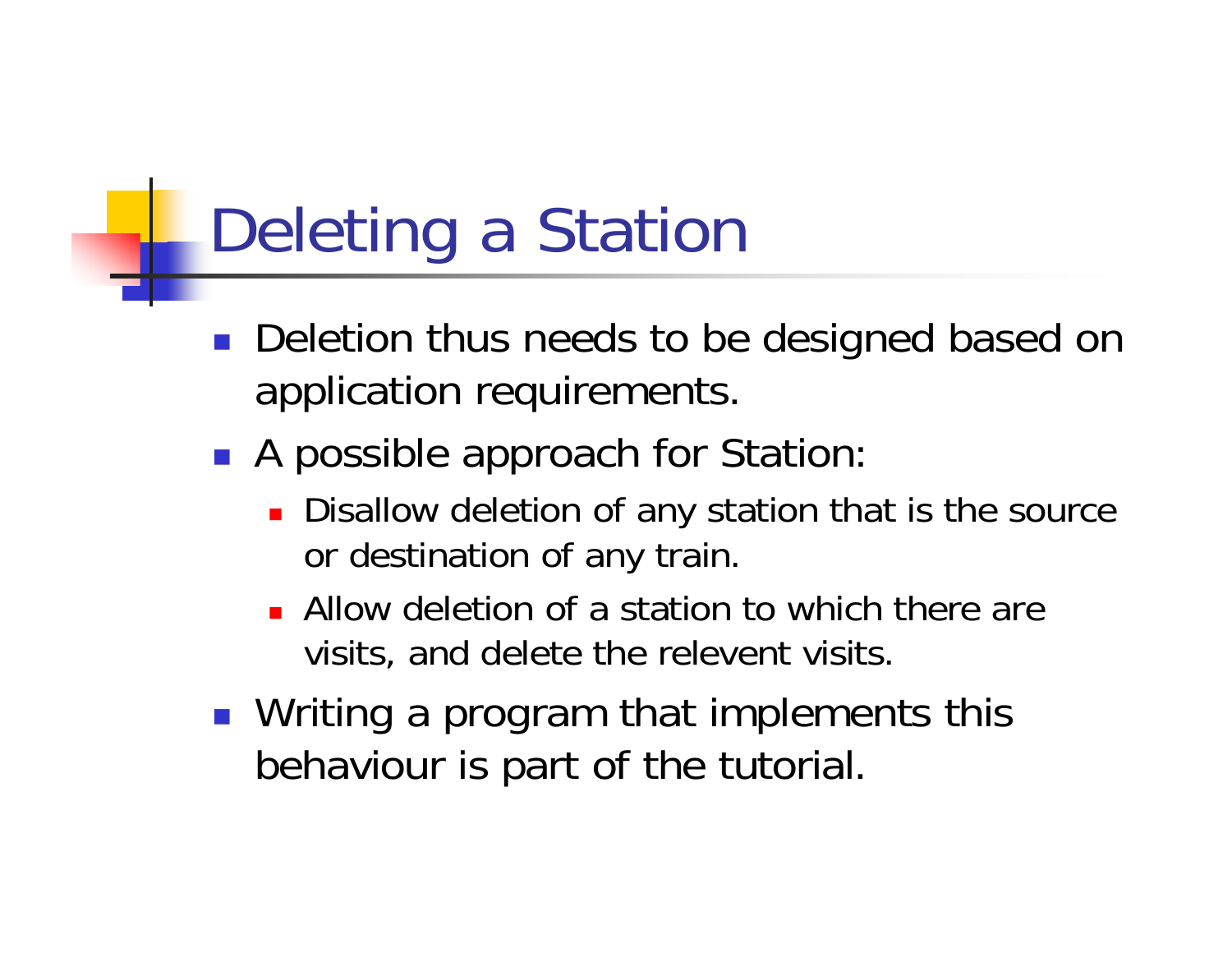## Configuration File - 1

- The JDO standard includes an XML DTD for a file that specifies properties of classes that cannot be captured in Java, such as:
	- primary-key: uniqueness constraint.
	- **Exerciced: description of clustering.**
	- **Example 2** element-type: typing for collections.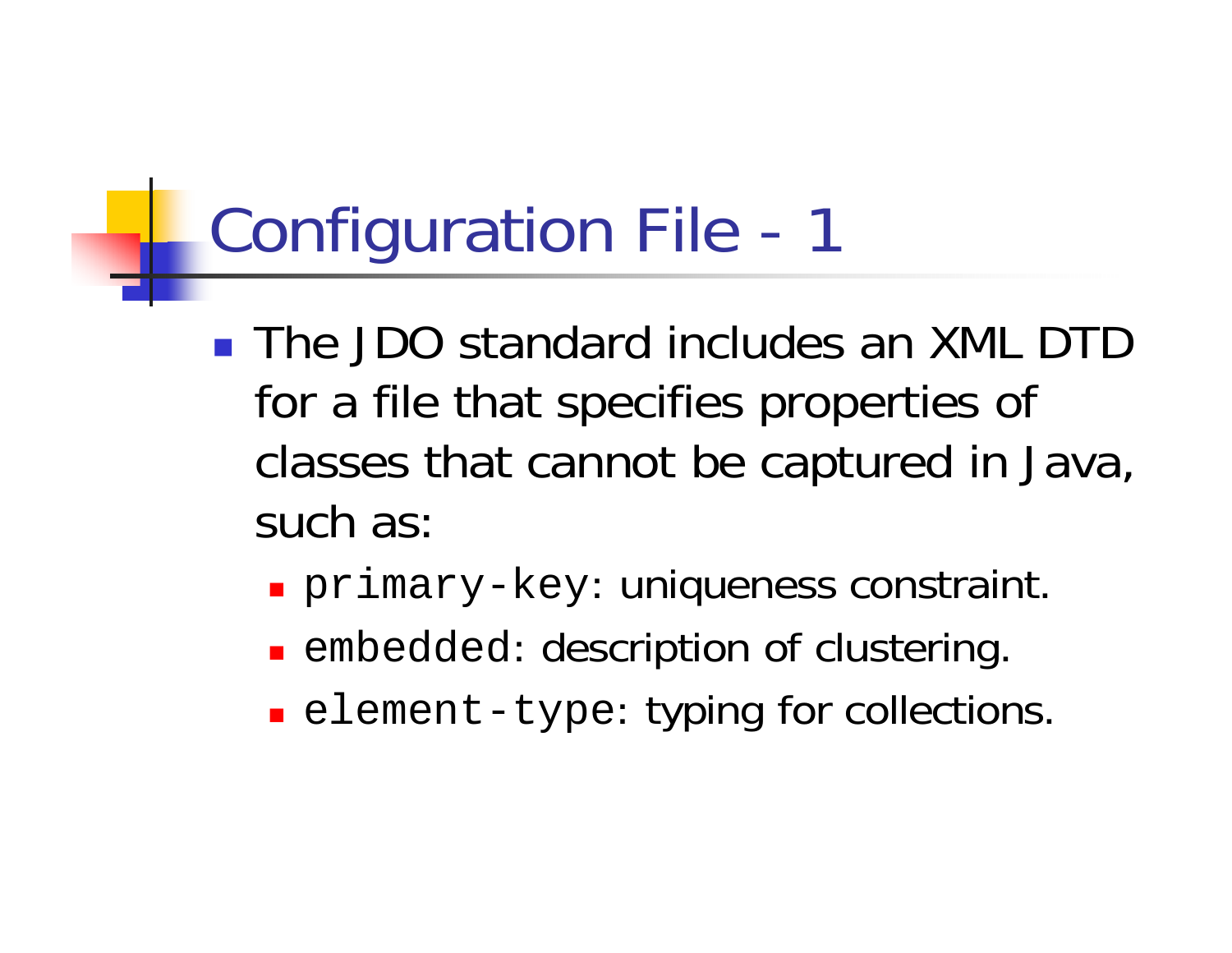### Configuration File - 2

- $\mathcal{L}_{\mathcal{A}}$  The configuration file provides scope for vendor extensions.
- **FastObjects extensions include:** 
	- **alias: for multiple-language access.**
	- **I** index: for more efficient querying.
	- unicode: to save space (false for ASCII).
	- database: name of database file.
	- **Extent: to save space (false for no extent).**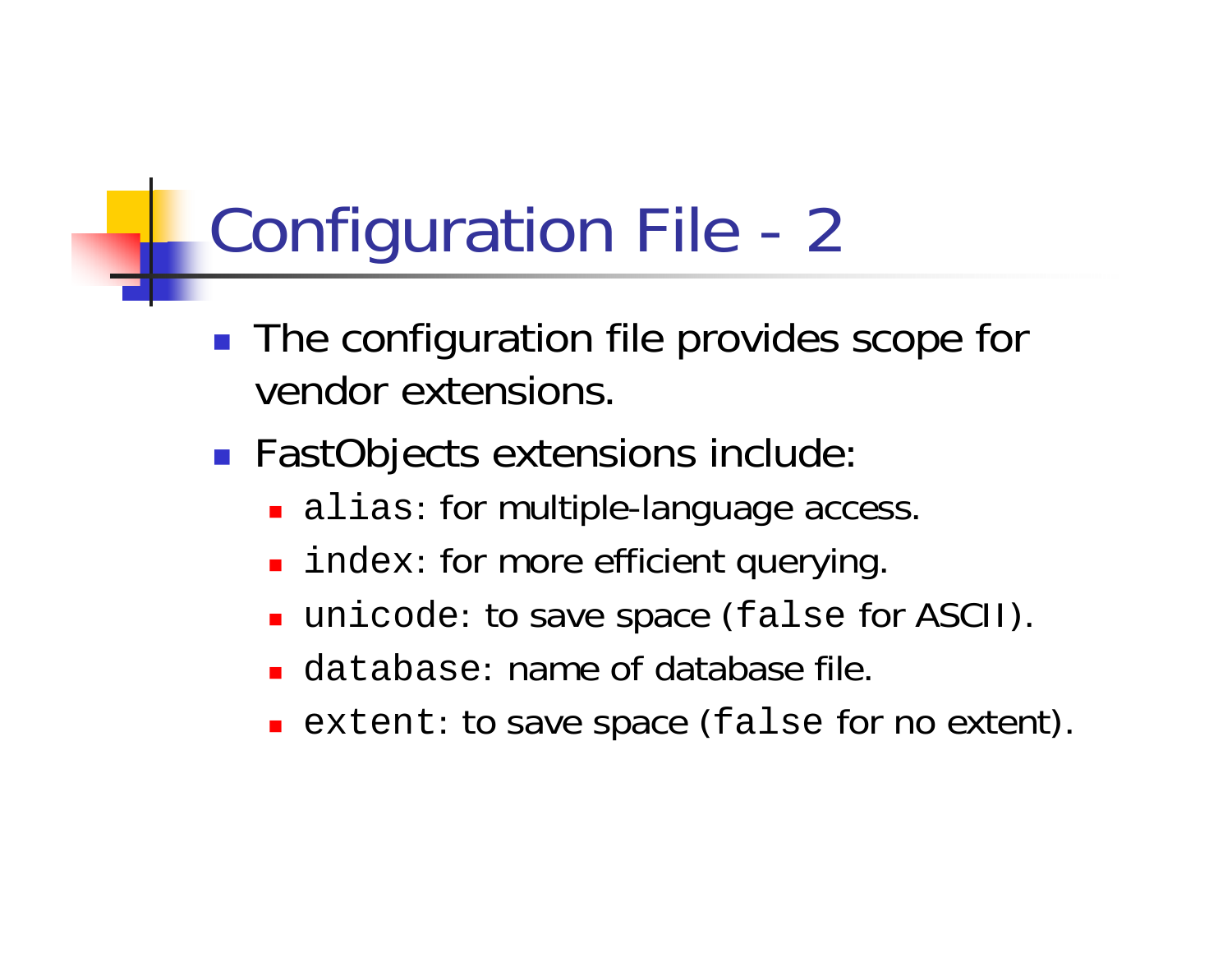### Example Configuration File

```
<?xml version="1.0" encoding="UTF-8"?>
<!DOCTYPE jdo SYSTEM "jdo.dtd">
<jdo>
  <extension vendor-name="FastObjects" 
    key="database" value="MyBase"/>
  <extension vendor-name="FastObjects" 
    key="schema" value="MySchema"/>
  <package name="">
    …<class name="Station"><field name="visits"><collection element-type="Visit"/>
           </field>
    </class>
  </package>
\langle / \daggerdo\rangle
```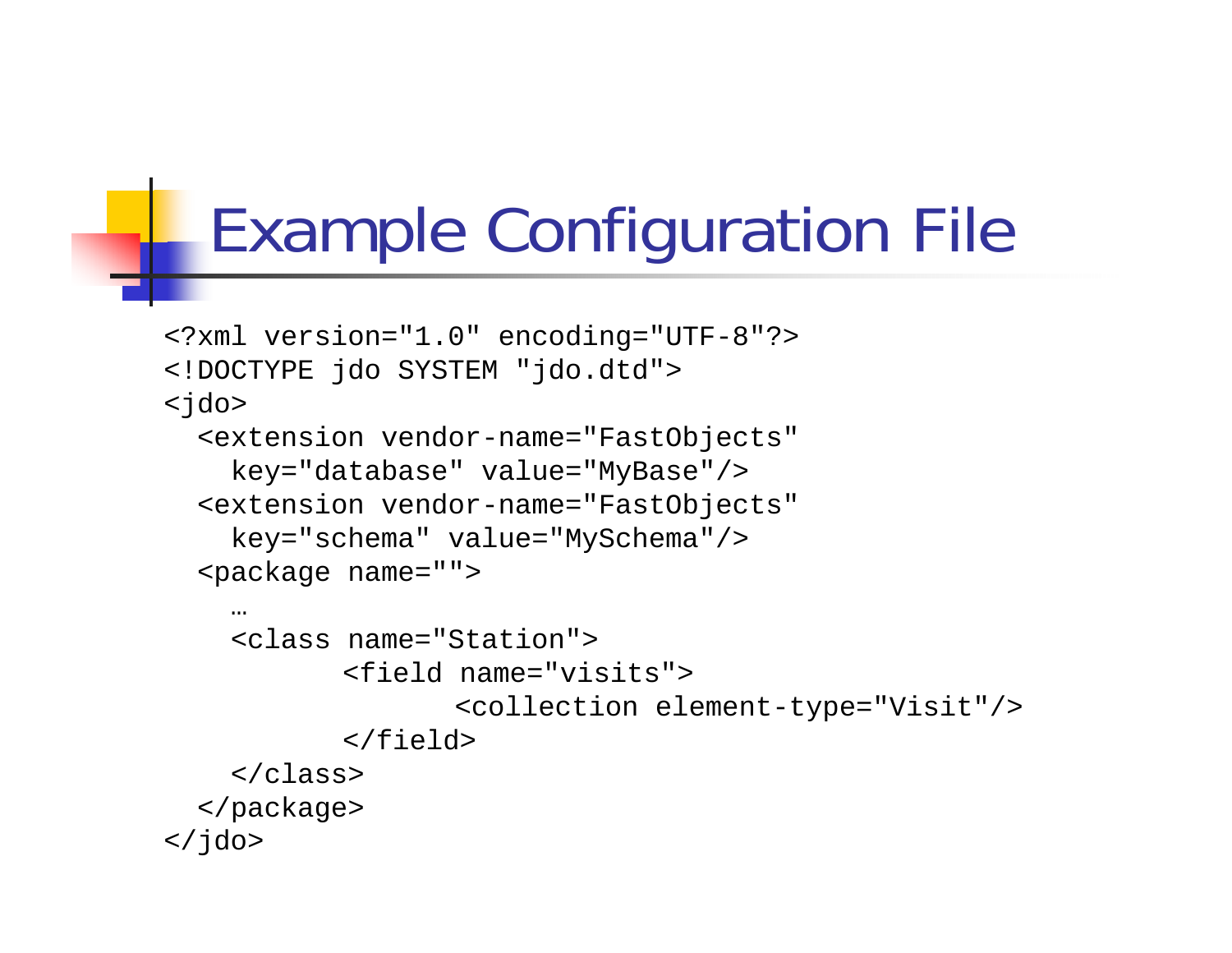## Summary:

- **There is not much to say about accessing** databases in JDO … which is the whole point!
- **Access to objects is through extents, which** support the Java iteration, or by navigation using standard Java syntax.
- Deletion of persistent objects is explicit ... and potentially tricky.
- Java class files don't say everything you might want to say about a database schema, hence the need for configuration files.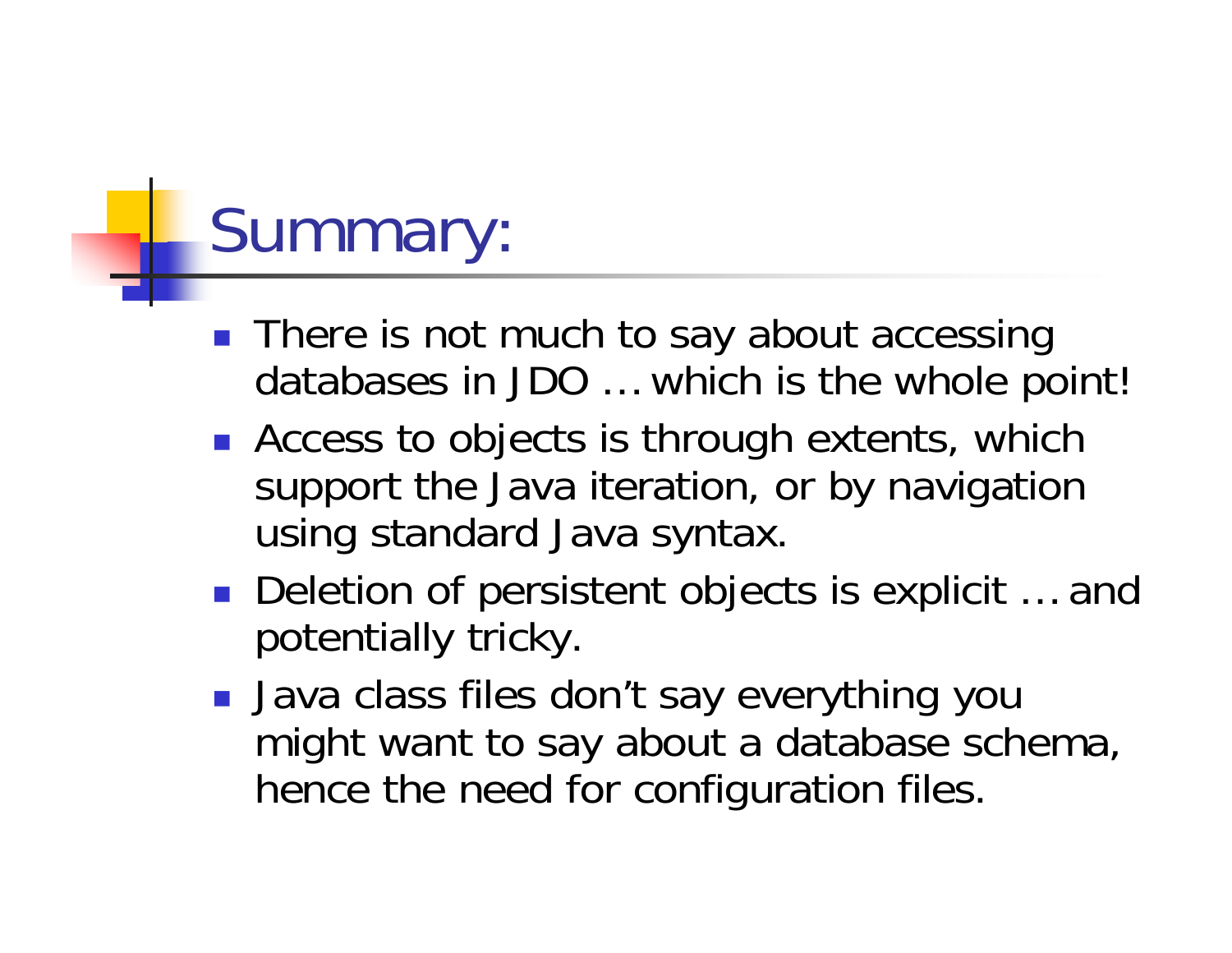## Further Reading

- $\mathbb{R}^3$ **Sources mentioned for the previous** lecture apply.
- $\mathbb{R}^3$ ■ There are open-access versions of JDO if you want to try it, such as the Sun reference implementation:
	- http://access1.sun.com/jdo/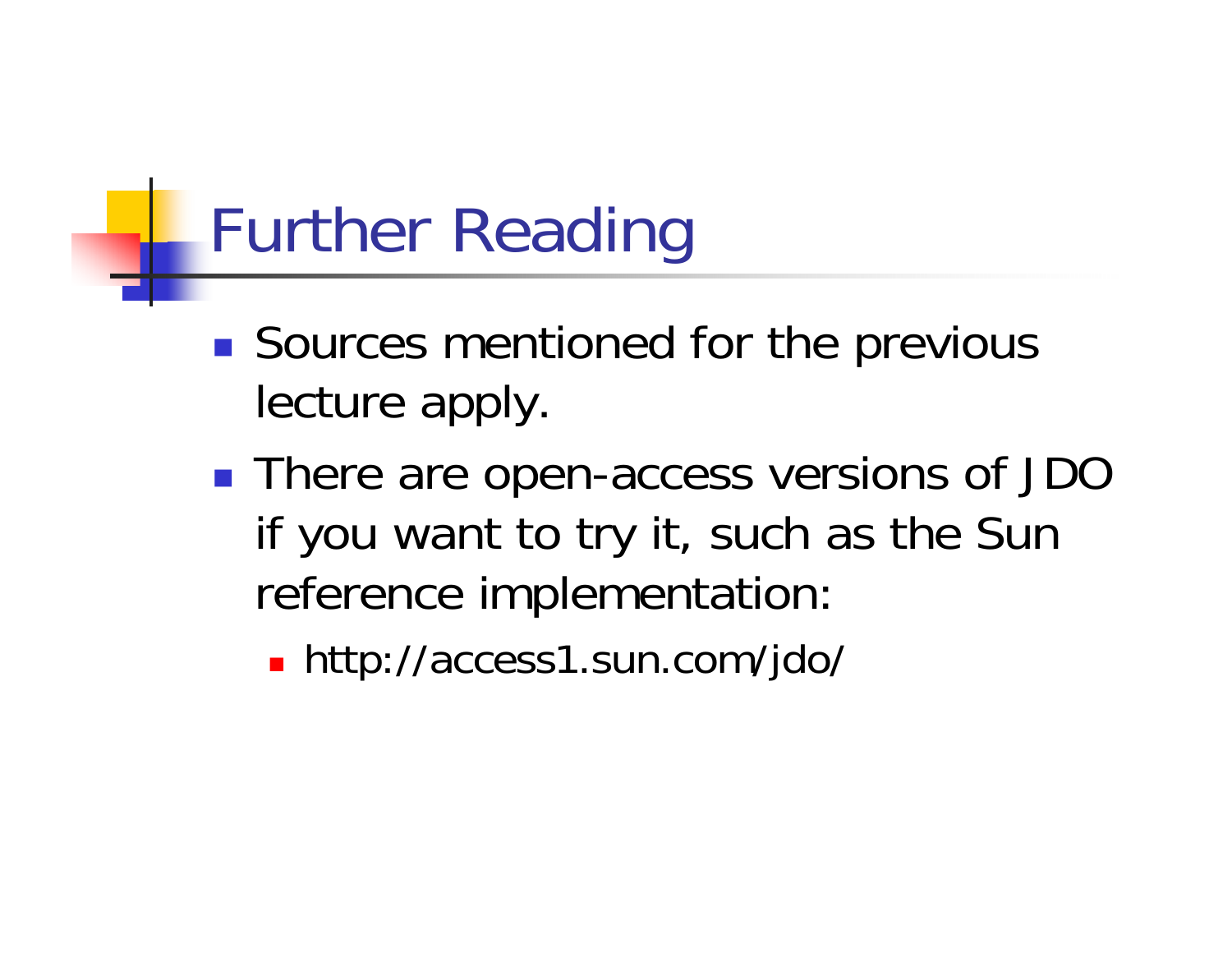## Querying JDO Databases using JDOQL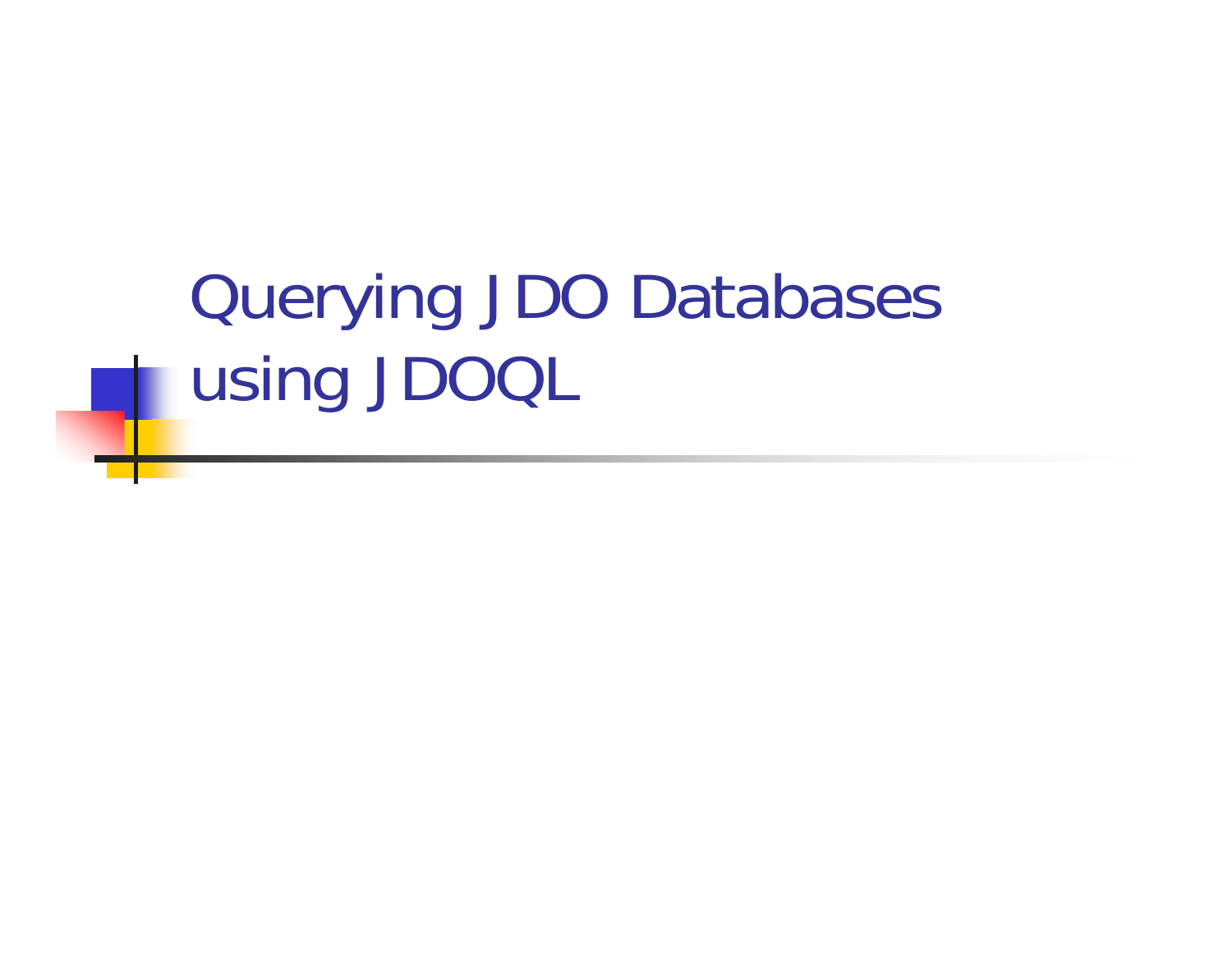## Role of Query Language

- $\overline{\phantom{a}}$  Relational databases:
	- **SQL supports:** 
		- **Queries (DML)**.
		- **Updates (DML)**.
		- **Schema Manipulation** (DDL).
	- SQL is central to program-based access from diverse programming languages.
- $\mathbb{R}^2$  Object Databases:
	- **Query languages** have tended to support:
		- **Queries.**
		- …but not updates or data manipulation.
	- **Query languages are** not mandatory for application programming.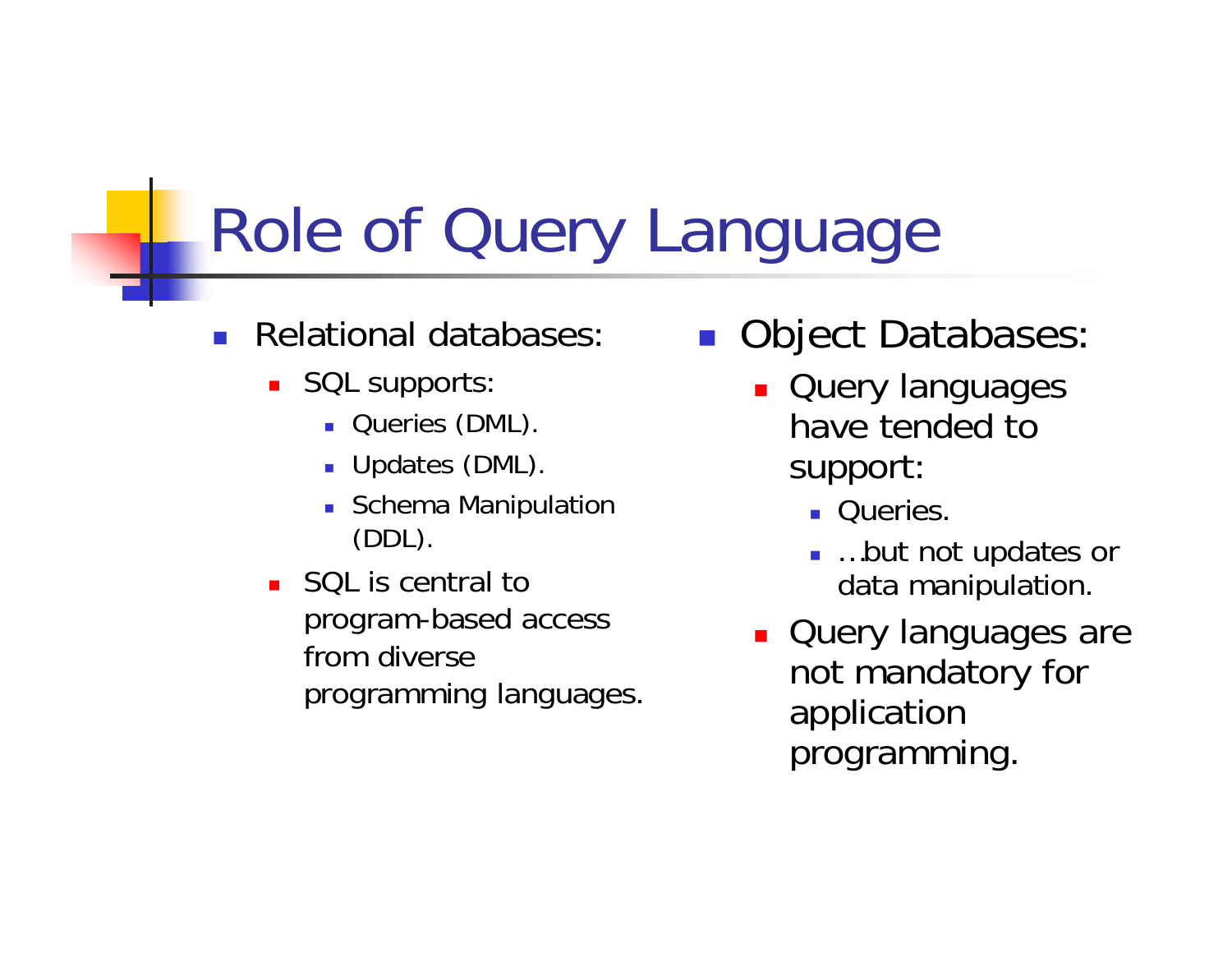## Object Query Languages

- $\overline{\phantom{a}}$  SQL-99:
	- ▛ Extensions to SQL to support definition, creation and manipulation of objects in a relational setting.
	- ▛ Many extensions to original SQL, both structural and behavioural. Where will it all end?
	- $\blacksquare$  Long lead time; somewhat patchy uptake.
- $\overline{\phantom{a}}$  OQL:
	- Part of the Object Data Management Group (ODMG) object database standard.
	- **Clean query expression,** but no schema or data updates.
	- **Use embedded or in** interactive form.
	- **Limited support from** vendors.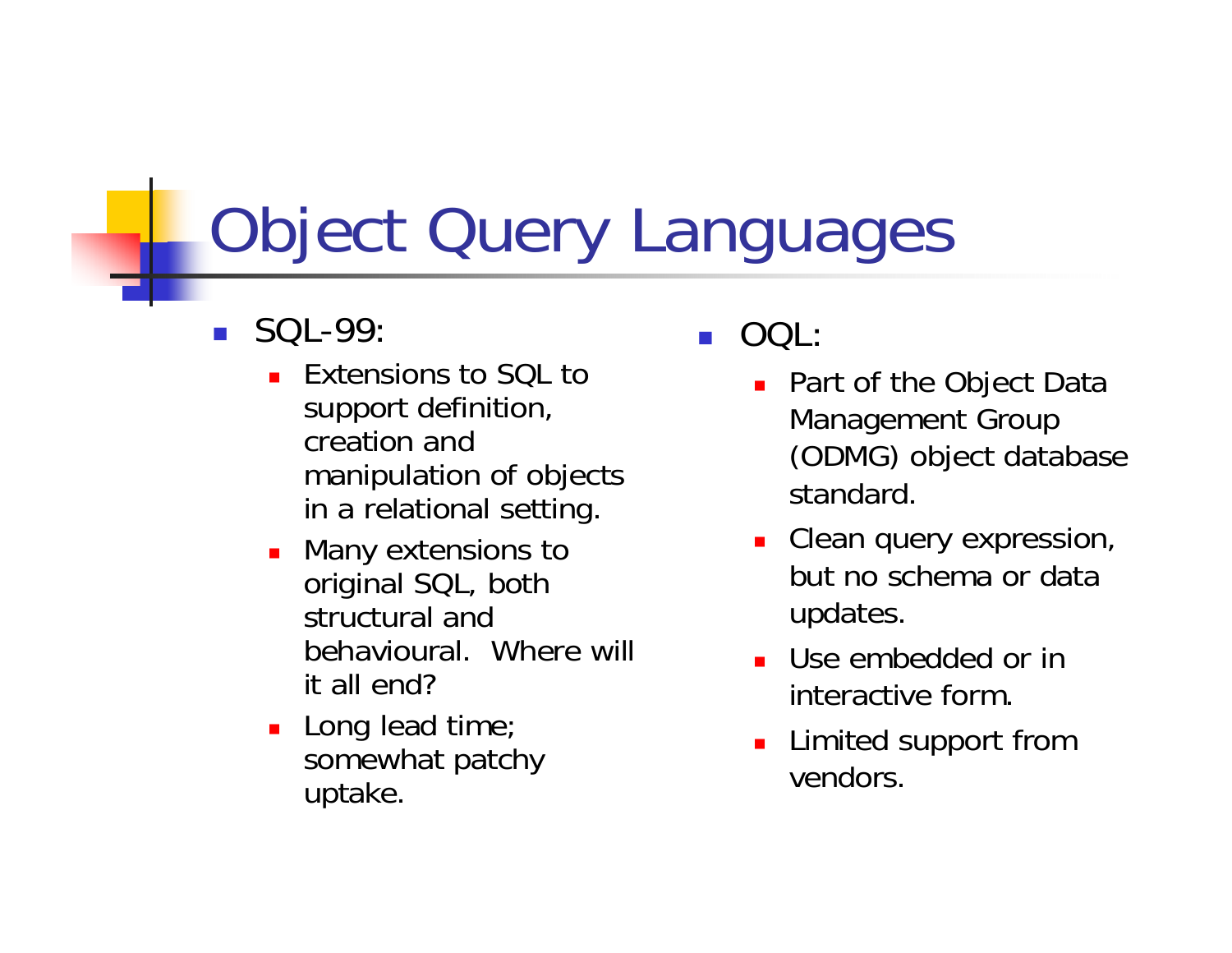# JDOQL

#### $\mathbb{R}^2$ JDOQL:

- **I** Is only for use embedded in Java programs.
- **I** Is thus seen as complementary to extents and navigation.
- **Pros/cons of** embedded queries as against navigation?
- $\mathcal{L}_{\mathrm{eff}}$  Scope:
	- Query only no schema or data modification.
	- **Principal model** involves filtered access to extents, as an alternative to iteration.
	- **Less expressive than** OQL.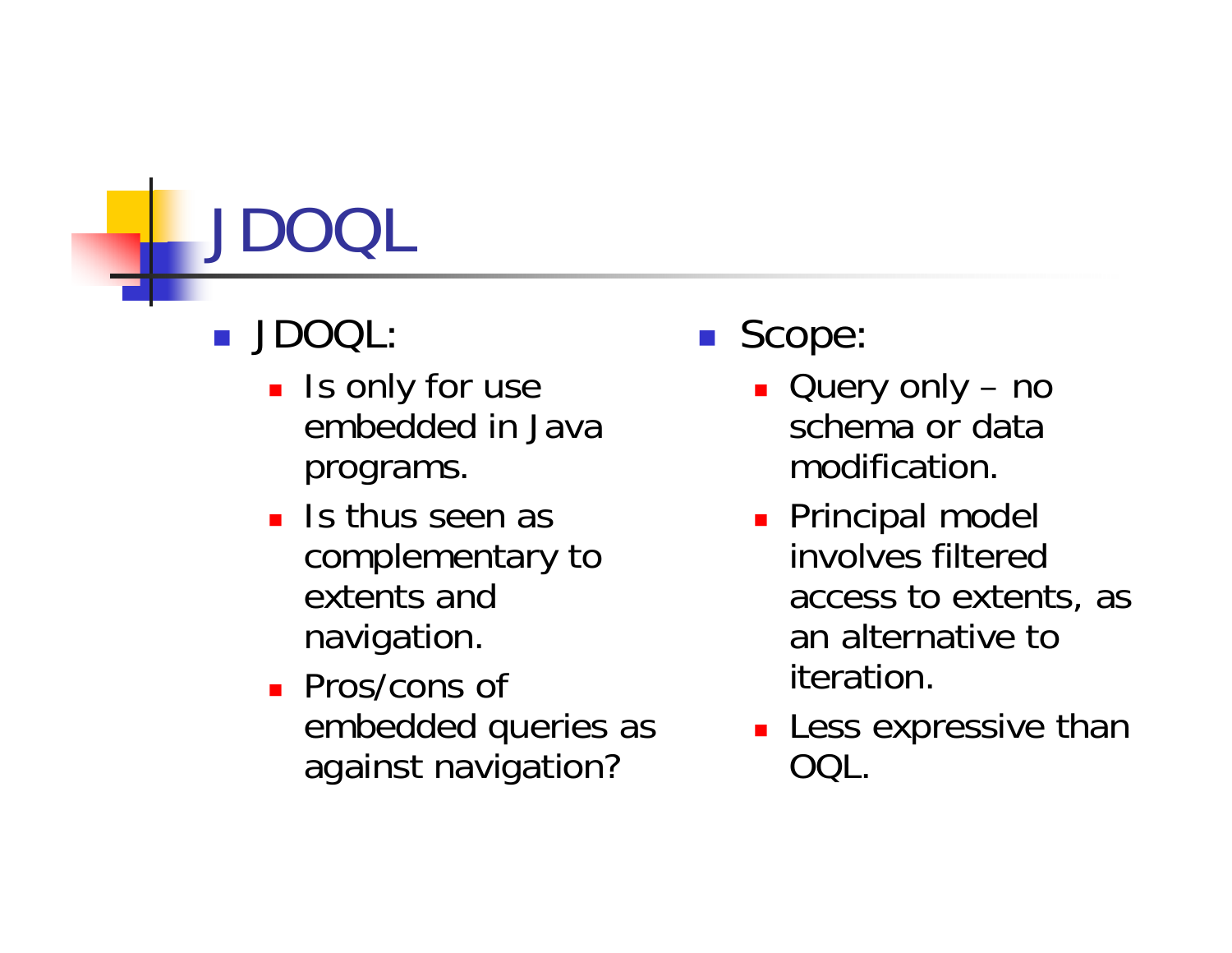#### Example: Look for a Station

```
Extent ext = pm.getExtent(Station.class, true);
```

```
Query qry = pm.newQuery();
qry.declareParameters("String name");
qry.setFilter('this.name == name');qry.setCandidates(ext);
Collection res = (Collection) qry.execute(argv[0]);
Iterator iter = res.iterator();
if (iter.hasNext())
{ // There should be exactly one
  Station foundStn = (Station) iter.next();
  foundStn.print();
} else {
  System.out.println("Station " + argv[0] + " not found");
}
```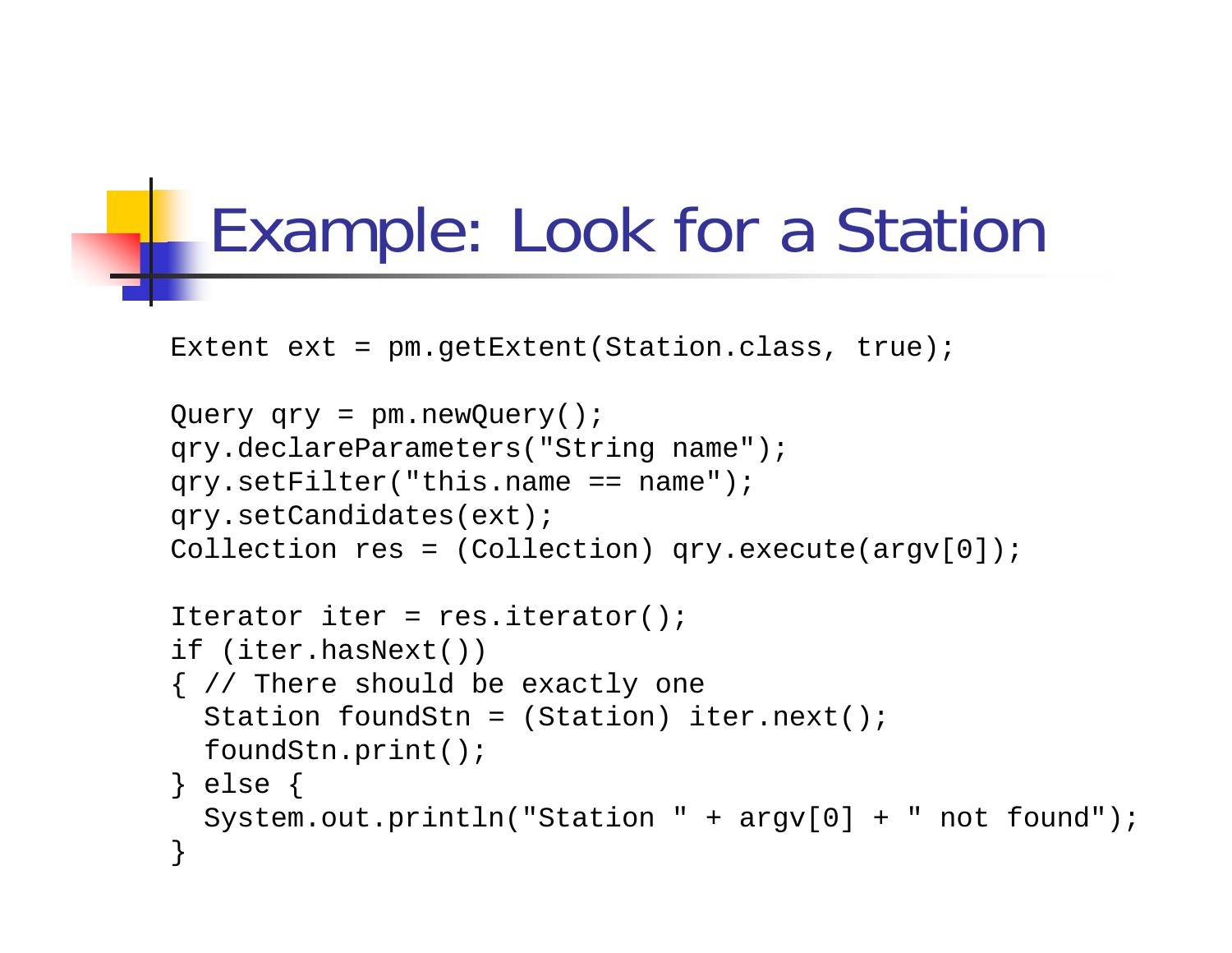#### Features of Example – 1

- A query is represented as an object:
	- ▛ Query qry = pm.newQuery();
- A query returns a subset of a given collection:
	- qry.setCandidates(ext);
- A filter describes which of the values in the collection should feature in the result:

```
The Second
    qry.setFilter("this.name == name");
```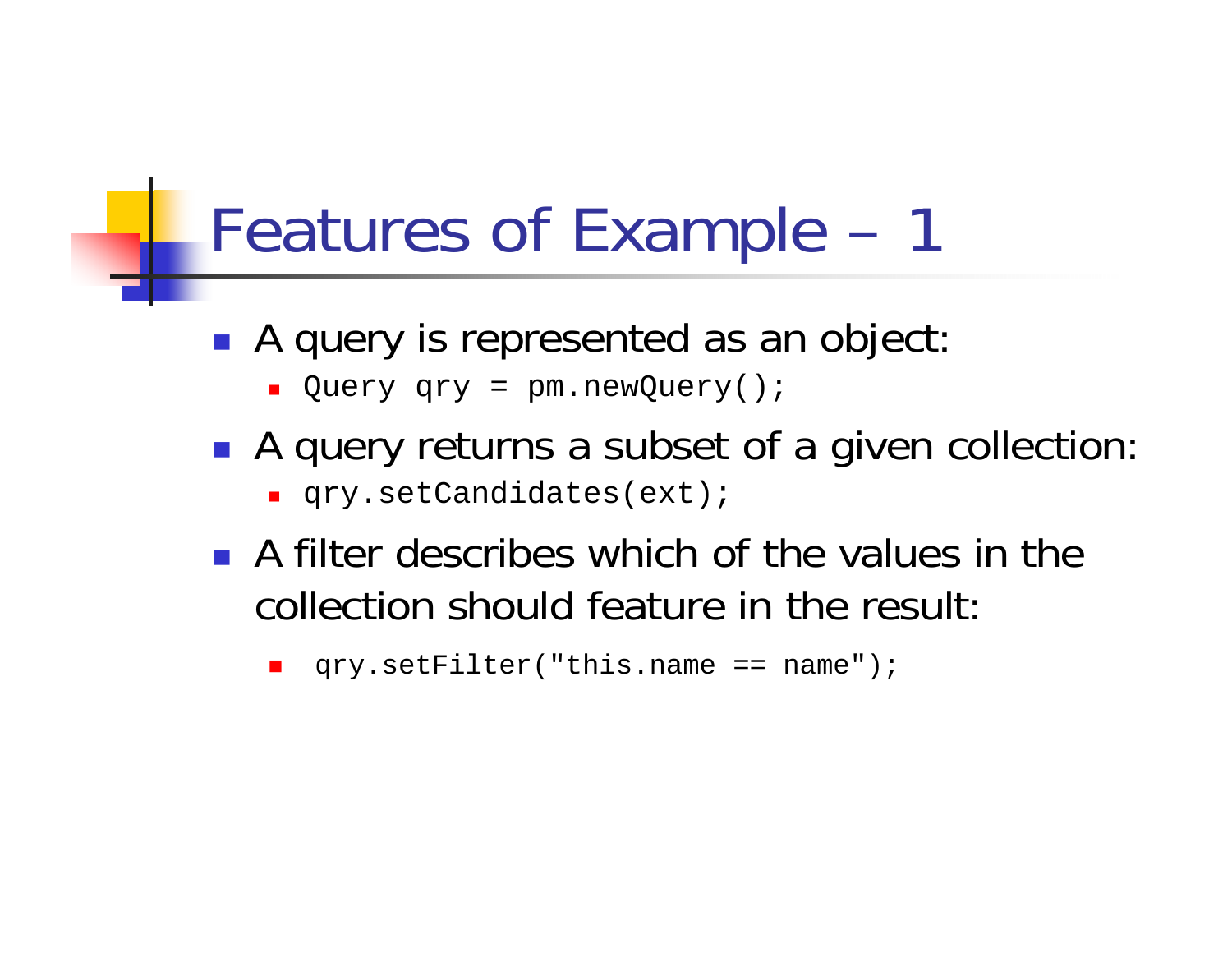### Features of Example - 2

- **Queries can be passed parameters, which** have to be declared:
	- **q**ry.declareParameters("String name");
- **Parameters can be set when a query is** executed:
	- Collection res = (Collection) qry.execute(argv[0]);
- **Query results are collections, and thus can be** iterated over:
	- Iterator iter = res.iterator();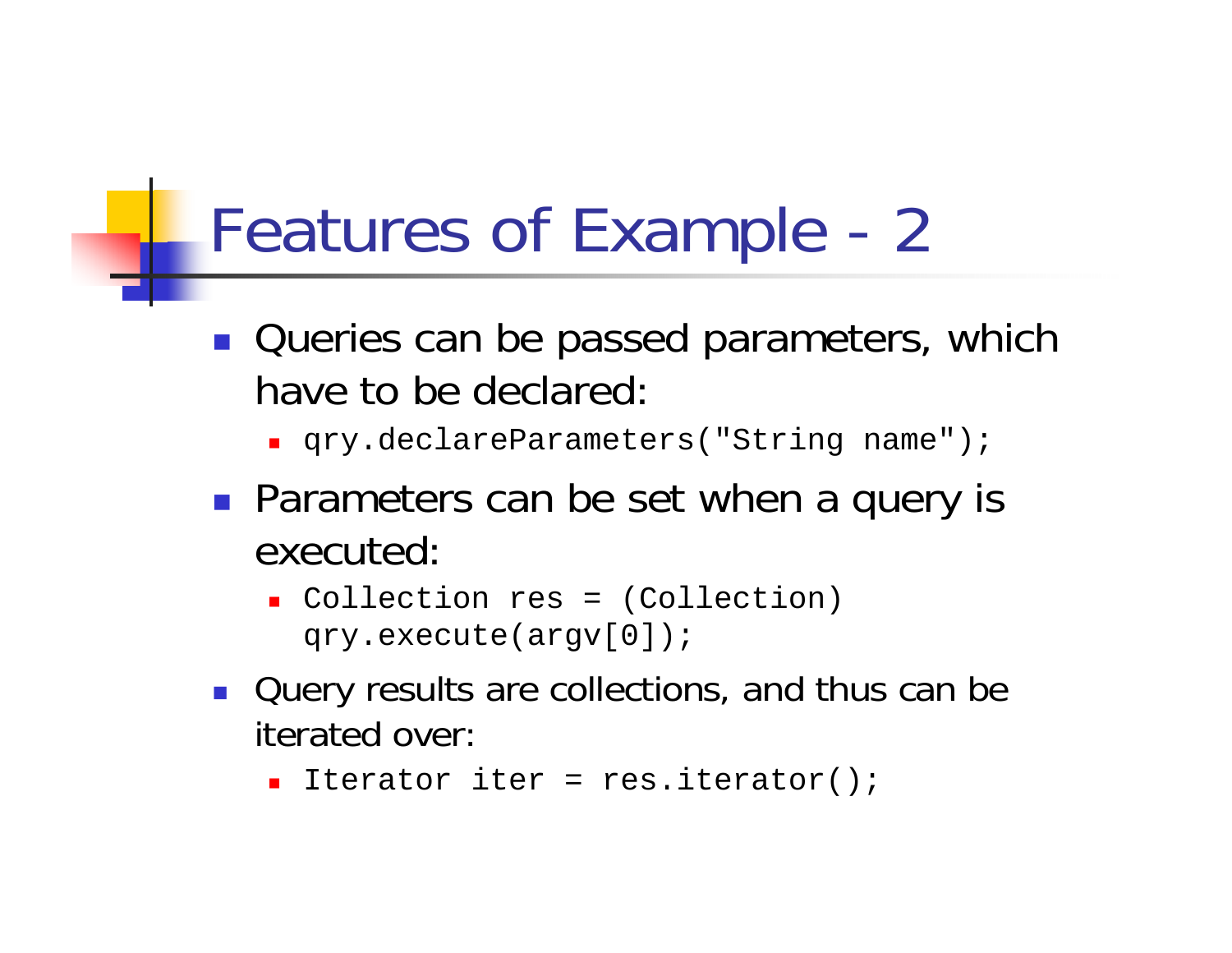## Class Query

- **Queries can be constructed using the** following operations on PersistenceManager.
	- **•** Query newQuery();
	- ▛ Ouery newQuery(Extent candidates);
	- Query newQuery(Extent candidates, String filter);
	- Query newQuery(Class candidateClass, Collection candidates);
	- Query newQuery(Class candidateClass, Collection candidates, String filter);
- **The Collection or Extent should contain** persistent instances from the same PersistenceManager as the Query.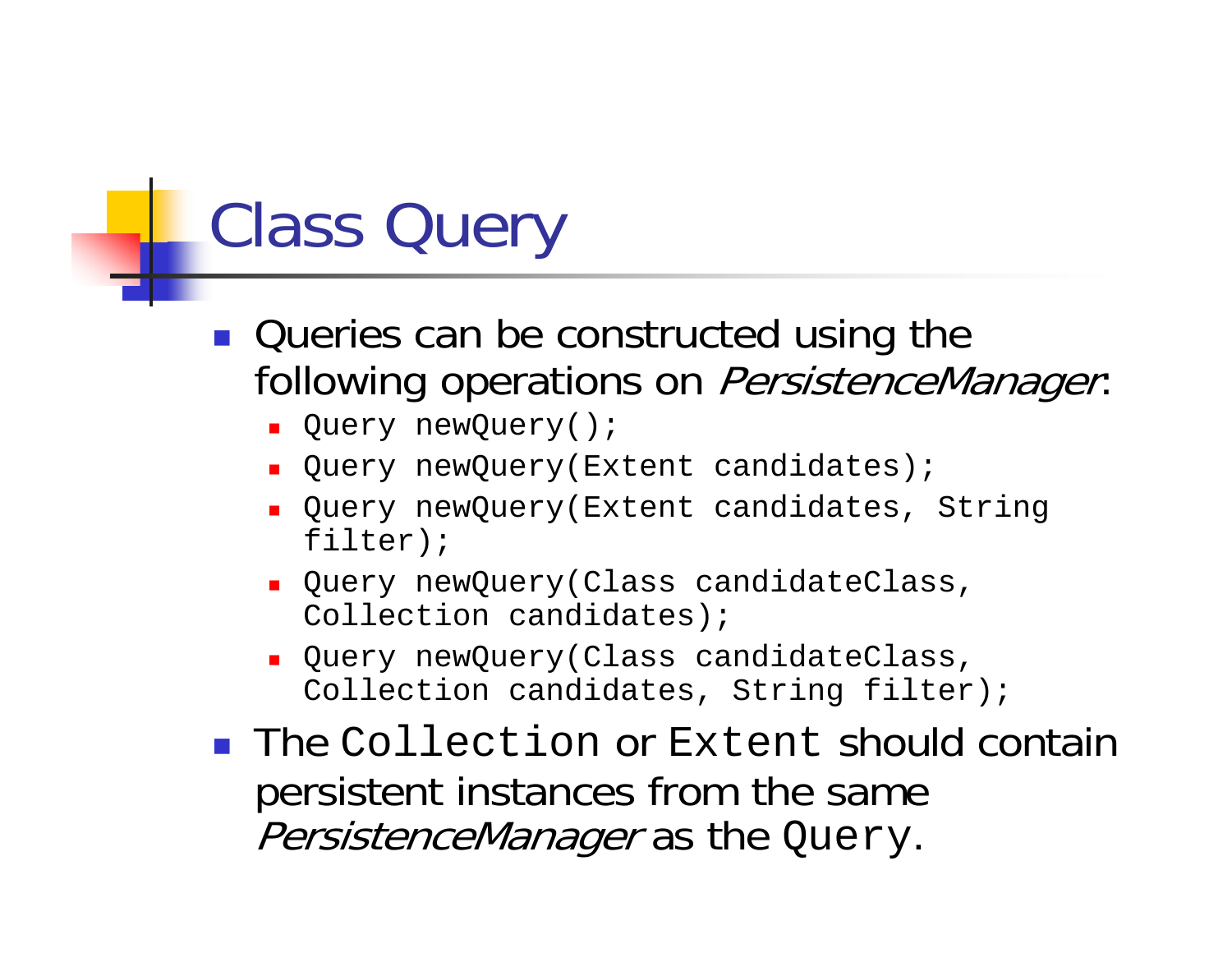### Formal Query Parameters

- $\mathbb{R}^n$ **Parameters are declared using the** following operation on *Query*:
	- void declareParameters(String parameters);
- $\mathbb{R}^3$ **Parameters are comma separated, and** can have any type that can be stored in a JDO database. Example:
	- qry.declareParameters("String dest, Train trn");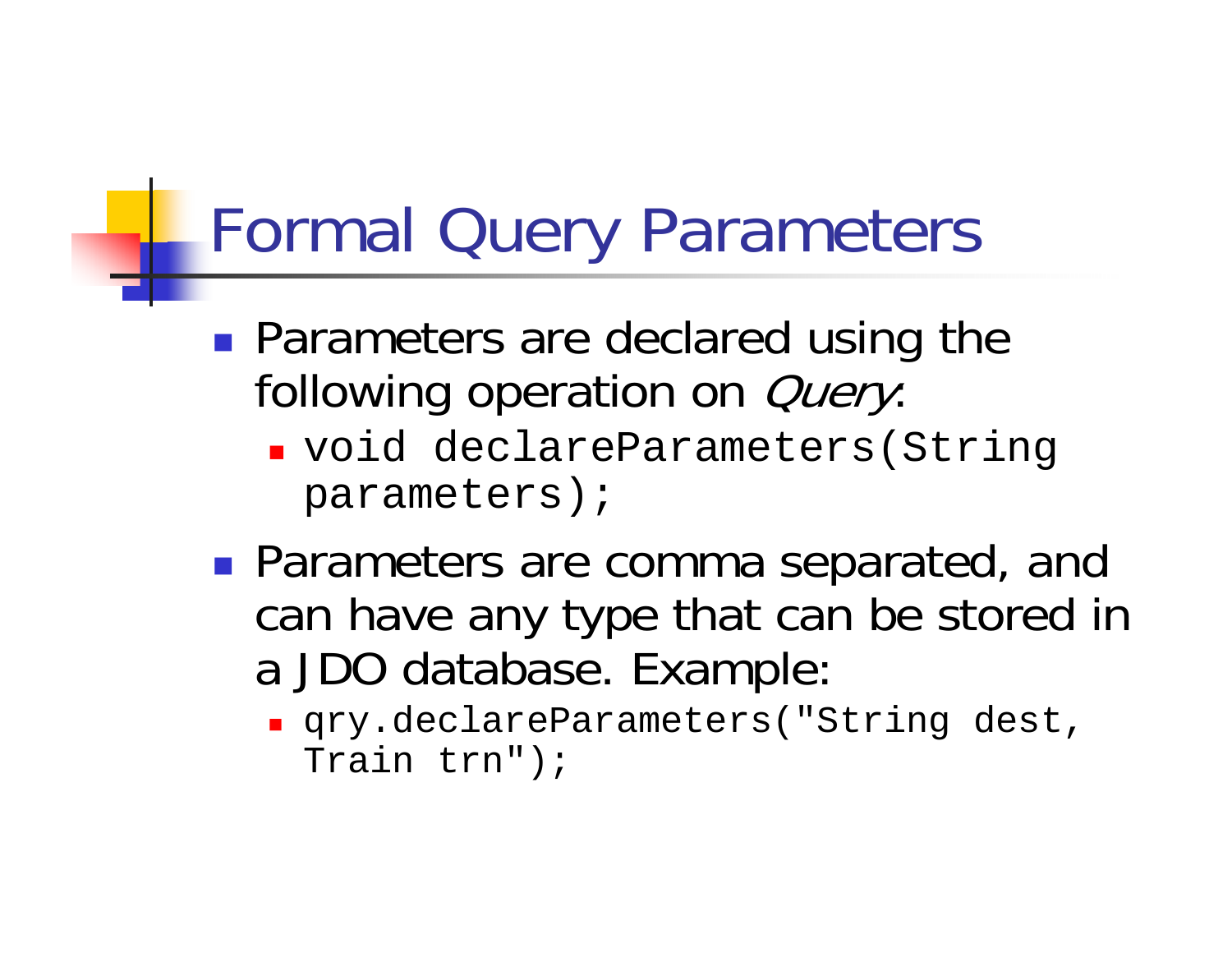#### Actual Parameters

- **Parameters values can be passed using the** following operations on *Query*:
	- execute:
		- Object execute();
		- Object execute(Object par1);
		- Object execute(Object par1, Object par2);
		- Object execute(Object par1, Object par2, Object par3);
	- **EXECUTEWithMap, which contains parameter** name  $\rightarrow$  value pairs.
		- Object executeWithMap(HashMap map);
- Primitives are wrapped (e.g. *int → Integer*)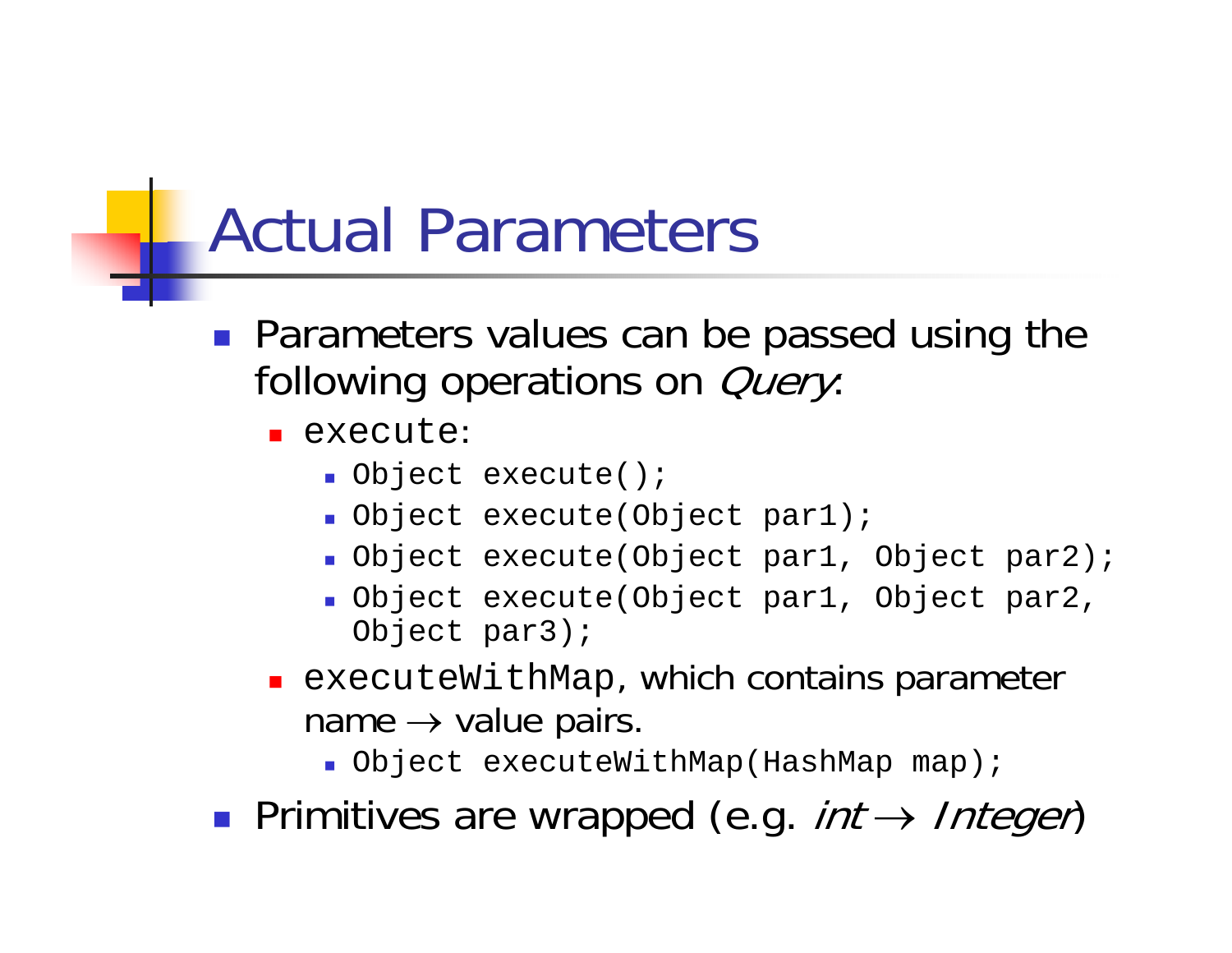#### Types in Queries

- $\mathbb{R}^3$ **The type namespace for queries** automatically includes:
	- **The candidate class, and other classes in** the same package.
	- Classes in java.lang.\*.
- $\mathbb{R}^3$ **Other classes can be imported as in** 
	- qry.declareImports("import java.util.Date");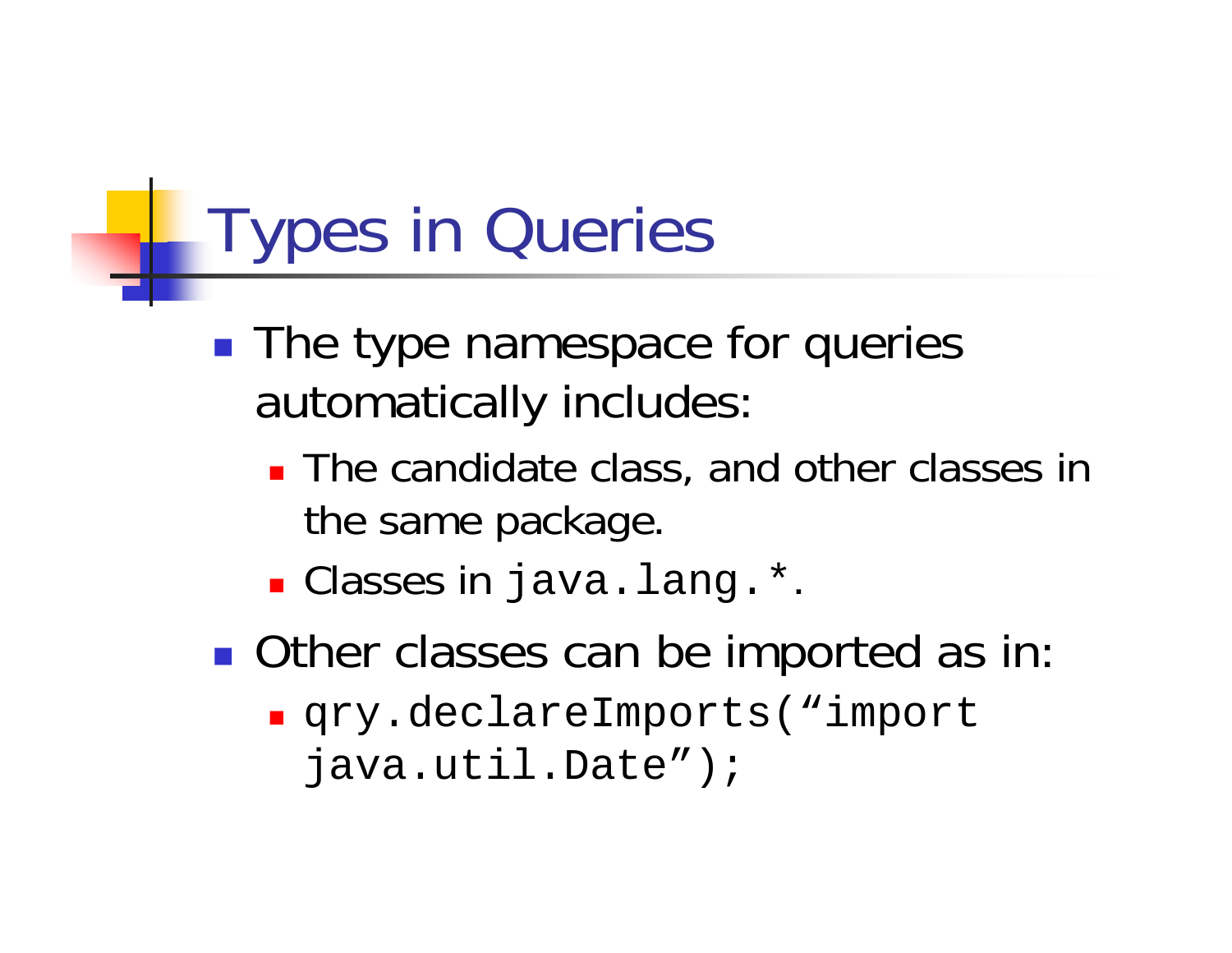# Filters

- A filter is a boolean expression evaluated for each value in the given Extent or Collection.
- **Filters use syntax for boolean expressions** that is familiar from Java.
- **A** filter can access the fields of a class even if they are private, but cannot invoke methods.
- **A** filter is defined for a query either using newQuery() or:
	- void setFilter(String filter);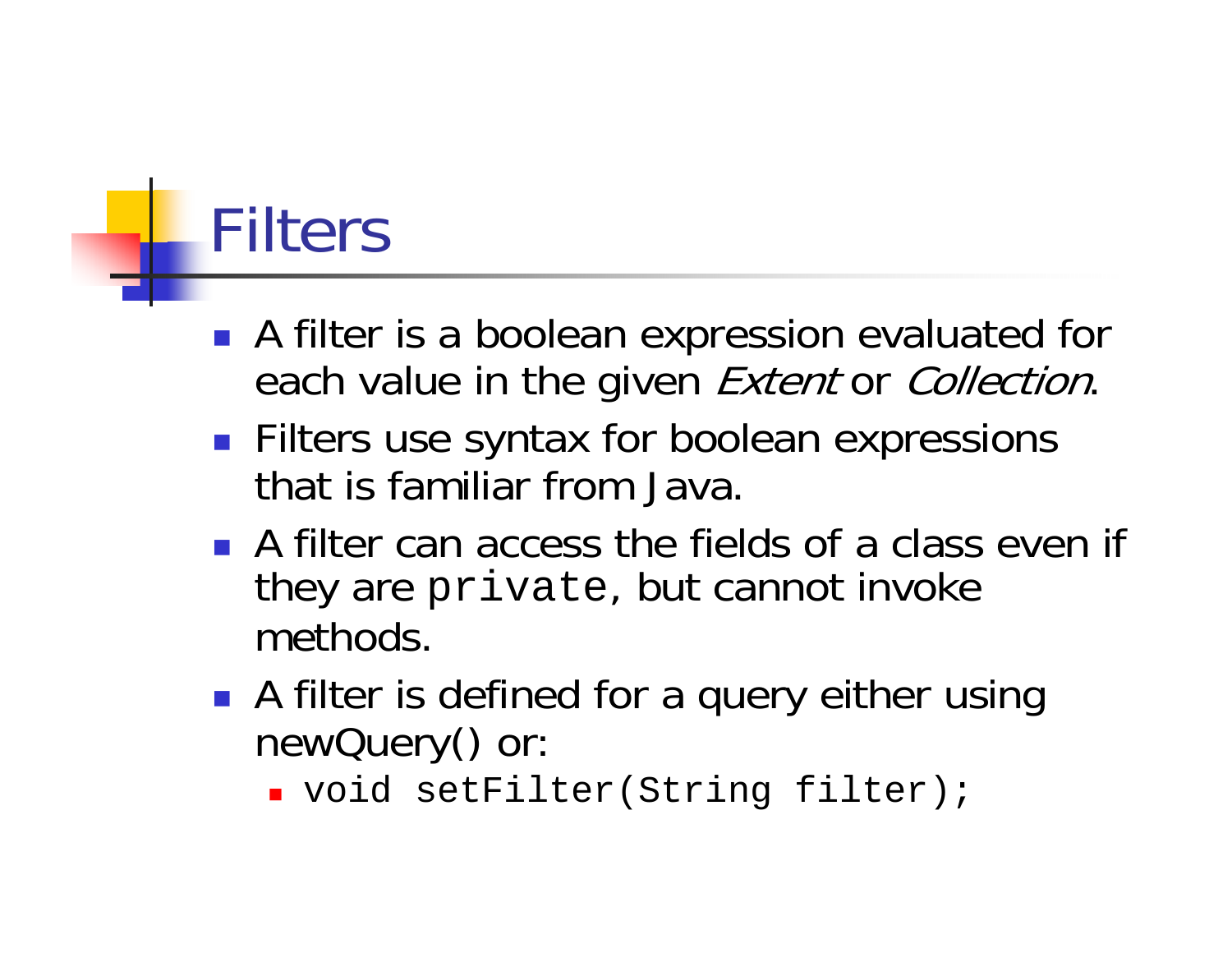## **Operators**

- **Equality** 
	- П **d**  $=$  =
	- **.** !-
- **Comparison**:
	- $\blacksquare$  <
	- <=
	- >
	- >=
- $\sim 1$  Boolean:
	- &
	- &&
	- П | ||
	- $\blacksquare$ !
- $\mathcal{L}^{\text{max}}$  In JDOQL, as there are no side-effects:
	- & <sup>≡</sup> && (conditional and)
	- $\blacksquare$   $\blacksquare$   $\blacksquare$   $\blacksquare$   $\blacksquare$   $\blacksquare$   $\blacksquare$   $\blacksquare$   $\blacksquare$   $\blacksquare$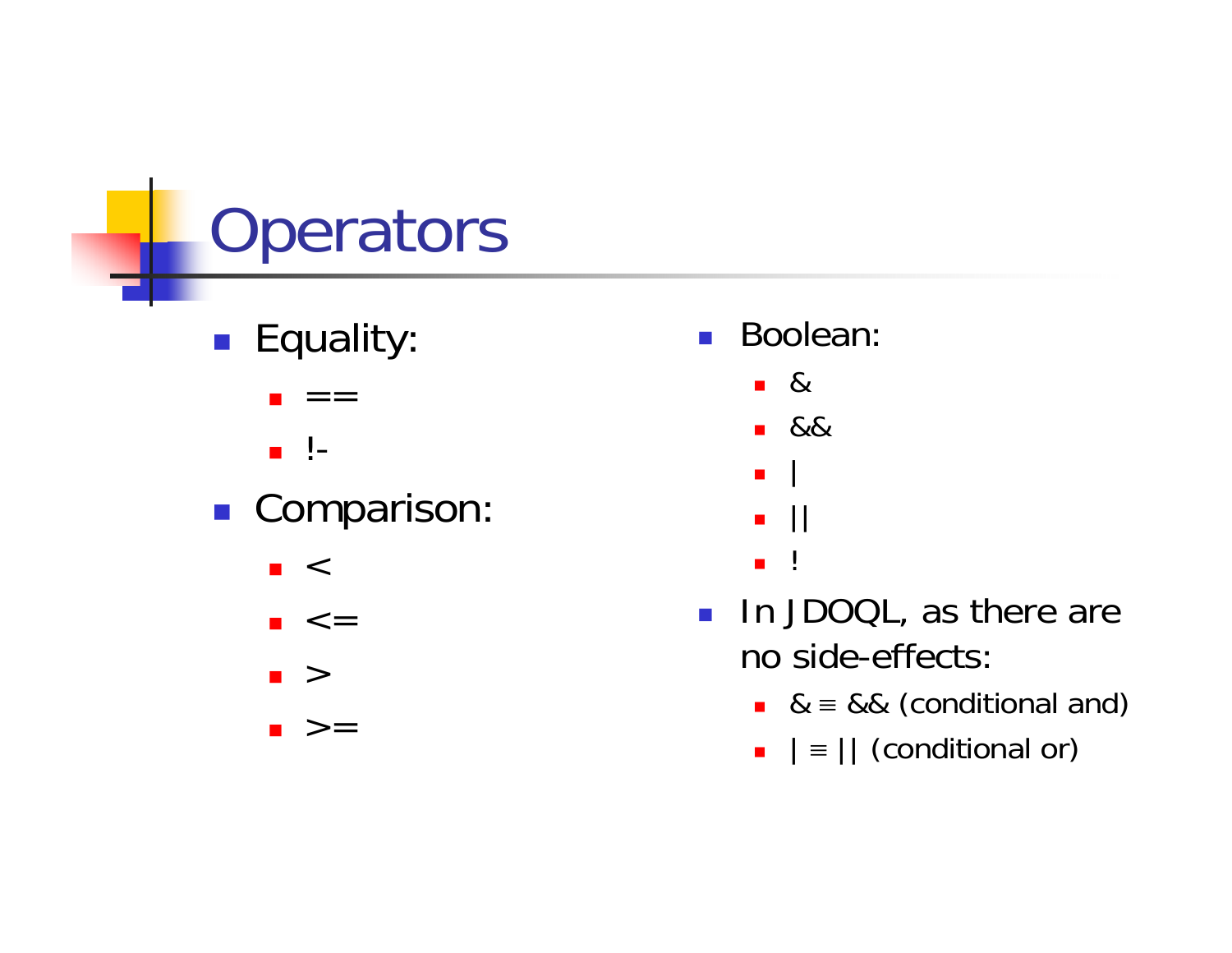#### Examples - 1

■ Find all trains that start at argv[0] and end at argv[1]:

```
Query q = pm.newQuery(Train.class);
q.declareParameters("String src, String dst");
q.setFilter("source.name == src && dest.name == dst");
Collection result = (Collection) 
    q.execute(argv[0], argv[1]);
```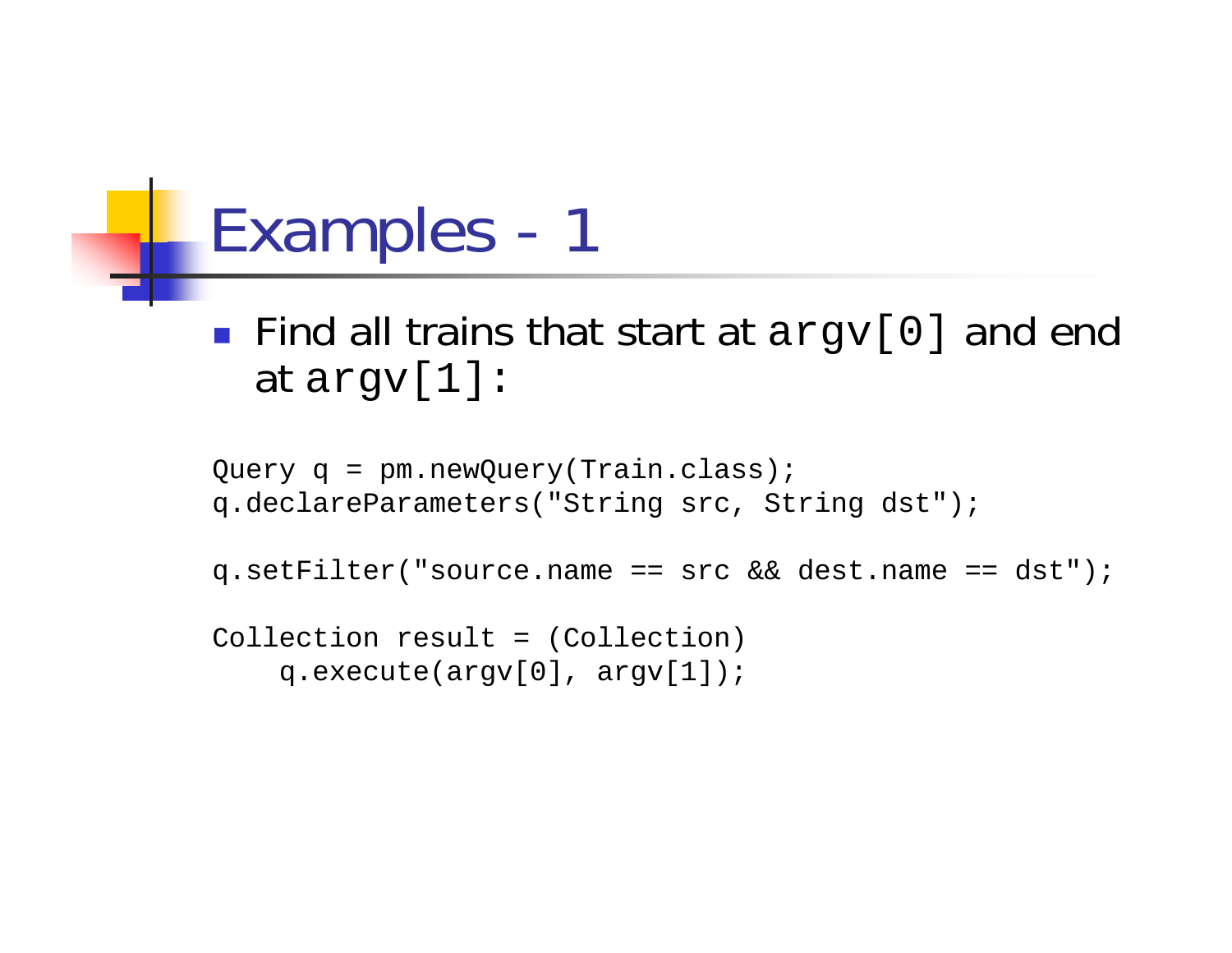#### Examples - 2

#### **Find all the trains that visit argv[0]:**

```
System.out.println("Visit " + argv[0]);
Query q = pm.newQuery(Train.class);
q.declareParameters("String p");
```

```
q.declareVariables("Visit v");
```

```
q.setFilter("(route.contains(v) && v.place.name == p)");
result = (Collection) q.execute(argv[0]);
```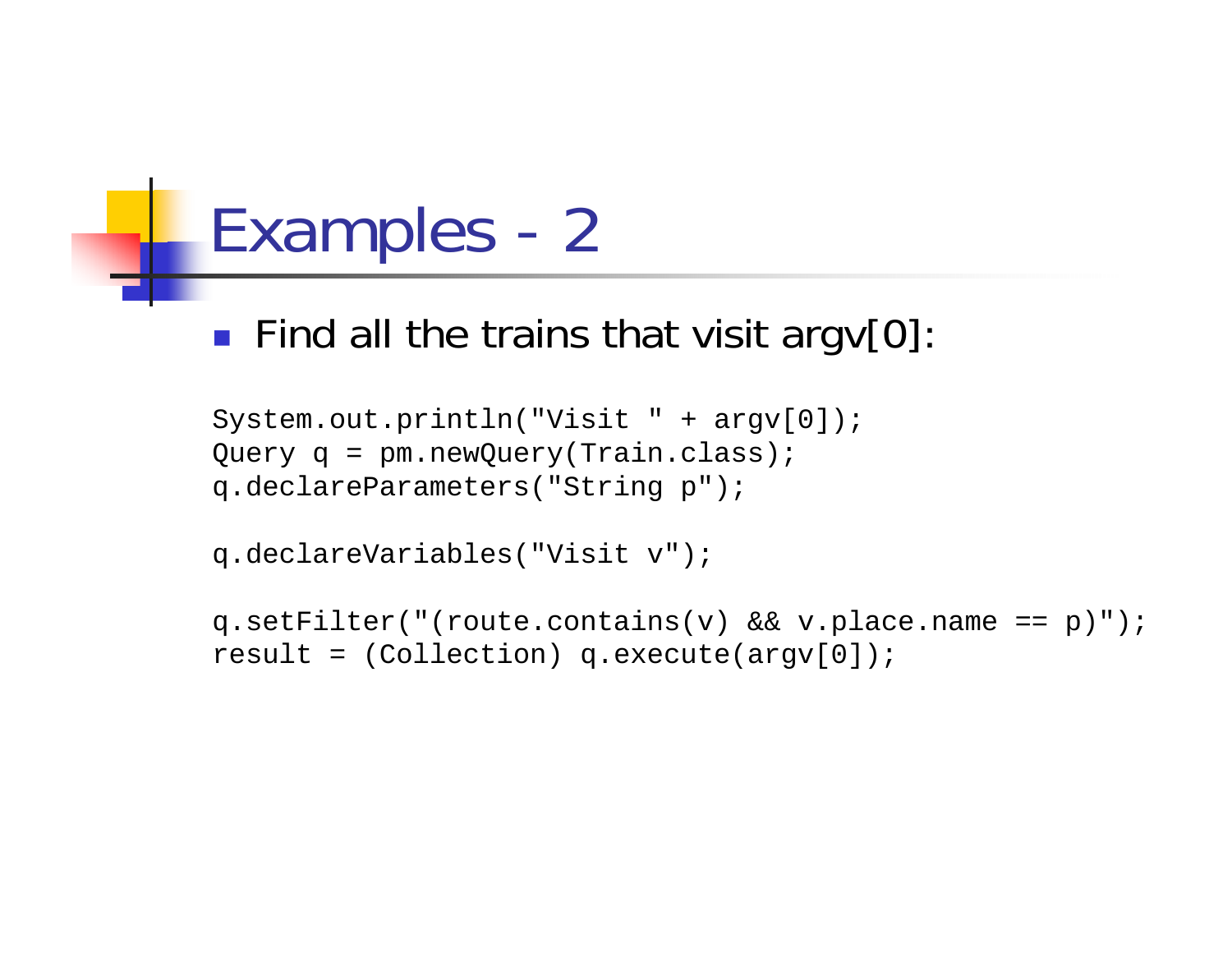# Navigation in JDOQL

- **Navigating through collections** 
	- boolean contains(Object o) is used with an *and* expression to yield true if at least one collection element matches the condition.
	- **The parameter to contains () is a variable that** has to have been declared using declareVariables() on *Query*.
- Path expressions navigate through singlevalued relationships, as in Java.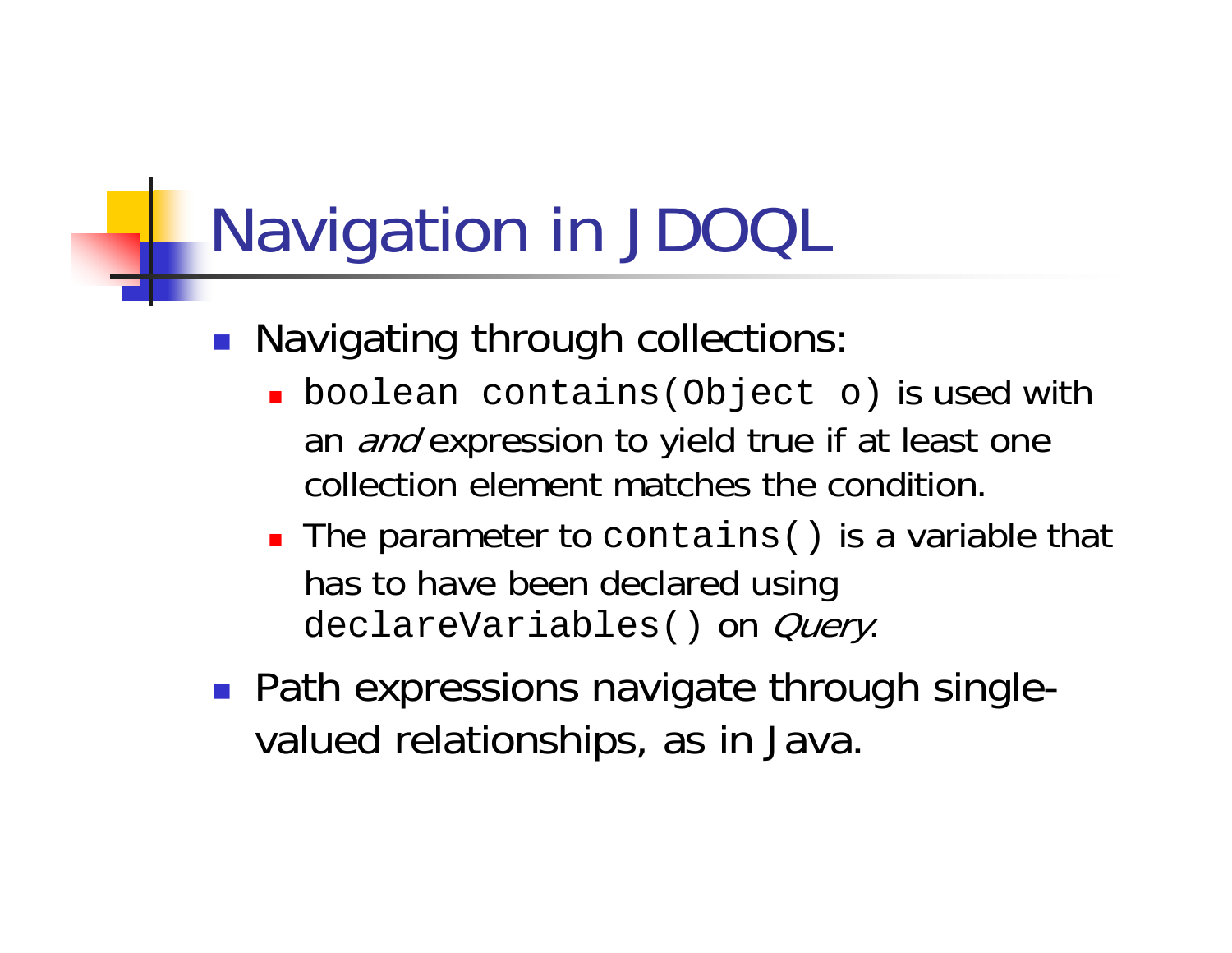## Not in JDOQL

- $\mathbb{R}^3$ DOQL in JDO 1.0 does not support
	- Joins.
	- **Aggregation**
	- **Nested queries.**
	- **Updates.**
	- **Interactive queries.**
	- **Multiple programming-language** embedding.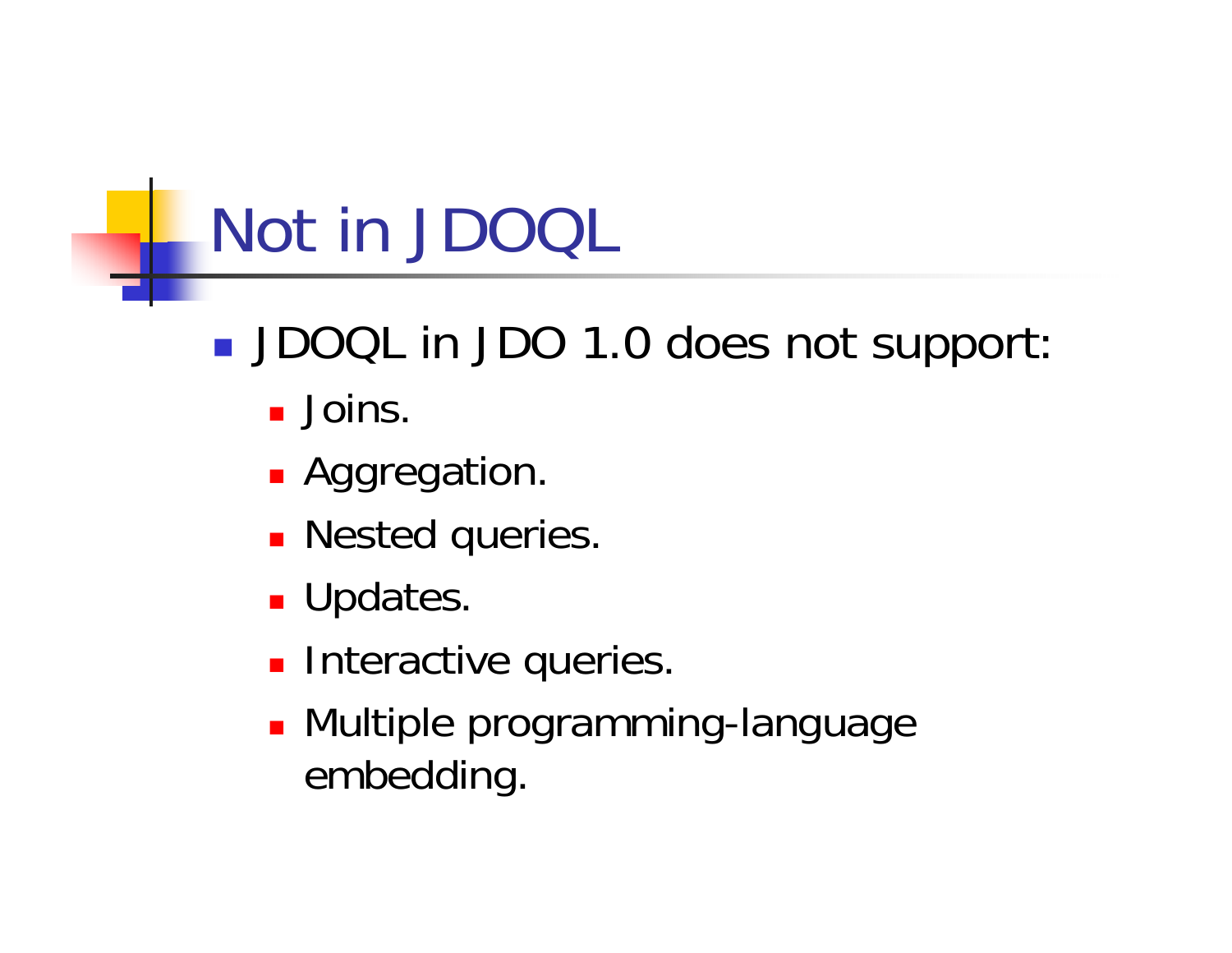# Summary: JDO

- **JDO** provides a standard for direct storage for Java objects, using object or relational stores.
- **Java persistence is popular; there are other** approaches (e.g. http://www.hibernate.org/).
- **JDO** is pragmatic, with straightforward support for (almost) orthogonal persistence, in quite a compact specification.
- We have had good experiences of JDO in complex applications (http://img.cs.man.ac.uk/gims).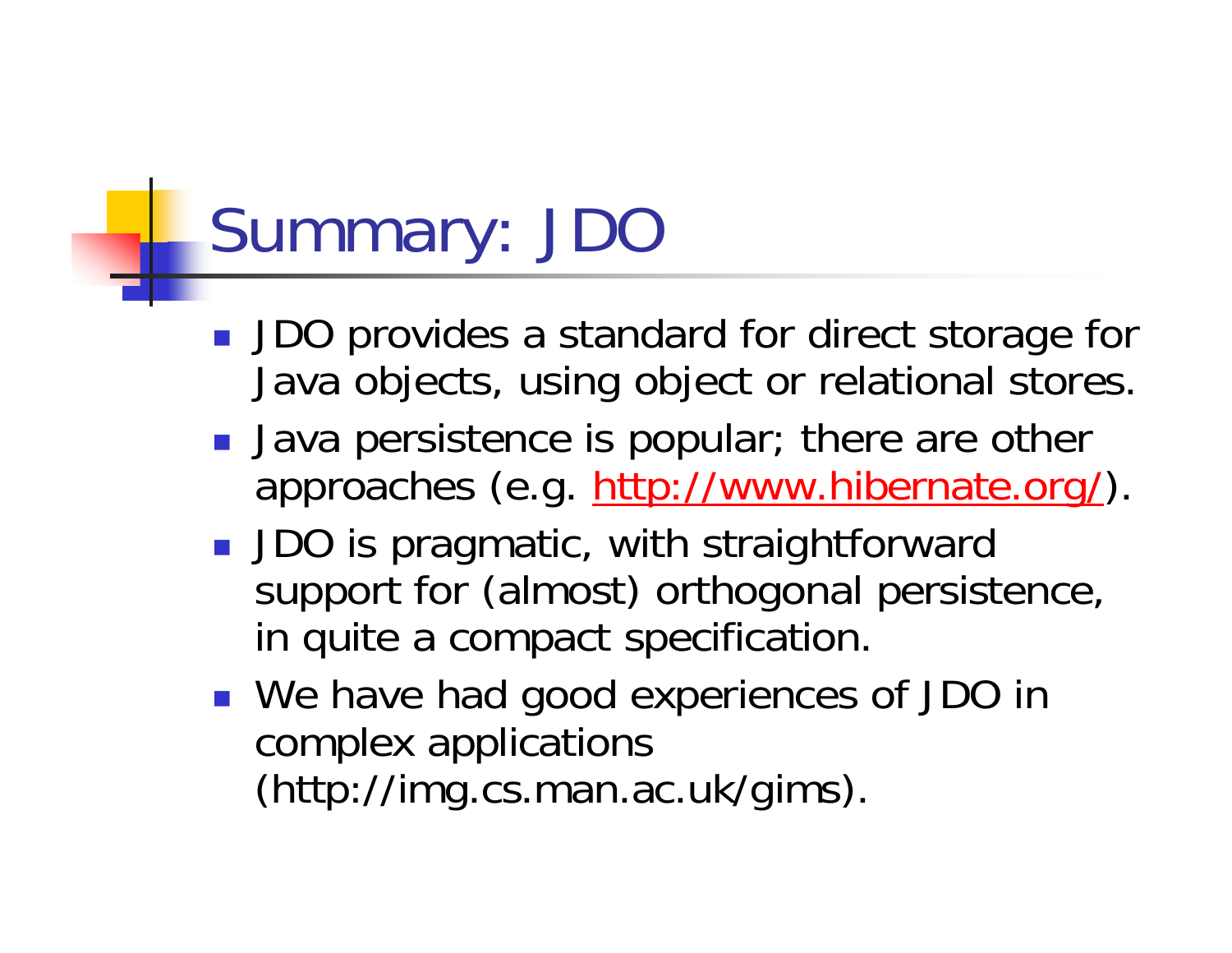### Summary: Object Databases

- **The relational model with JDBC does not** provide close integration of the data model with the Java type system.
- **Many applications can be modelled more** naturally using objects than relational databases.
- **Object databases have replaced relational** solutions only rarely: they are used in niche markets, for data-intensive application development.